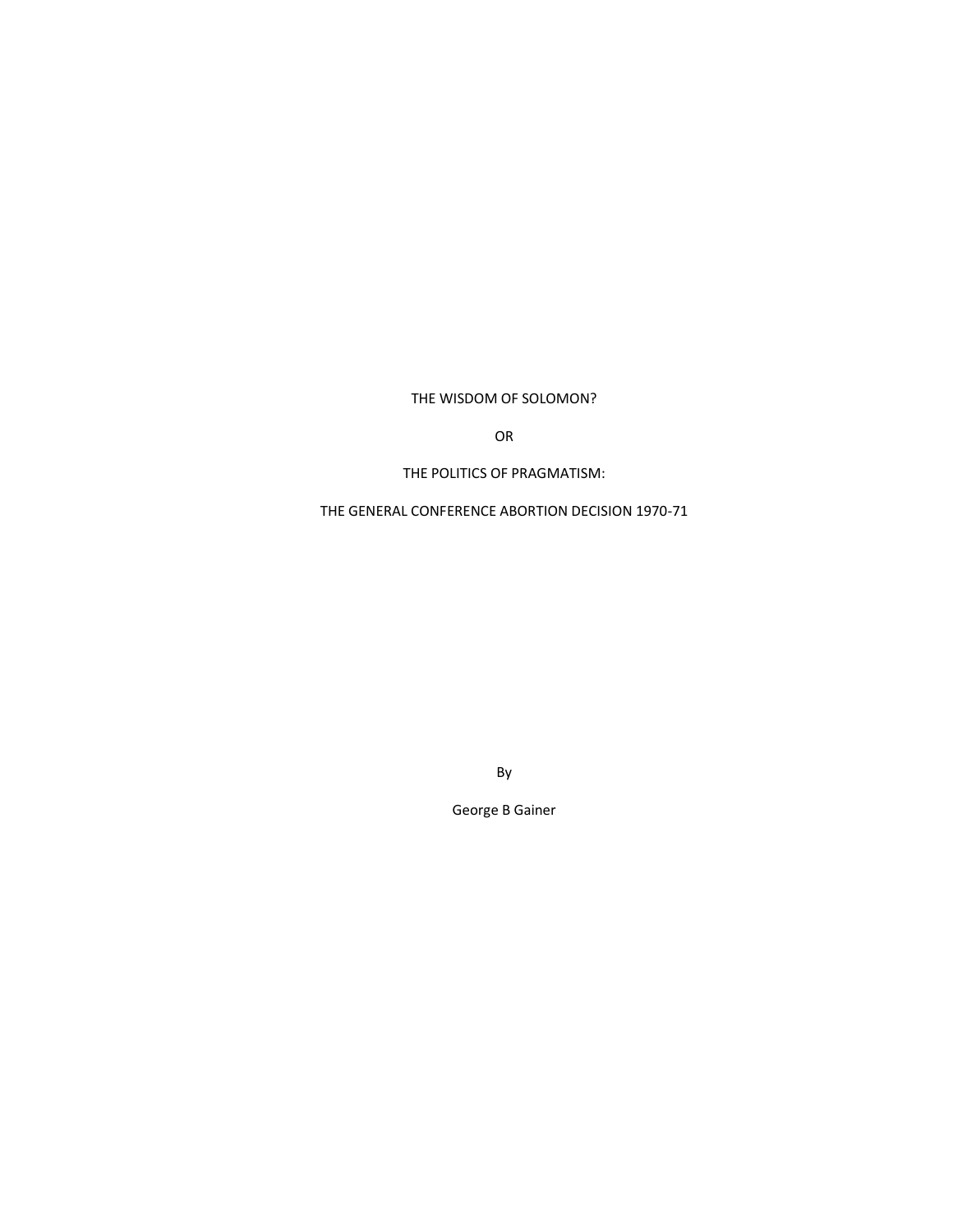# ABSTRACT

Early Adventism published positions in harmony with the Physicians' Crusade Against Abortion, 1850-1890, though it was not active in that movement. The church produced its first set of abortion guidelines in 1970, when American attitudes toward abortion had changed and some of the church's hospitals were experiencing growing pressure from their surrounding communities to provide abortion services.

Less than a year after the first set of abortion guidelines were developed, the church revised and expanded them. The resulting liberalized guidelines have allowed Adventist hospitals a great deal of freedom in their abortion practices, a freedom that has resulted in a large number of abortions being performed. Although the church has been hesitant to let it be known, at the present it is clearly not, in either policy or practice, limiting its medical institutions to therapeutic abortions.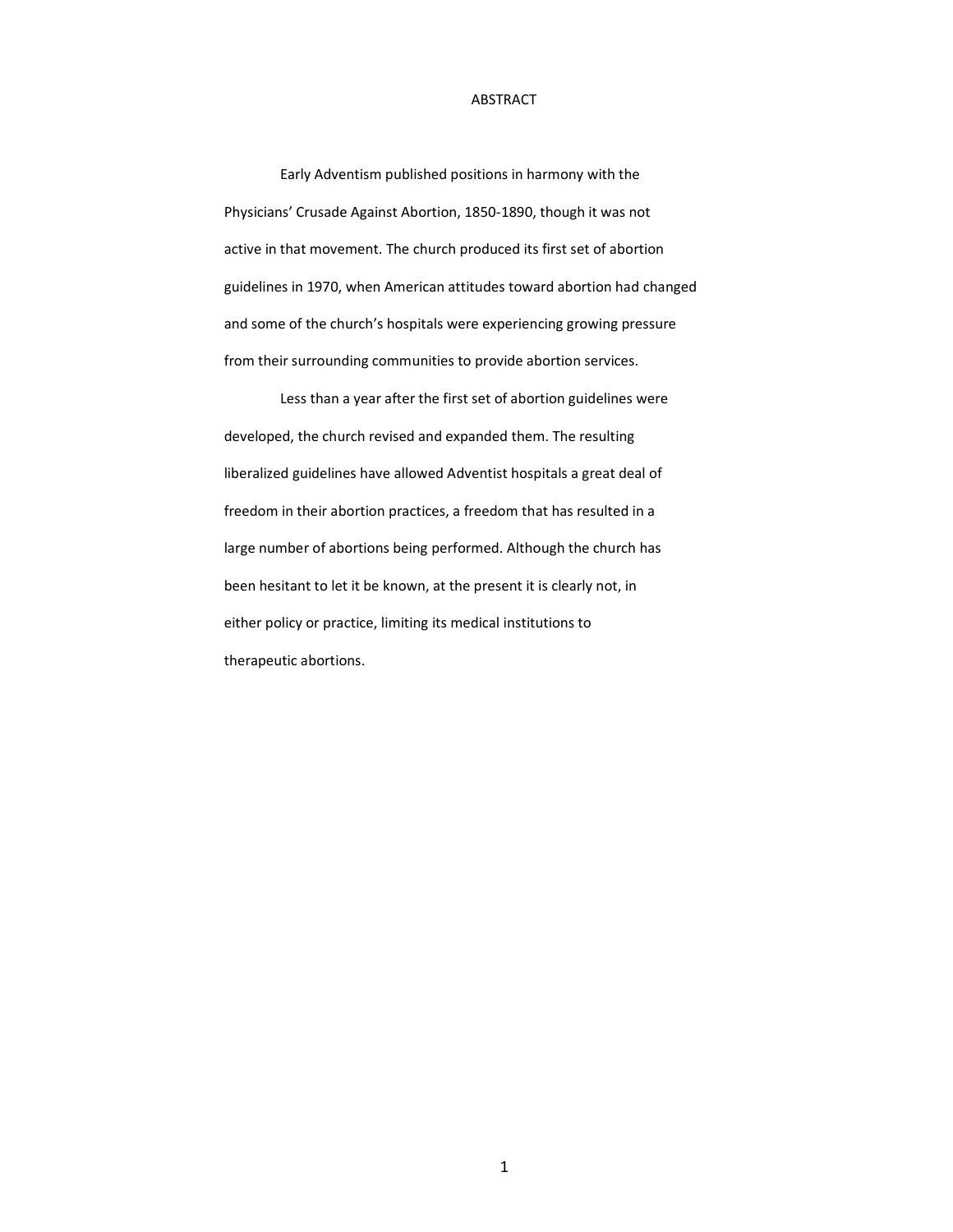Therefore each of you must put off falsehood and speak truthfully to his neighbor, for we are all members of one body.

Ephesians 4:25

"With malice toward none with charity for all… to speak the truth… in love."

NOTE to reader:

This paper by Pastor George Gainer is dated February 21, 1988 and was presented at the Loma Linda Conference on Abortion in November 14-16, 1988. The original document can be found by searching online. Written permission was given by George Gainer to Andrew Michell on October 22, 2016 to convert this document to a searchable PDF form. Please forward any questions about this updated version by visiting [www.AndrewMichell.com](http://www.andrewmichell.com/) and using the contact form.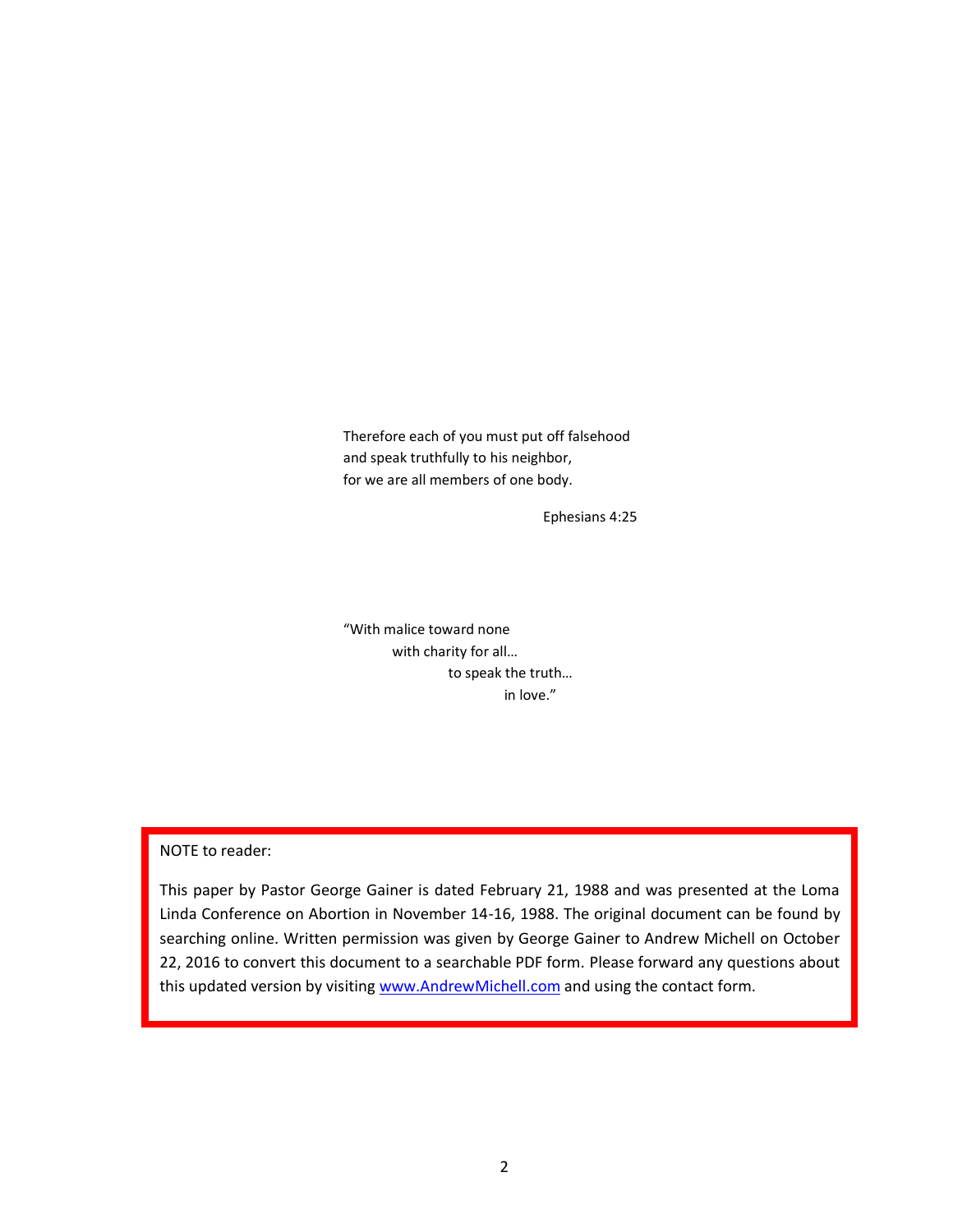My questions about abortion and the Seventh-day Adventist Church began on a cold day in January 1985. $<sup>1</sup>$ A "chance" encounter with a</sup> pastor while searching for parking at the Smithsonian Museum in Washington, DC had led to an invitation to worship with his church sometime. The following Sunday, I decided to drop in and hear him preach. I arrived late and sat in the back, unnoticed, and ungreeted. He stood to preach and announced to the congregation that this was "Sanctity of Life" Sunday. After spending some time on the Biblical basis for the sanctity of life position, he told the following story:

> During my wife's pregnancy with our son, Seth, we decided to look for a Christian doctor who shared our sanctity of life convictions. So we drove to Takoma Park, Maryland to the office of Dr. \_\_\_, a Seventh-day Adventist. Following the test and examination which confirmed that she was pregnant, the very first question she asked was 'do you want this baby or do you want an abortion?' We looked at each other in shock and disbelief. We then turned and said, 'We are sorry. We must be in the wrong place.' We got up and left. $<sup>2</sup>$ </sup>

At the close of his sermon he invited questions and comments from the congregation. One lady stood and asked, "Are you sure that what you said about the Seventh-day Adventists is true? I always thought that they were Bible-believing Christians." He answered, "I am sorry to tell you that the Seventh-day Adventists are aborting hundreds of babies in their hospitals." <sup>3</sup>

While they sang a hymn I went out… unseen but not unshaken. What was the truth regarding Adventism and abortion? I remembered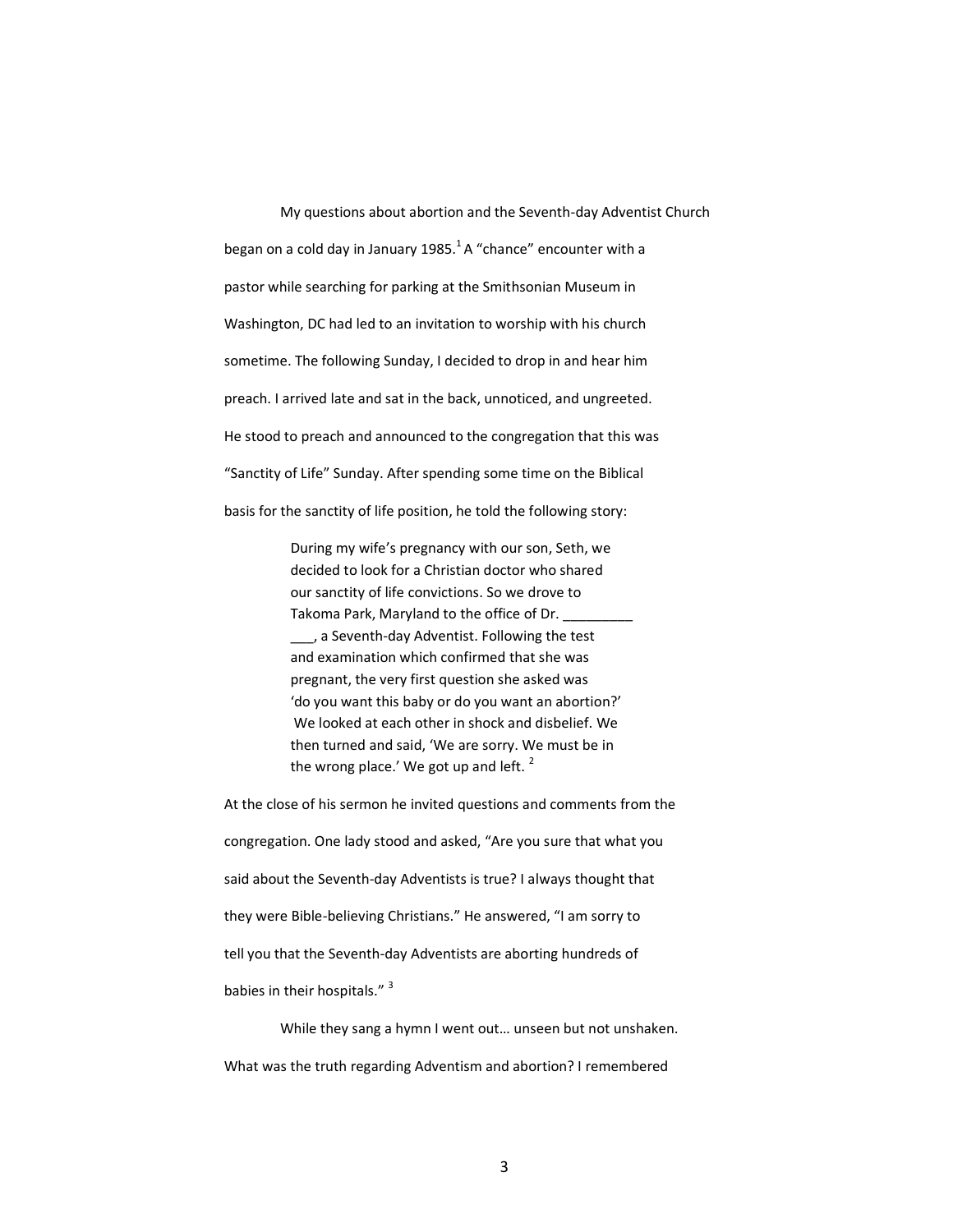seeing an editorial in the Adventist Review which had stated that, "the Adventist Church has no official position on abortion."<sup>4</sup> But what does that mean? Does it mean that Seventh-day Adventists see no moral implications surrounding the practice of abortion? Does the Church really have no bias in either direction? What does the lack of an "official position" mean in the actual day-to-day practice of the hospitals of the Adventist Health System? Most rank and file Adventists believe that our hospitals perform abortions very infrequently and then only in extreme or life-threatening situations. Was it possible that they had been misinformed and that this preacher was right? What indeed, is the truth about Adventism and abortion? A search for answers to these questions led me to survey the history or our church's position on abortion.

#### **Adventism and America's First Right-to-Life Movement**

In 19<sup>th</sup> century America, the practice of abortion was widespread.<sup>5</sup> Then in the 1820's medical science made a momentous discovery. The human ovum was discovered and with it came the realization that a distinct human life was created through the fertilization of the ovum with a sperm. The discover that throughout her pregnancy the woman is "with child" led the American Medical Association in 1859 "to pass a resolution condemning induced abortion and urging state legislatures to pass laws forbidding it."<sup>6</sup> The earlier laws in America had been based on the English "common law" theory that human life was present only from the point of "quickening" (sometime between 13 and 20 weeks) onward.<sup>7</sup> Dr Horatio Robinson Storer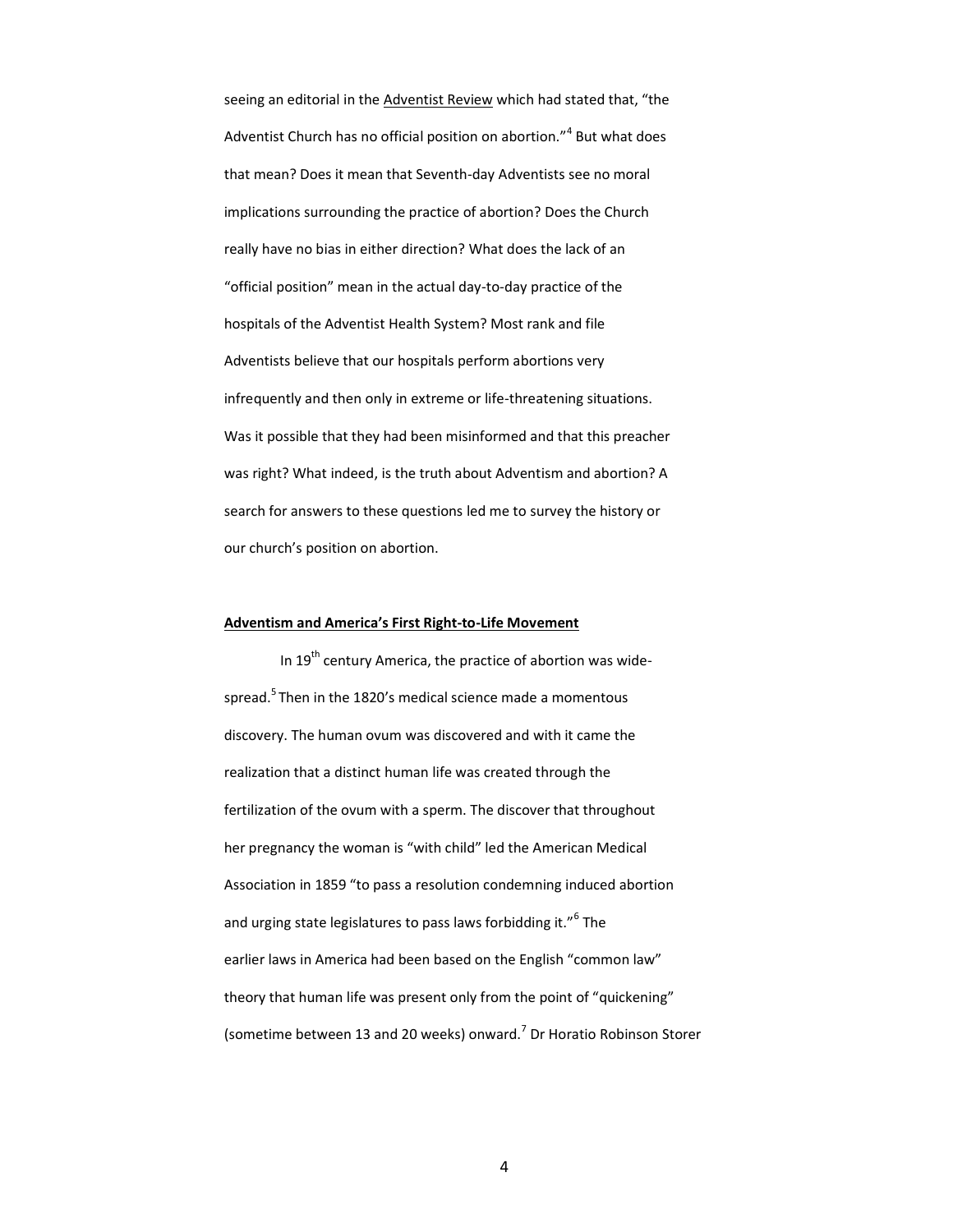led the campaign to make abortion, except to save the life of the mother, a criminal offense at any point during a pregnancy.<sup>8</sup> Dr Storer and his colleagues condemned abortion as "the unwarrantable destruction of human life."<sup>9</sup> The efforts of these doctors to protect human life at every stage of development has been called by historian James Mohr, "The Physicians' Crusade Against Abortion."<sup>10</sup>This first "right-tolife" movement in the United States took place between 1850 and 1890. $^{11}$ 

This movement coincided with the formation and establishment of the SDA Church in North America. There are several statements from Adventist publications at that time which make it clear that both General Conference and medical leadership were cognizant of the movement and sided with the physicians against abortion.

The June 25, 1867 Advent Review and Sabbath Herald contained what apparently was the first statement on abortion to appear in Adventist literature. In an article titled "Fashionable Murder," the author, John Todd, praised the work of the Physicians' Crusade. He stated that,

> … the medical profession have taken a noble stand. The desolations have become so fearful that, as the guardians of human life, they are compelled to do so: and society owes a debt of gratitude to Dr H R Storer, of Boston, especially for his powerful arguments, lucid arrangement of facts, patient investigations and earnest and eloquent remonstrances. Among his writings on this subject, the little work entitled "Why Not?" is a "book for every woman," and I wish every woman might carefully read it. But the medical profession cannot arrest the evil, and they tell me they need, and must have, the moral power of good people to aid them.<sup>12</sup>

Todd went on to say that,

…in the sight of God it is willful murder. The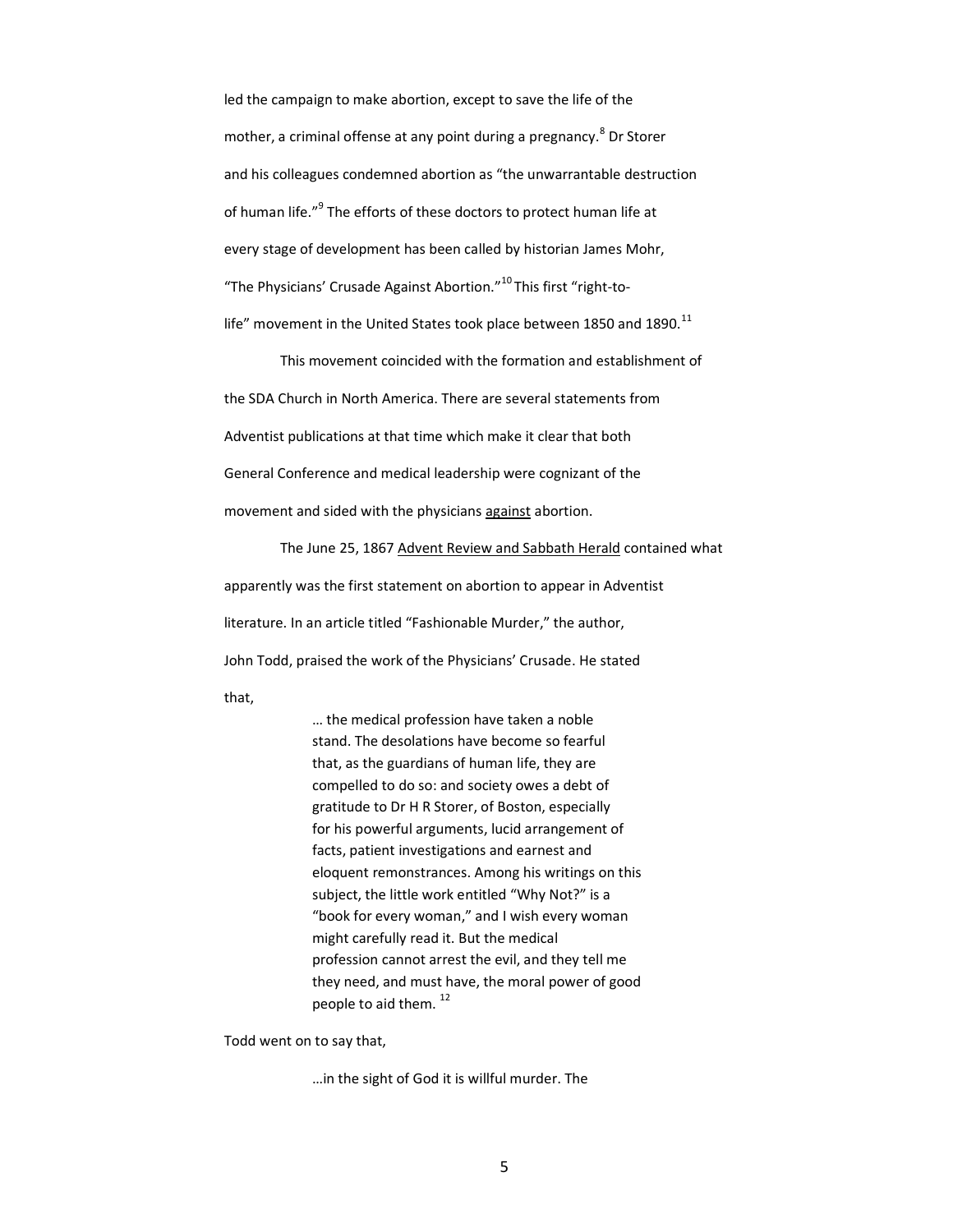willful killing of a human being at any stage of its existence, is murder' … The practice is a direct war against human society, that the best good of the country, against the family order, against the health, the peace, the conscience, and the moral well-being of the mother, and against a child which could otherwise have an immortal existence.<sup>13</sup>

Todd raised an interesting point for Seventh-day Adventists when he

said:

I am sorry to learn from undoubted testimony, that the practice is far more common among Protestants than among Catholics.<sup>14</sup>

The abortion question was again addressed in the November 30, 1869

issue of the Advent Review and Sabbath Herald during the editorship of

J N Andrews. Entitled, "A Few Words Concerning a Great Sin" the Review

made the following statement:

One of the most shocking, and yet one of the most prevalent sins of this generation, is the murder of unborn infants. Let those who think this a small sin, read Psalm 139:16. They will see that even the unborn child is written in God's book. And they may be well assured that God will not pass unnoticed the murder of such children.<sup>15</sup>

The next reference to abortion in the Adventist press is contained

in the book, A Solemn Appeal. This book was edited by James White in

1870 while he was president of the General Conference. He introduced

the statement which he excerpted from Dr E P Miller's Exhausted

Vitality, by calling the book "a valuable little volume" which

contained "important extracts". The quotation he used reflects the

strong sentiments of those physicians involved in the crusade against

abortion.

Few are aware of the fearful extent to which this nefarious business, this worse than devilish practice, is carried on in all classes of society! Many a woman determines that she will not become a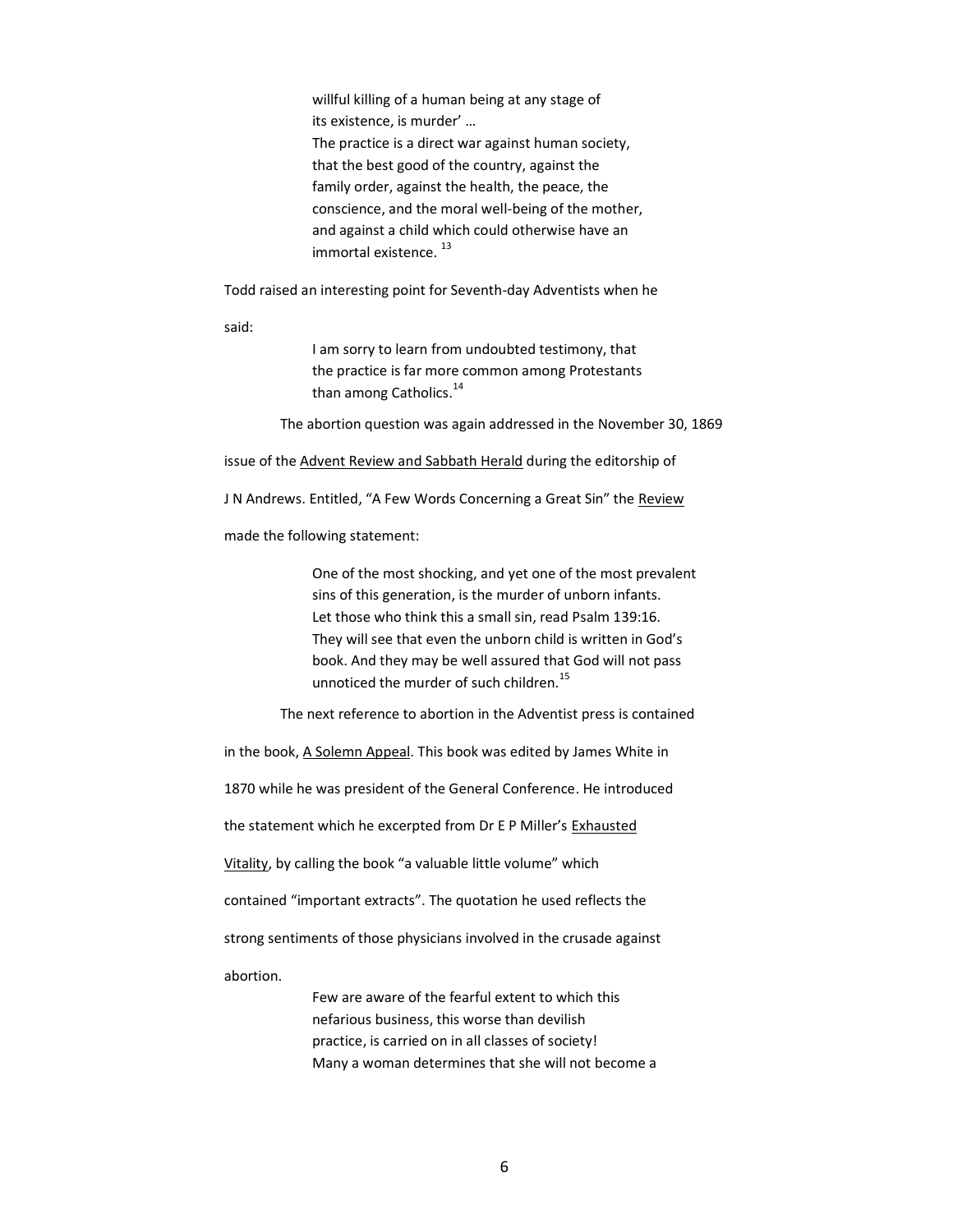mother, and subjects herself to the vilest treatment, committing the basest crime to carry out her purpose. And many a man, who has 'as many children as he can support,' instead of restraining his passions, aids in the destruction of the babes he has begotten.

The sin lies at the door of both parents in equal measure…

And besides all this, the consequences of such a practice are most disastrous both upon the physical and moral nature of those whose souls are stained with this terrible sin.<sup>16</sup>

The use of these statements by the General Conference president is another indication of where early Adventist leadership stood on this issue.

Where did the "right arm" of the church, the medical work, stand on the abortion question? In his book, Man, the Masterpiece, publishes

in 1894, Dr John Harvey Kellogg wrote:

The idea held by many that the destruction of foetal life is not a crime until after 'quickening' has occurred, is a gross and mischievous error. No change occurs in the developing human being at this period. The so-called period of 'quickening' is simply the period at which the movements of the little one become sufficiently active and vigorous to attract the attention of the mother. Long before this, slight movements have been taking place, and from the very moment of conception, those processes have been in operation which result in the production of a fully developed human being from a mere jelly drop, a minute cell. As soon as this development begins, a new human being has come into existence, -- in embryo, it is true, but possessed of its own individuality, with its own future, its possibilities of joy, grief, success, failure, fame, and ignominy. From this moment, it acquires the right to life, a right so sacred that in every land to violate it is to incur the penalty of death. How many murderers and murderesses have gone unpunished! None but God knows the full extent of this most heinous crime; but the Searcher of all hearts knows and remembers every one who has thus transgressed; and in the day of final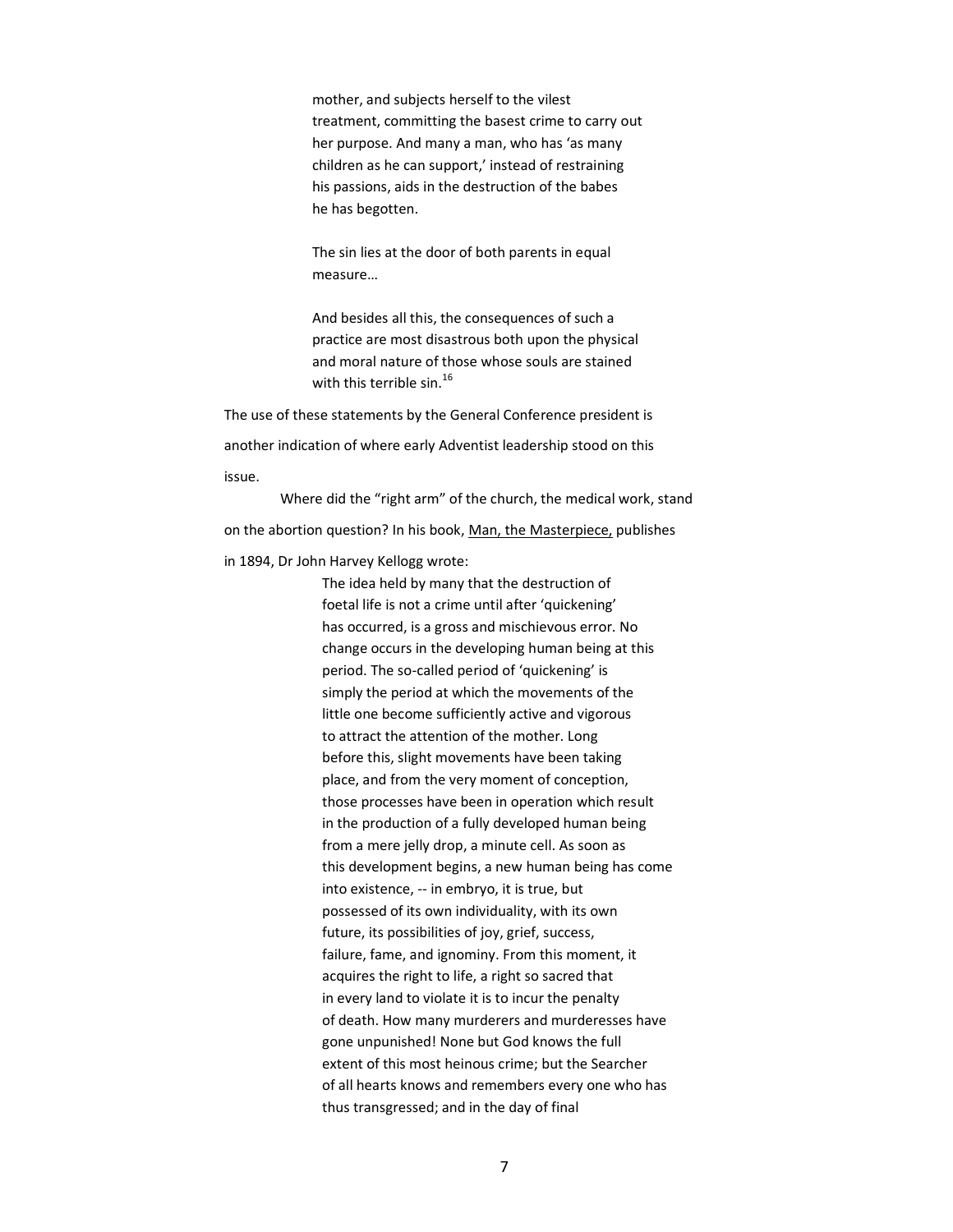reckoning, what will the verdict be? Murder? -- MURDER, child-murder, the slaughter of the innocents, more cruel than Herod, more cold-blooded than the midnight assassin, more criminal than the man who slays his enemy, -- the most unnatural, the most inhuman, the most revolting of all crimes against human life.<sup>17</sup>

This statement by Dr Kellogg affirms the unique "individuality" of this "new human being" and its "right to life" from "the very moment of "conception." It espouses the position of the "Physicians' Crusade" and is in harmony with earlier statements in the Adventist press.

The above quoted statements verify the widely unknown fact that historic Adventism has not been silent regarding the abortion question. While the Church did not directly involve itself in the 40-year battle to legislate anti-abortion statute law in the United States, there can be no question based on the above evidence as to where these Adventist leaders stood on the issues in that crusade.

Although not directly related to the abortion issue, the Church's counsel to young men entering military service was rooted in the same sanctity of human life concept that motivated the above quoted statements. The position of not bearing arms was taken to insure that Seventh-day Adventists not break the  $6^{th}$  Commandment by killing a fellow human being. It was also taken as a response of discipleship to the call and example of Jesus' redemptive activity for human beings. The following statement made in 1941 summarizes nearly a century of historic Adventist thinking on the issue:

> He went about doing good (Acts 10:38), doing things which were the exact opposite of destroying human life…

On the basis of this teaching and example of Jesus Christ, the taking of human life, to a Seventh-day Adventist, seems so completely incompatible with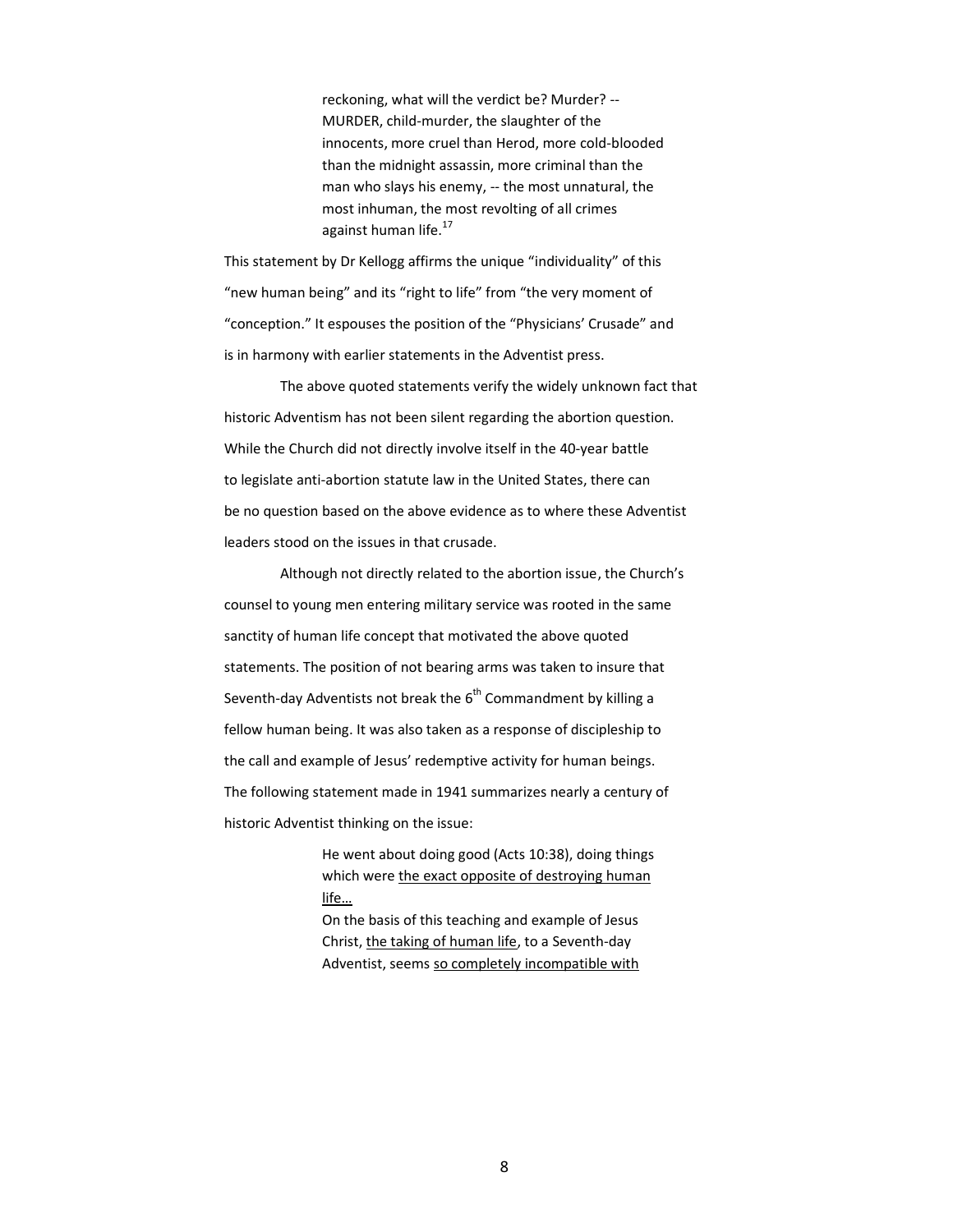his profession of Christian discipleship, that he is constrained to take the position of noncombatant in war.  $^{18}$  (emphasis mine)

The connection between noncombatancy and the abortion question was seen by one Adventist physician who was quoted anonymously in the March, 1971 issue of Ministry: "It will be tragic indeed if our church should support the free and willful destruction of human life (abortion for convenience), while urging those who are of military age not to bear arms in order to refrain from taking life—even that of an enemy."<sup>19</sup>

This consistent Adventist opposition to the taking of human life found support from Ellen G White who made a number of strong sanctity of human life statements. She said in The Ministry of Healing,

> Life is mysterious and sacred. It is the manifestation of God Himself, the source of all life. Precious are its opportunities, and earnestly should they be improved. Once lost, they are gone forever….

God looks into the tiny seed that He Himself has formed, and sees wrapped within it the beautiful flower, the shrub, or the lofty wide-spreading tree. So does He see the possibilities in every human being.<sup>20</sup>

And in Patriarchs and Prophets, she spoke even more directly to the point of protecting innocent human life when she said,

> Human life, which God alone could give, must be sacredly guarded.<sup>21</sup>

And so we find as part of our Adventist heritage statements which both explicitly espouse the sanctity of human life and explicitly condemn abortion. This brief historical survey indicates that  $19^{th}$ century Adventism stood in harmony with the previous 18 centuries of Christian thought stretching back to the Didache (100 AD) which commanded early Christians, "… Thou shalt not murder a child by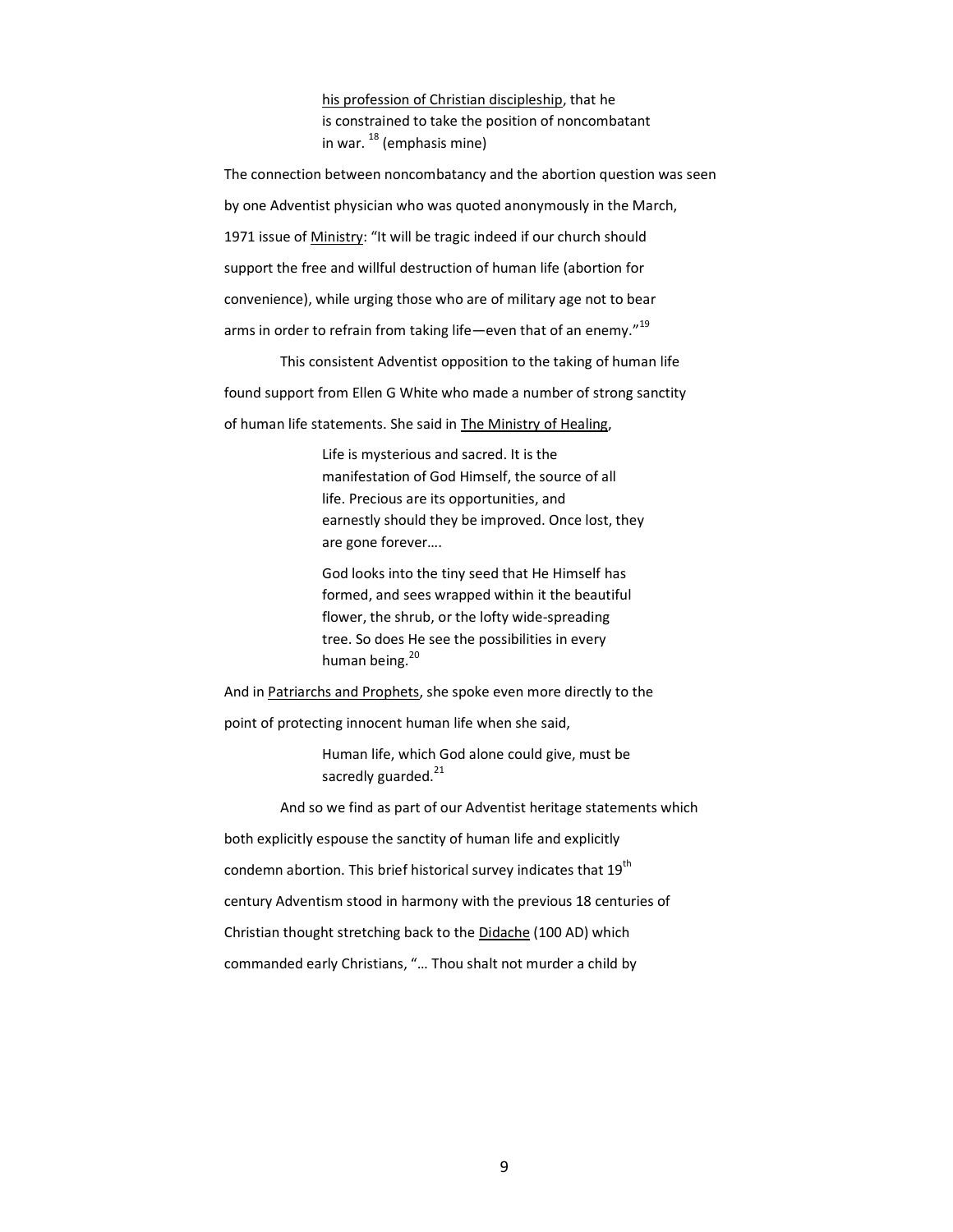abortion nor kill that which is begotten." (2:2).

By the 1890's, the "Physicians' Crusade" was successful in influencing the legislation of anti-abortion laws in the United States. This resulted in a cooling of public debate over abortion and began what has been called the "century of silence" on the abortion question. <sup>22</sup> In reality, the "silence" lasted for approximately 70 years. Christian thinking on abortion remained consistent during this period into the mid-20<sup>th</sup> century. Dietrich Bonhoeffer, the Lutheran pastor and theologian, is one example of this consistency of thought. Best known for his opposition to the Nazi persecution of the Jews, Bonhoeffer also reaffirmed the historic Christian stance on abortion when in 1940-41 he wrote:

> Destruction of the embryo in the mother's womb is a violation of the right to live which God has bestowed upon this nascent life. To raise the question whether we are here concerned already with a human being or not is merely to confuse the issue. The simple fact is that God certainly intended to create a human being and that this nascent human being has been deliberately deprived of his life and that is nothing but murder.<sup>23</sup>

This opposition to abortion was not only to be found in the church, it was also evidenced in the society at large. As recently as 1963 a Planned Parenthood pamphlet warned that, "An abortion kills the life of a baby after it has begun. It is dangerous to your life and health."24

James Londis points out that, "Not until comparatively recent times did Christian theologians begin to argue that other considerations affected the discussion, such as the "quality-of-life" of existing members of the family, emotional stress on the parents, and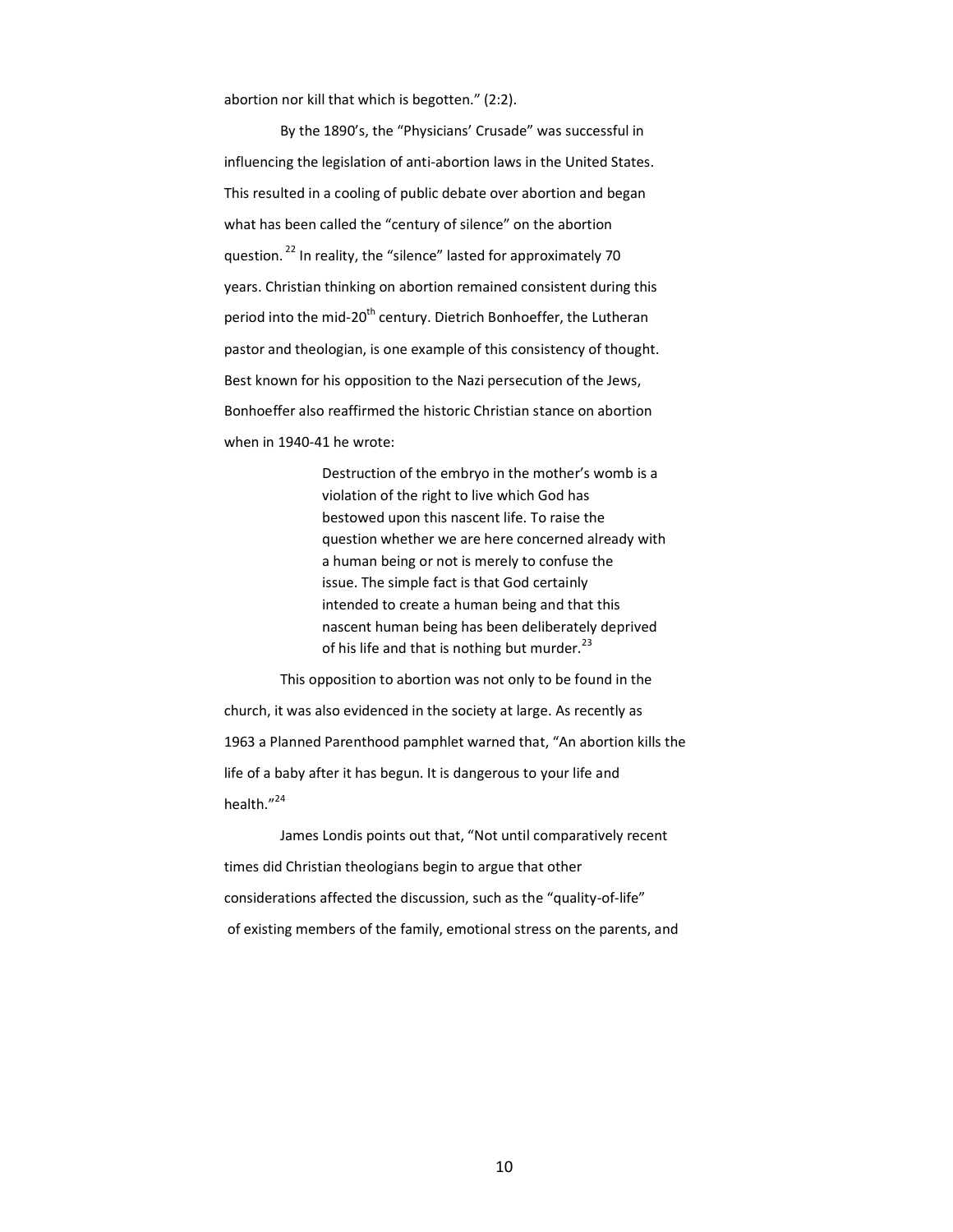overwhelming financial burdens."<sup>25</sup> The call for abortion rights was sounded with increasing intensity in American society throughout the decade of the 1960's. A movement was begun to repeal the anti-abortion statute law enacted in the  $19^{th}$  century.

#### **Community pressures Hawaiian hospital**

The years 1970 and 1971 proved pivotal for the Seventh-day Adventist Church in its stance on abortion. In January 1970, a bill was introduced in the State Legislature of Hawaii to repeal the state abortion laws. Three weeks later the bill was law. Castle Memorial Hospital (an SDA institution) suddenly found itself needing to establish a position regarding abortion. On the Island of Oahu, Hawaii, only two hospitals were open to the public for maternity or OB cases. There was Kapiloani Hospital which was exclusively an OB-GYN facility and Castle Memorial Hospital, which was the only general hospital that accepted OB-GYN patients. (A third institution, Kaiser Hospital cared only for those people enrolled in the Kaiser Health Plan.)

Due to its unique position of being a general hospital that provided OB-GYN services, Castle Memorial, upon repeal of Hawaii's abortion laws received numerous requests for elective abortions. Requests for abortion were not new and Castle Memorial had in the past performed what it termed, therapeutic abortions – to save the life of the mother, or in the case of rape or incest, or even for severe mental anxiety of the mother. $^{26}$  But the repeal of all state abortion laws had created a new situation for which the hospital was unprepared.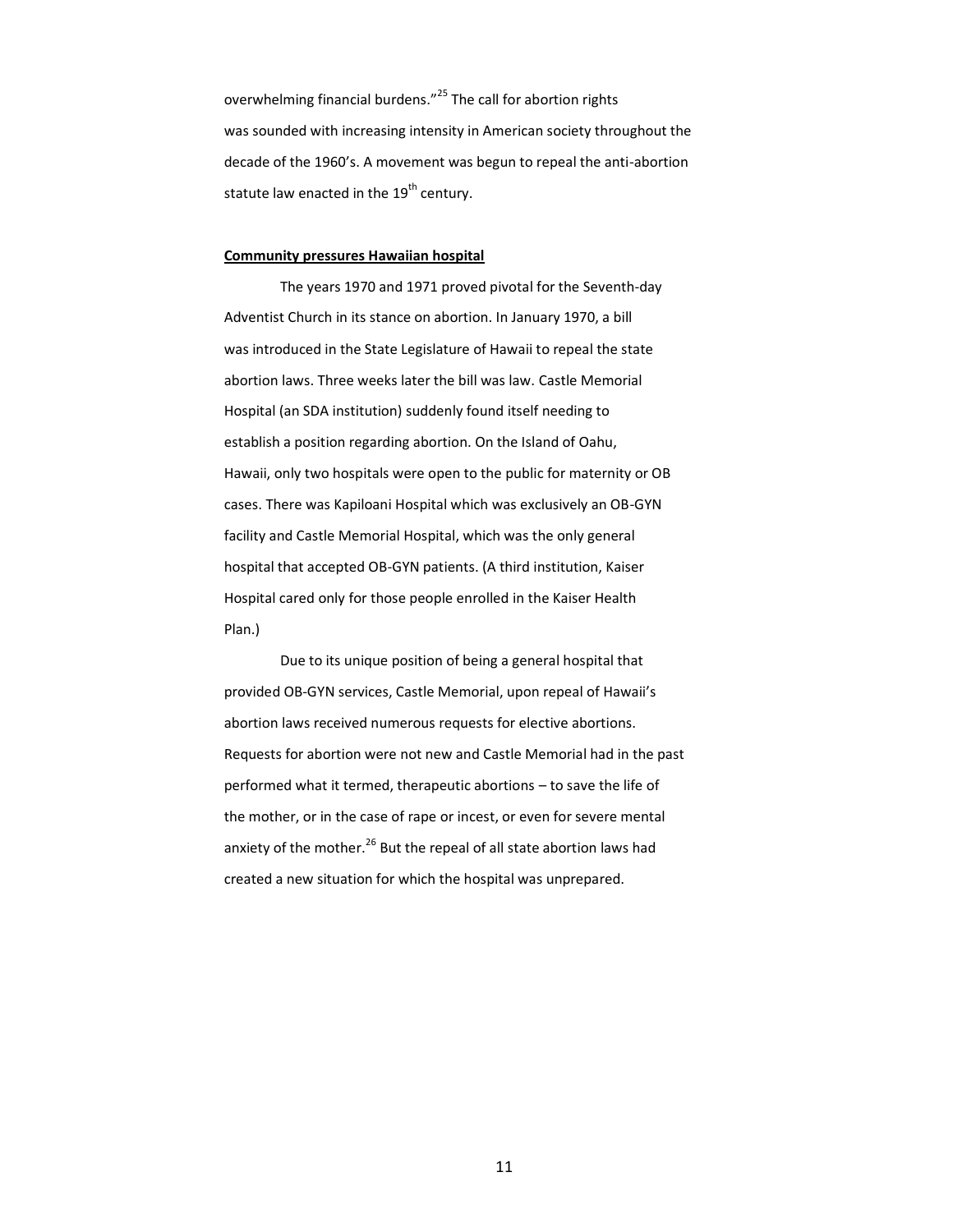Marvin C Midkiff, the Administrator of Castle Memorial Hospital at

that time tells the following story:

… a prominent man in this community came to me and said, "my 16 year old daughter has got herself in trouble. She is in her second month of pregnancy, and I want an abortion for her at this hospital." He brought out a brochure that had been used for fund raising in this community when this hospital was being planned. The brochure stated, "this hospital will be a FULL SERVICE HOSPITAL and will provide every service that is needed by the residents of the community." He brought me the \$25,000 check that he had given towards the construction several years ago. What would you  $d\rho^{27}$ 

The pressure on Castle Memorial to be a "full service hospital" by providing abortion on demand began to grow. M C Midkiff called W J Blacker, president of the Pacific Union Conference and asked for guidance from the Church on how to proceed. Elder Blacker informed the General Conference of the situation and then according to M C Midkiff called to tell him that "no one knows of any position the Church has taken on it (abortion)."<sup>28</sup> In response to that information, Castle Memorial Hospital made an interim decision in which M C Midkiff reported that:

> In the absence of any decision by our church organization on whether or not we approve or disapprove of abortion, or whether or not we permit abortions in the hospital, our management group has made the decision to permit abortion for other than therapeutic reasons through the first trimester (3 months) of pregnancy, provided there has been counseling by a clergyman, and by two qualified physicians, and written consultations have been entered in the patients records. I want to make it clear that this is a temporary ruling until such time as a decision is handed down from our church headquarters in Washington, DC.<sup>29</sup>

On March 11, 1970, the General Conference Officers appointed a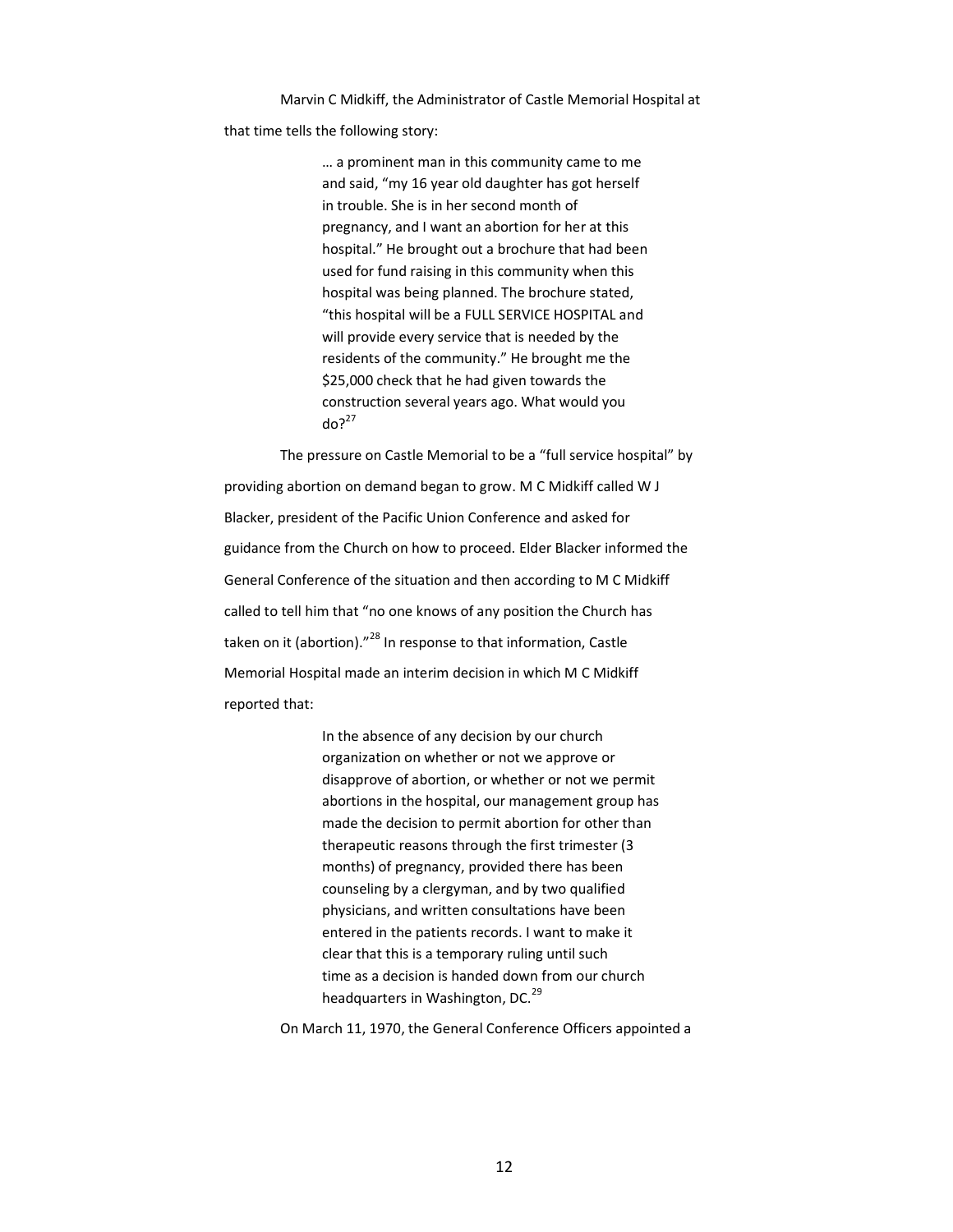committee to consider counsel to be given to the SDA hospitals. The thinking at this time was that the Church would consider the abortion question in June, 1970 in Atlantic City, NJ at the General Conference Session.

On March 17, 1970, Elder Neal C Wilson, president of the North American Division, made a statement on abortion that was carried by the Religious News Service. He predicted that when the denomination met at Atlantic City in June it would steer a middle-of-the-road course on abortion. He was quoted as saying that,

> The Church deplores anything that would contribute to declining morals and would steer away from anything which would encourage promiscuousness…. Therefore, we would not feel it our responsibility to promote laws to legalize abortion… nor oppose them….

Though we walk the fence, SDA's lean towards abortion rather than against it. Because we realize we are confronted by big problems of hunger and over population, we do not oppose family planning and appropriate endeavors to control population.<sup>30</sup>

He stated that because the denomination is active in 220 different countries and would therefore have a difficult time taking a hard and fast position on the abortion question. He also said that Adventists have no position against sterilization and might favor abortion in some instances (rape, mental or physical illnesses in the mother or in cases of probable severe illness in the fetus). $31$ 

On May 13, 1970 after considerable discussion and rewriting the GC Officers voted to accept "suggestive guidelines for therapeutic abortions." (The guidelines were of necessity "suggestive" since they were voted by the GC Officers and not by the General Conference Committee). The guidelines are as follows: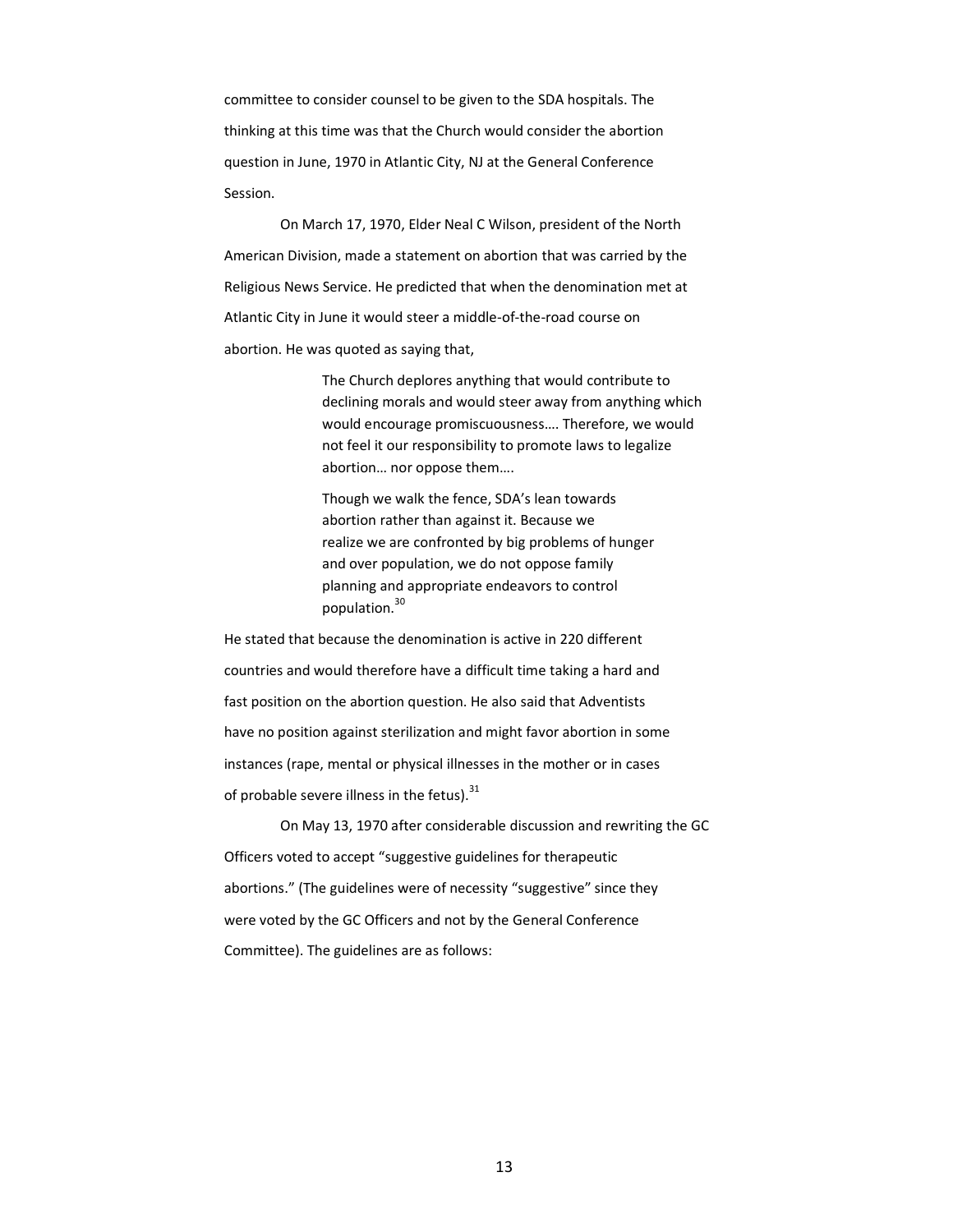It is believed that therapeutic abortions may be performed for the following established indications:

1.When continuation of pregnancy may threaten the life of the woman or seriously impair her health.

2.When continuation of the pregnancy is likely to result in the birth of a child with grave physical deformities or mental retardation. 3.When conception has occurred as a result of rape or incest.

When indicated therapeutic abortions are done, they should be performed during the first trimester of pregnancy.

The plan to take the Guidelines to the floor of the GC Session at Atlantic City in June 1970 for discussion and a vote was dropped. The feeling among some of the medical community was that the Abortion Guidelines were inadequate because therapeutic abortions had been performed all along even before the repeal of Hawaii's abortion statutes. Marvin C Midkiff went home from Atlantic City to Castle Memorial unable to fulfill his promise of coming home with the official position of the church.<sup>32</sup>

#### **Moving toward a liberalized policy**

The issue however remained alive. The rejection of the May 13, 1970, abortion guidelines by the medical community signaled the beginning of serious discussions regarding the feasibility of an open door policy in Adventist hospitals to abortion on demand. During the first week of July, 1970, Elder R R Bietz, vice president of the General Conference met in Honolulu with A G Streifling, chairman of the Board of Trustees of Castle Memorial Hospital and M C Midkiff,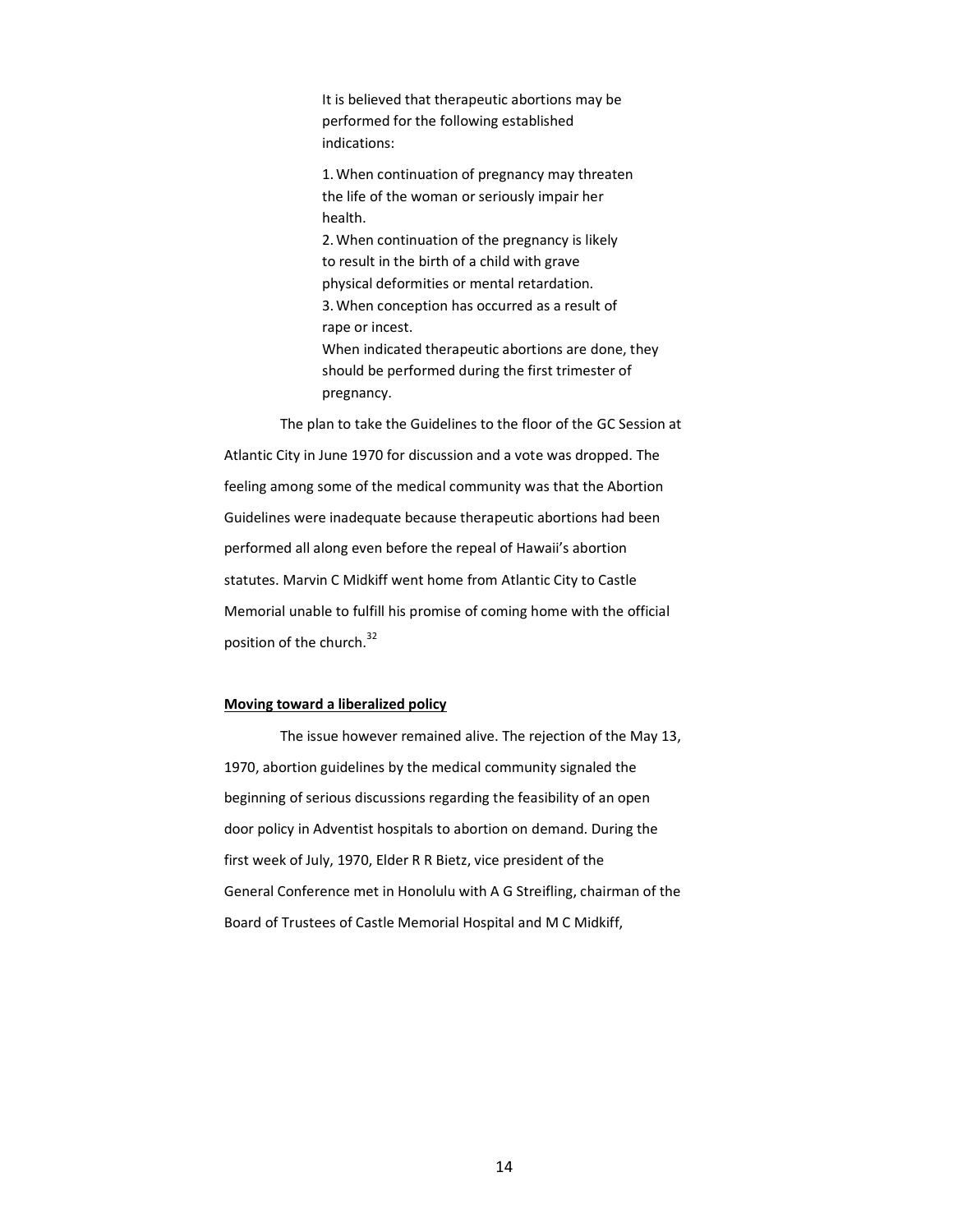administrator. Elder Bietz relayed the substance of their conversation in a letter to Elder W J Blacker on July 8, 1970. The following statements from that letter shed light on the thinking of leadership after the first abortion guidelines were rejected:

> Five or six non-adventist M.D.s who patronize Castle Memorial wish to go beyond the present policy of performing therapeutic abortions only. If they are not allowed to do this in Castle Memorial, they will take their patients to other hospitals in the city of Honolulu. If this is done, chances are fairly good that they will take their patients over there for other treatments as well. This could mean a loss of goodwill and also patronage for Castle Memorial….

Our own Seventh-day Adventist doctors strongly oppose, expect for therapeutic reasons, abortions. $<sup>1</sup>$ </sup> This further complicates the problem. If we change our policy we may have the ill-will of our own men, and if we don't change we'll be misunderstood by the non-Adventist M.D.s. Some heavy contributors to the Castle Memorial Hospital feel we should be willing to work in harmony with the laws of the state. In their opinion the community, federal and state monies have for all practical purposes made this a community hospital. They reason, therefore, that community wishes should be taken into consideration…

It is important that either the Pacific Union Conference, the Northern American Division, or the General Conference take a position in regard to this matter. The hospital administration and Board need support no matter which direction they might go. Should the decision be to have abortions beyond what they are doing now, the Adventist doctors could no doubt be satisfied or at least silenced if the administration would have the support of the higher church organization.

As I see it, the crux of the matter is mostly theological. $33$  (Emphasis mine)

l

 $1$  Marvin Midkiff remembers one non-SDA doctor and one SDA doctor who pushed for a policy change allowing elective abortions.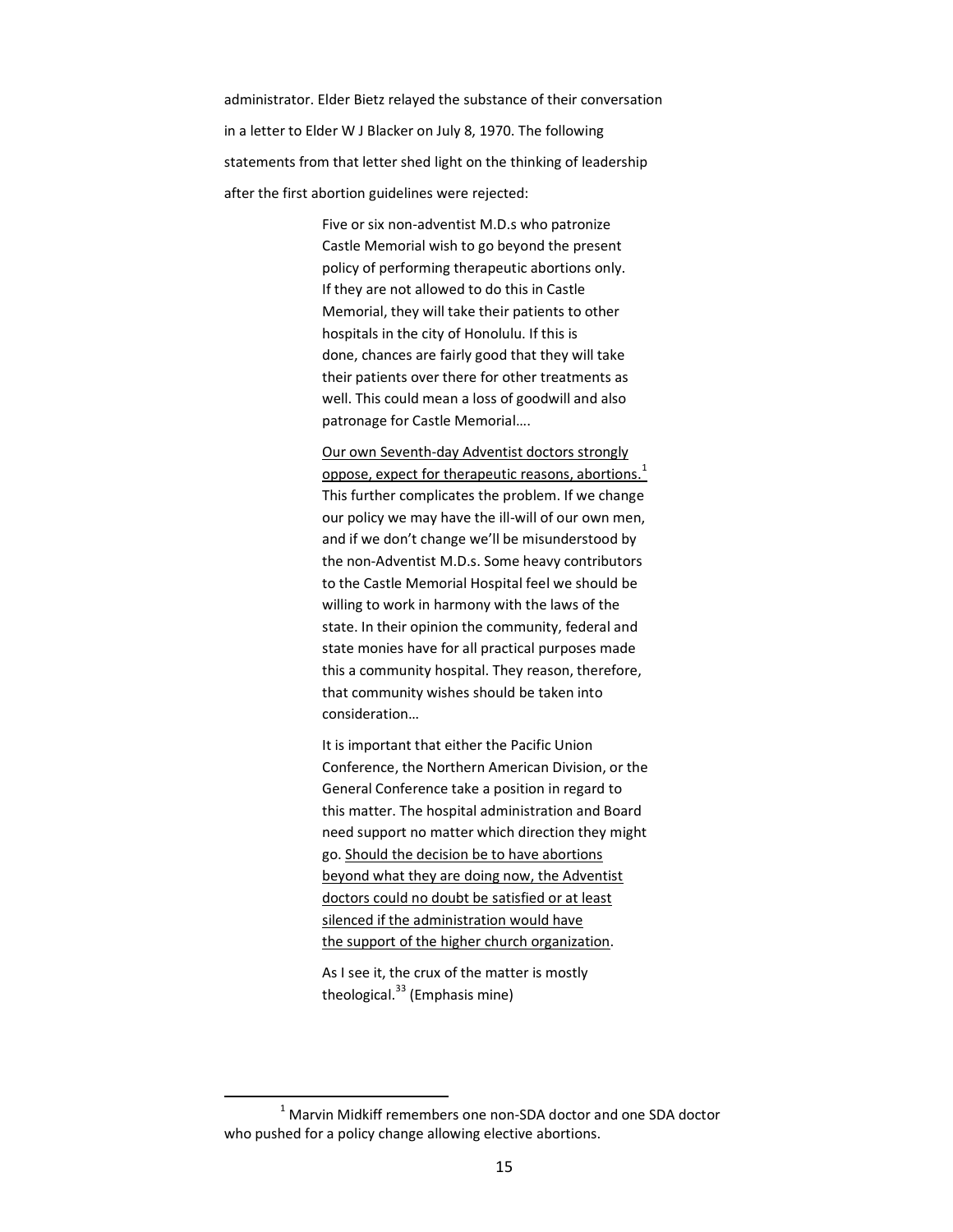Elder Bietz concluded his letter by suggesting that, "It may well be that the church will want to tell each hospital to solve its own problem…. We could be easily misunderstood in this question if it is not handled wisely…. The wisdom of Solomon is something we need to pray for."<sup>34</sup>

Meanwhile at the GC Officers meeting, July 6, 1970 it was voted to enlarge "the former committee so as to study what counsel should be Given regarding elective abortions."<sup>35</sup> This decision was made in response to a request for "further counsel regarding elective abortion." The local members of what was now called the Abortion Problems Committee met on July 20, 1970 to discuss the implications of the issue for the Church and its health care institutions. This small committee also looked specifically at "the viewpoint of our West Coast leaders in gynecology." No solutions were arrived at and the committee recommended further study.

The committee met again on September 25, 1970 and recommended that "the enlarged committee appointed July 20, 1970, be further expanded to make it representative of additional areas of concern and that it be authorized to meet for approximately two days to study the problem in depth hopefully to develop guidelines that will be useful in bringing uniformity into the direction given our health case institutions in North America."<sup>36</sup> The committee concluded its meeting with, "the expressed hope that due to the urgency described in correspondence from our health care institutions the expanded committee might meet for study as early as possible to give study to this challenging question."<sup>37</sup>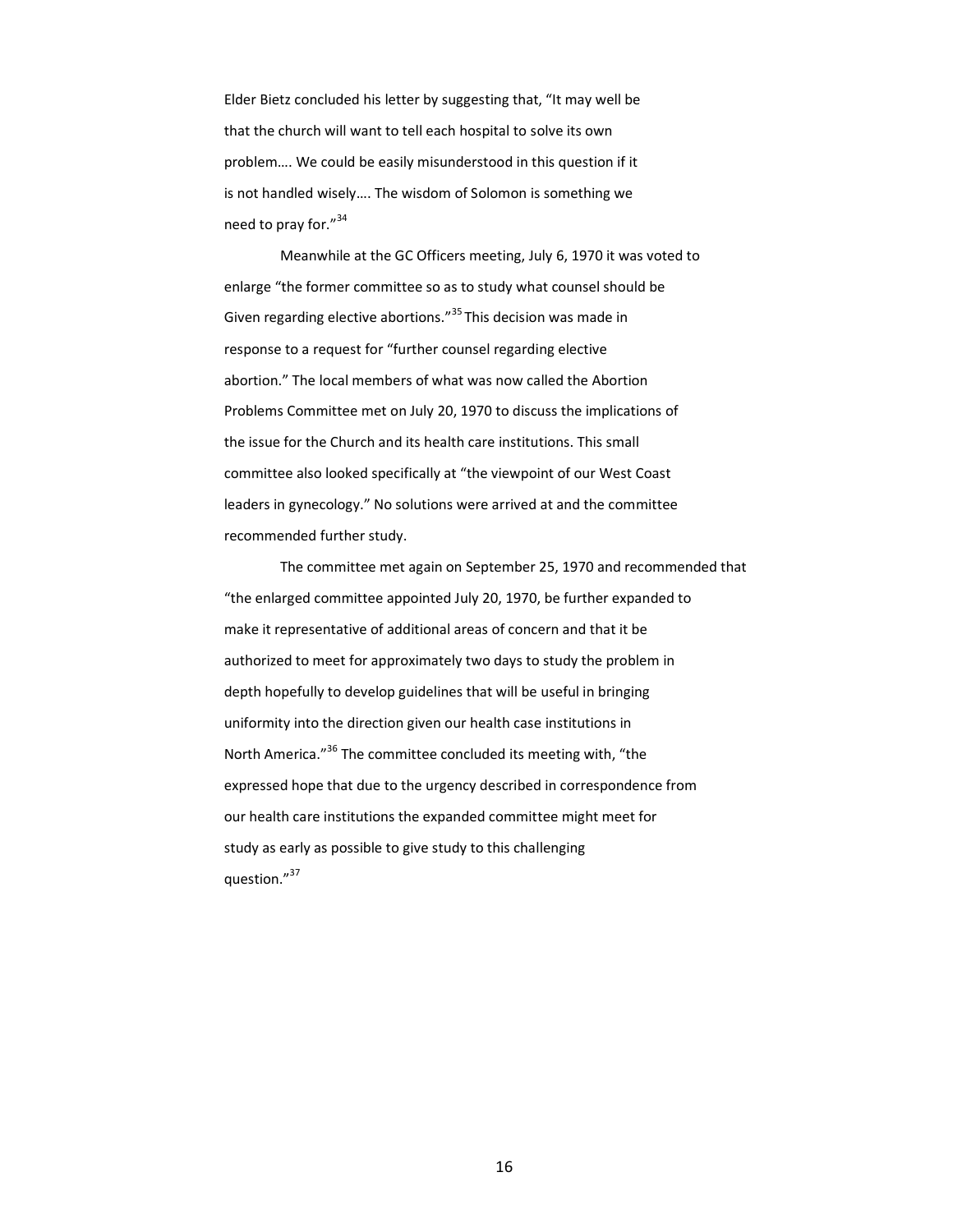#### **Chief of staff urges decision**

It was on December 13, 1970, that Dr Raymond deHay, M.D., chief of staff at Castle Memorial wrote to A G Streifling asking that the decision process be expedited. He said that "this decision has been under deliberation for some ten months now" and was "much too long a time… without some answer being communicated to the members of the medical staff of this hospital."<sup>38</sup>

On December 16, 1970, Dr deHay wrote a second letter to protest the delay of the decision, this time to Elder R H Pierson, president of the General Conference. Dr deHay made the following remarks to Elder Pierson:

> It is our understanding that the Seventh-day Adventist Church in all of its history has never taken a stand or made any ruling regarding either birth control or abortion…. We recognize that Castle Memorial Hospital is a church-operated hospital but we also feel that you must concede to being at least a quasi public hospital in the eyes of many local residents who consider Castle Memorial Hospital to be a community hospital. … Many people in the community who were not Seventh-day Adventists gave of their time and resources to make this hospital a reality. I believe it is also timely for me to point out that the State has appropriated on two occasions the total sum of over one million dollars to assist in construction costs of your medical institution. Considering these matters we on the Medical Executive Committee feel that perhaps the local public is justified in requesting total care at Castle Memorial Hospital.<sup>39</sup>

Dr deHay then referred to the lack of an "official stand on abortion" by the church and said, "We have rather reliable information that a number of your west cost hospitals are permitting abortion which is termed therapeutic but appears to be greatly liberalized as to the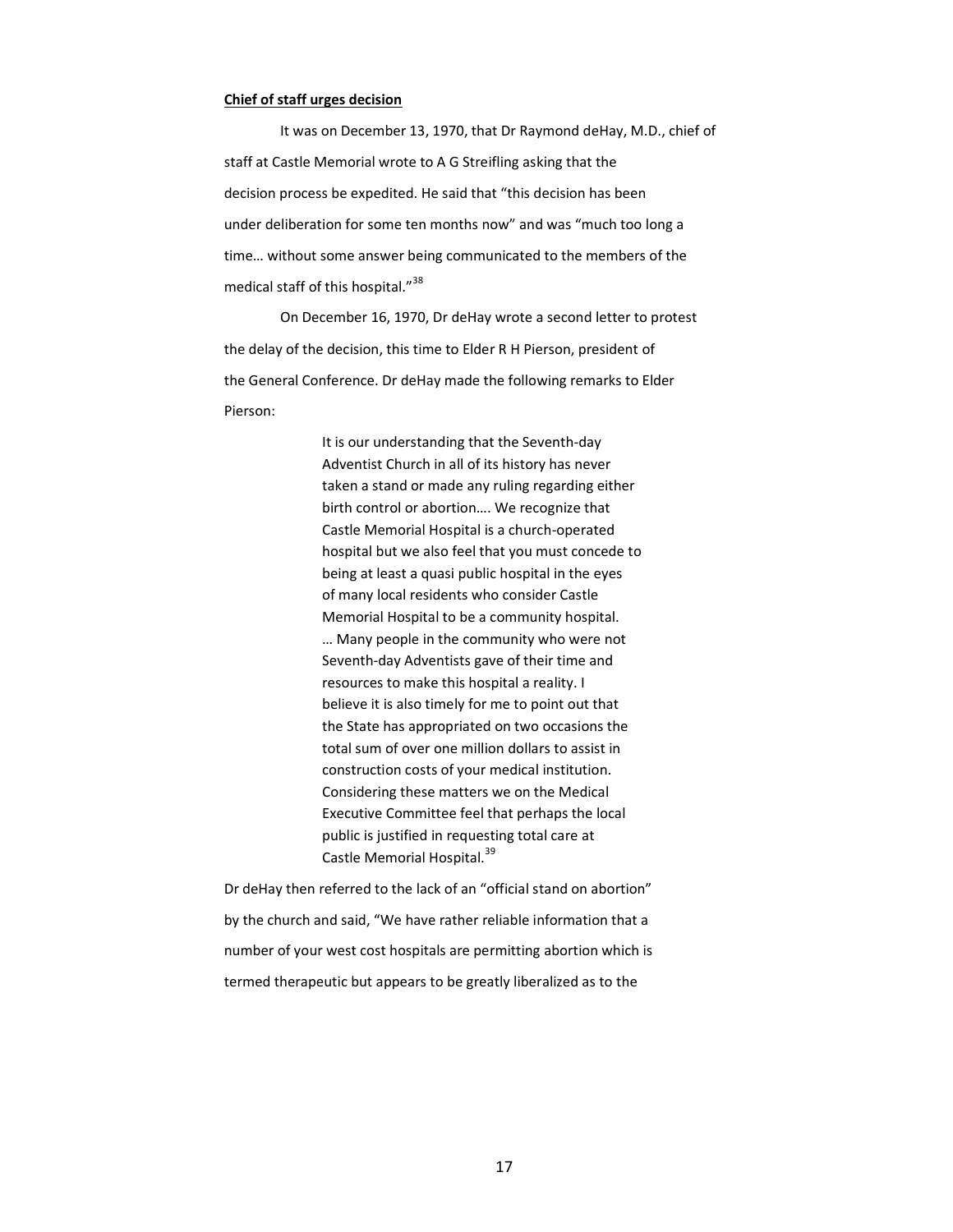actual definition of therapeutic abortion as we in the medical profession have come to understand it over the years. We feel that there is already a precedent for permitting this surgical procedure at this hospital."<sup>40</sup>

Elder Pierson's response to Dr deHay on January 5, 1971, defended The May 13, 1970 "Abortion Guidelines" document by saying that "They are based upon our appreciation for the sanctity of life, respect for the person image, and our sense of responsibility for the care of fellowmen."<sup>41</sup> [emphasis mine] Elder Pierson then stated:

> We stand ready to assist in making total health care available to all. However, Doctor, we have not conceded to the assumption that total health care includes abortion on demand. Our guidelines allow for therapeutic abortions when life or health of the expectant mother are jeopardized. We do not feel the term "health care" rightfully includes a procedure that is requested merely because of desire based upon convenience.<sup>42</sup>

Elder Pierson then informed Dr deHay that, "A competent committee will be meeting in Loma Linda, California, January 25 to discuss the matter further."43

The decision to hold the Loma Linda meeting on January 25, 1971, Had been made at the GC Officers' meeting on January 4, 1971. By the January 6, 1971, GC Officers' meeting the "expanded" committee became a "reconstituted" committee<sup>44</sup> and on January 11, 1971, W R Beach invited this "restructured"45 abortion committee to meet at Loma Linda, California, on January 25, 1971. One physician, Dr James E Anderson, who was invited to be a committee member wrote to Elder N C Wilson to say that he had "noted among the committee members those whom I feel are very logical, realistic, and would I'm sure, approach problems like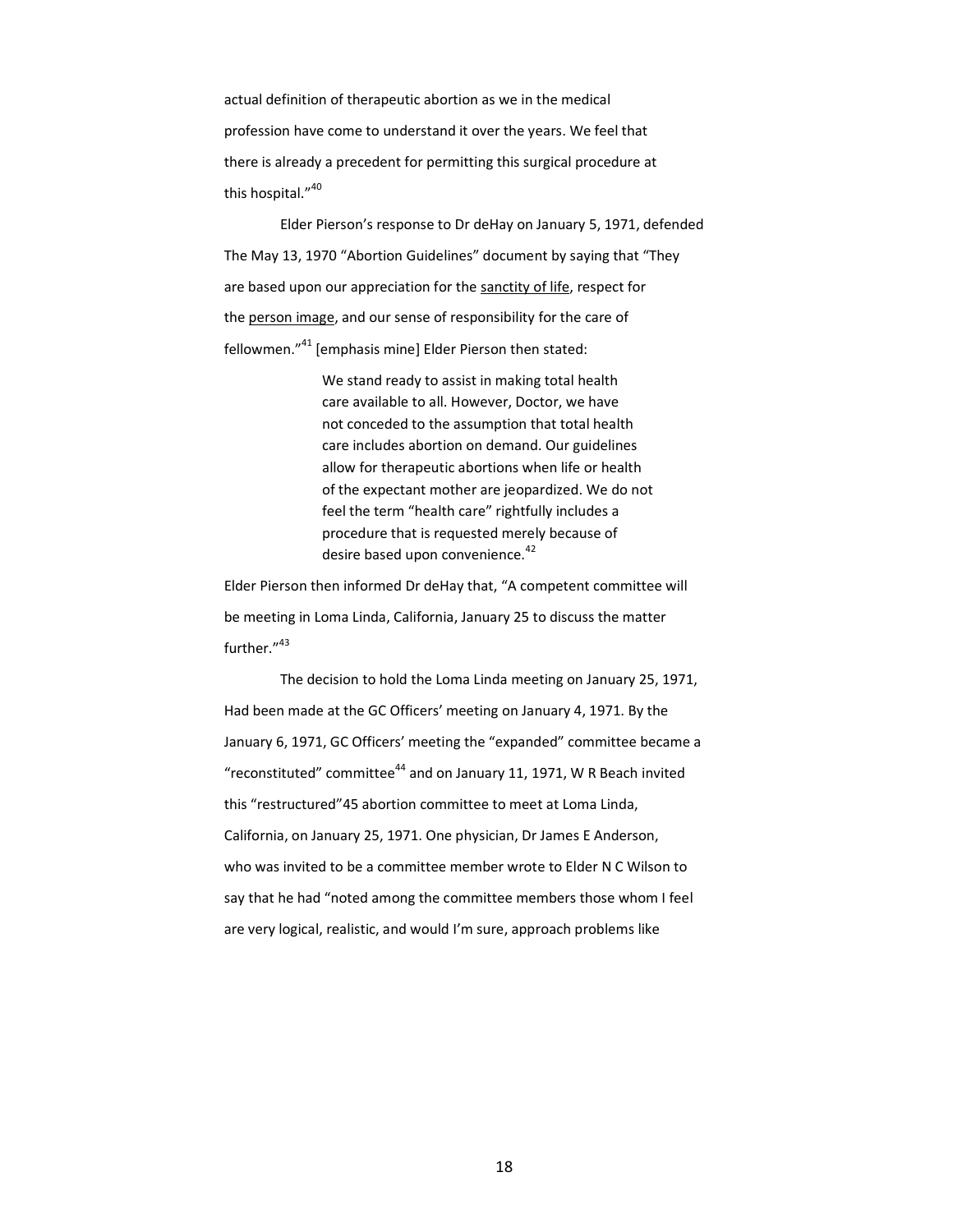this with great discretion and much careful consideration…. He went on to say that, "It is my firm conviction that abortions are not a religious problem with questions of moral versus immoral factors."<sup>46</sup>

And so, on January 25, 1971, in Loma Linda, one year after the abortion issue had been brought again to the attention of the  $20<sup>th</sup>$ century church, an ad hoc committee convened "to make sure that the cause of truth and humanity are recognized theologically, medically and philosophically in this large area of concern today."<sup>47</sup> Of the 18 individuals named to the "restructured" committee on January 6, 1971, 11 were present. To these 11 were added 4 new members, making it an ad hoc committee of 15 members. Those members present were: W R Beach, David Hinshaw, MD, P C Heubach, C B Hirsch, Gordon Hyde, Joann Krause, Elizabeth Larsen, MD, R E Osborn, Jack W Provonsha, MD, A G Streifling, W D Walton, N C Wilson, Mrs C Woodward, Harold Ziprick, MD, C E Bradfor. [The most notable committee member not present was Elder R H Pierson, who had declared just 20 days earlier his support for the existing guidelines.]

W R Beach, committee chairman, in his opening remarks, reviewed the work of the Abortion Committee stating that the Abortion Guidelines of May 13, 1970, had been helpful, but that the rapidly changing situation, especially in Hawaii and New York made a new and updated statement necessary.<sup>48</sup> Harold Ziprick, M.D., the head of LLU's Ob-Gyn department presented a paper entitled "The Abortion Problem Today," showing the complexity of the abortion question. The rest of the morning was spent discussing the numbers of therapeutic abortions in Adventist hospitals [e.g. Glendale Hospital—1966, 1 abortion; 1967, 3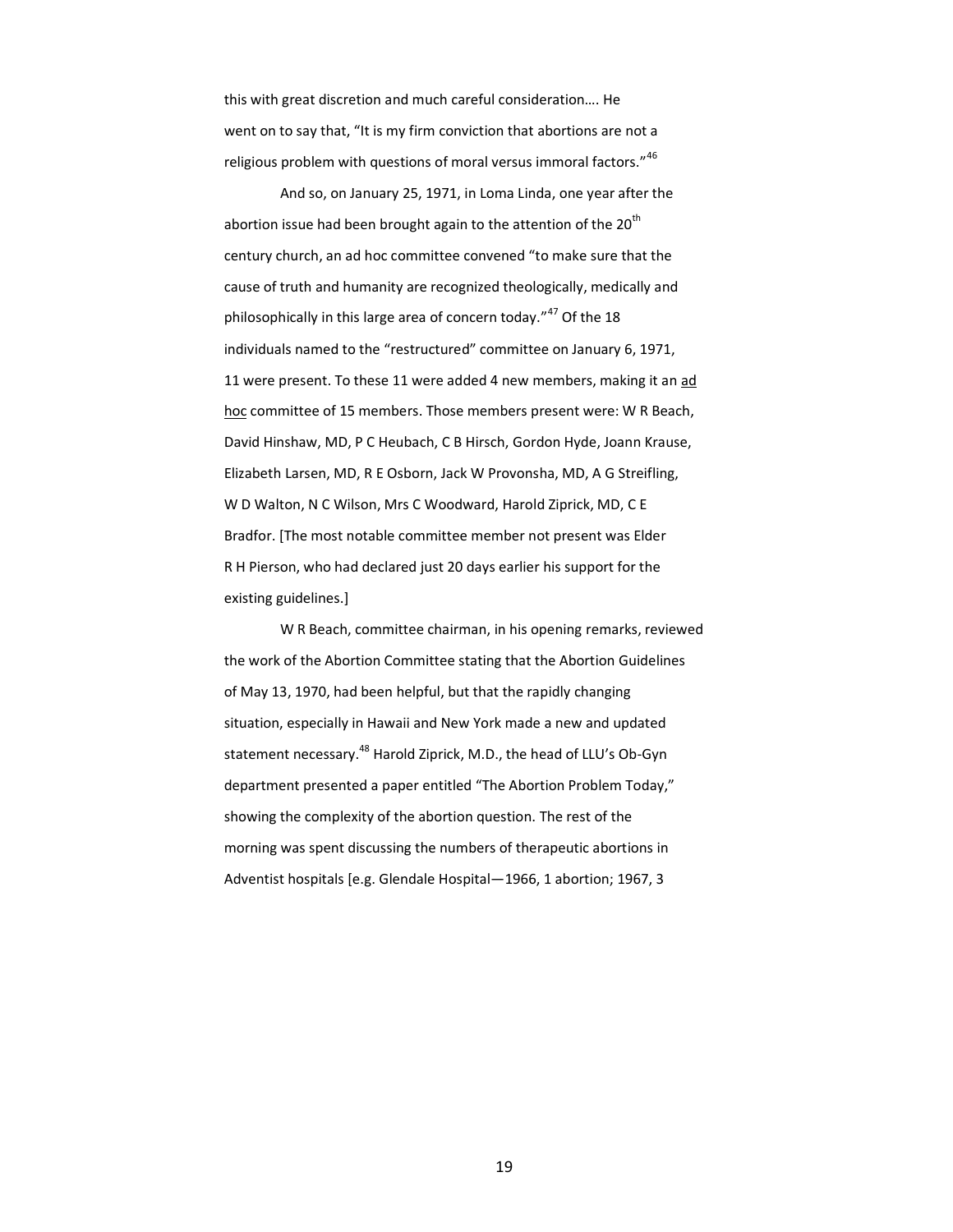abortions; 1968, 4 abortions; 1969, 10 abortions; 1970, 34 abortions. White Memorial Hospital--1968, 3 abortions; 1969, 12 abortions; 1970, 79 abortions.]<sup>49</sup> Also discussed were the problems Castle Memorial was facing due to the repeal of Hawaii's abortion laws.

In the afternoon session Jack Provonsha, M.D. presented a paper titled "An Adventist Position Regarding the Abortion Problem." Dr Provonsha advocated that with each request for abortion every attempt Should be made to save both the pregnant woman and the developing fetus "but if this cannot be achieved and one must be sacrificed, the lower Must be sacrificed in favor of the higher human value."<sup>50</sup> Following Dr Provonsha's presentation, the committee voted to amend and revise the May 13, 1970, Abortion Guidelines. The committee concluded its work that day by recommending that the GC Officers appoint a committee to give continued study to the issue.

Back in Washington this committee began its work by turning first to the task of amending and revising the old guidelines. This work developed into an entirely new document entitled "Interruption of Pregnancy Guidelines." This document contained both a Statement of Principles and Guidelines to acceptable "interruptions of pregnancy." A comparison of this document with the papers presented by Drs Ziprick and Provonsha at the Loma Linda meeting shows that their ideas and wording served as primary sources for both the Statement of Principles and the Guidelines.

The work on the new "Guidelines" involved a number of rewrites and revisions. During the month of February the Statement of Principles was first composed and then expanded. Between February and June of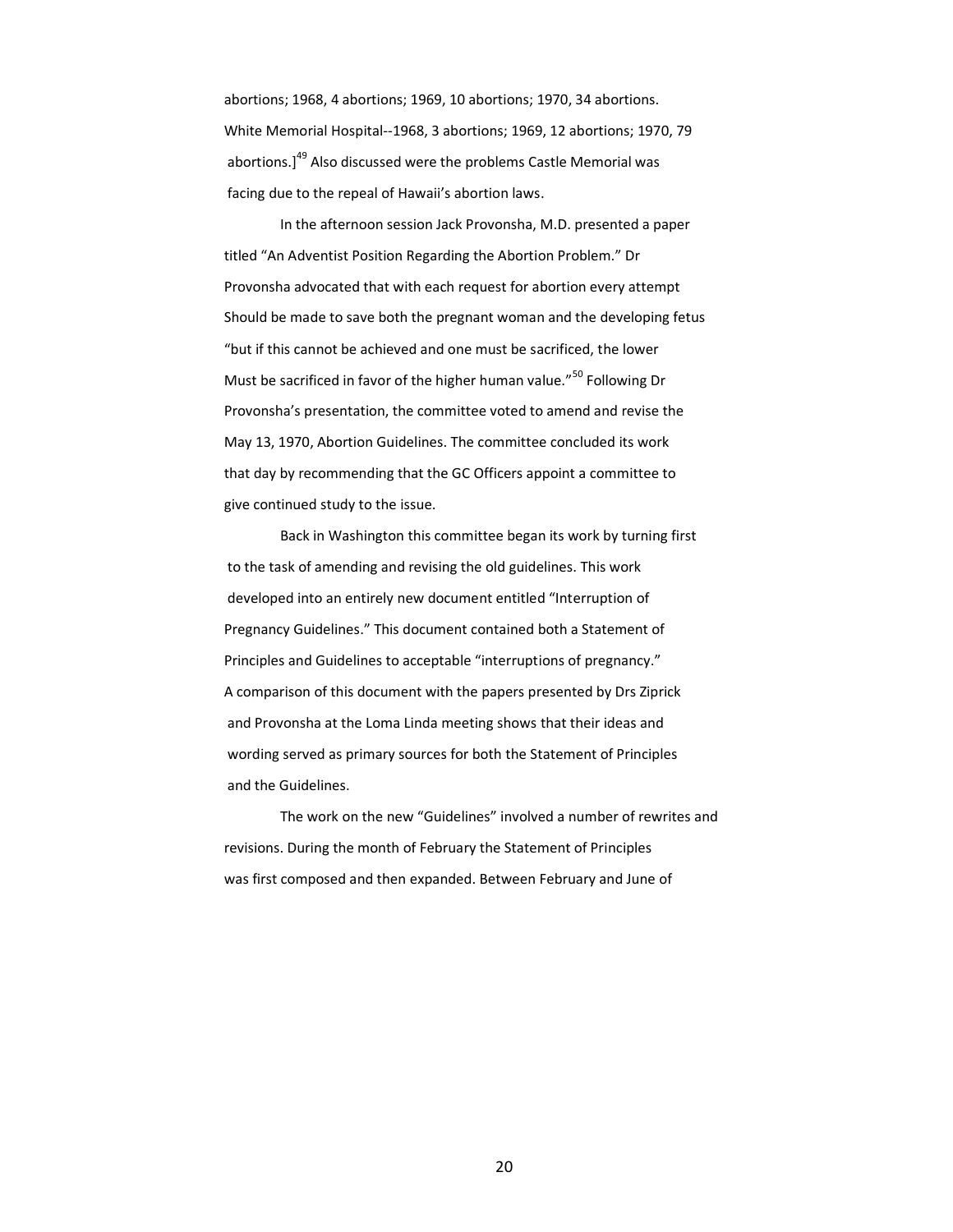1971 the Guidelines themselves were composed in at least 3 different forms. First, a fourth guideline was added to the three from the original Abortion Guidelines, stating that, "In case of an unwed child under 15 years of age" abortion was permitted. Later a fifth guideline was added that permitted abortion "When, in harmony with the statement of principles above, the requirements of functional human life demand the sacrifice of the lesser potential human value." Soon thereafter guideline #5 underwent still another revision.

Elder W R Beach referred to guideline #5 in a letter responding to Elder N C Wilson on March 8, 1971. He thanked Elder Wilson for his observations on March 2, on the report of the committee on abortion. He then continued, "I think some of your observations are indispensable. I am therefore suggesting that all but three be incorporated immediately into our text." $51$  Referring to one of Elder Wilson's three observations that he questioned [regarding consultation before an abortion], Elder Beach cautioned that, "Your wording could liberalize our viewpoint a little more than perhaps we should at present."<sup>52</sup> Later in the letter, he agreed with Elder Wilson that the word "grave" as pertaining to physical deformities and mental retardation in guideline #2 be dropped. He then stated his preference to retain the word "seriously" in guideline #1. Elder Beach also referred to guideline #5 by saying that it would, "cover less definitive reasons for any interruptions of pregnancy."<sup>53</sup> It was after this exchange between Elder N C Wilson and Elder W R Beach in early March (and sometime before June 21) that guidelines #5 was revised to read, "When for some reason the requirements of functional human life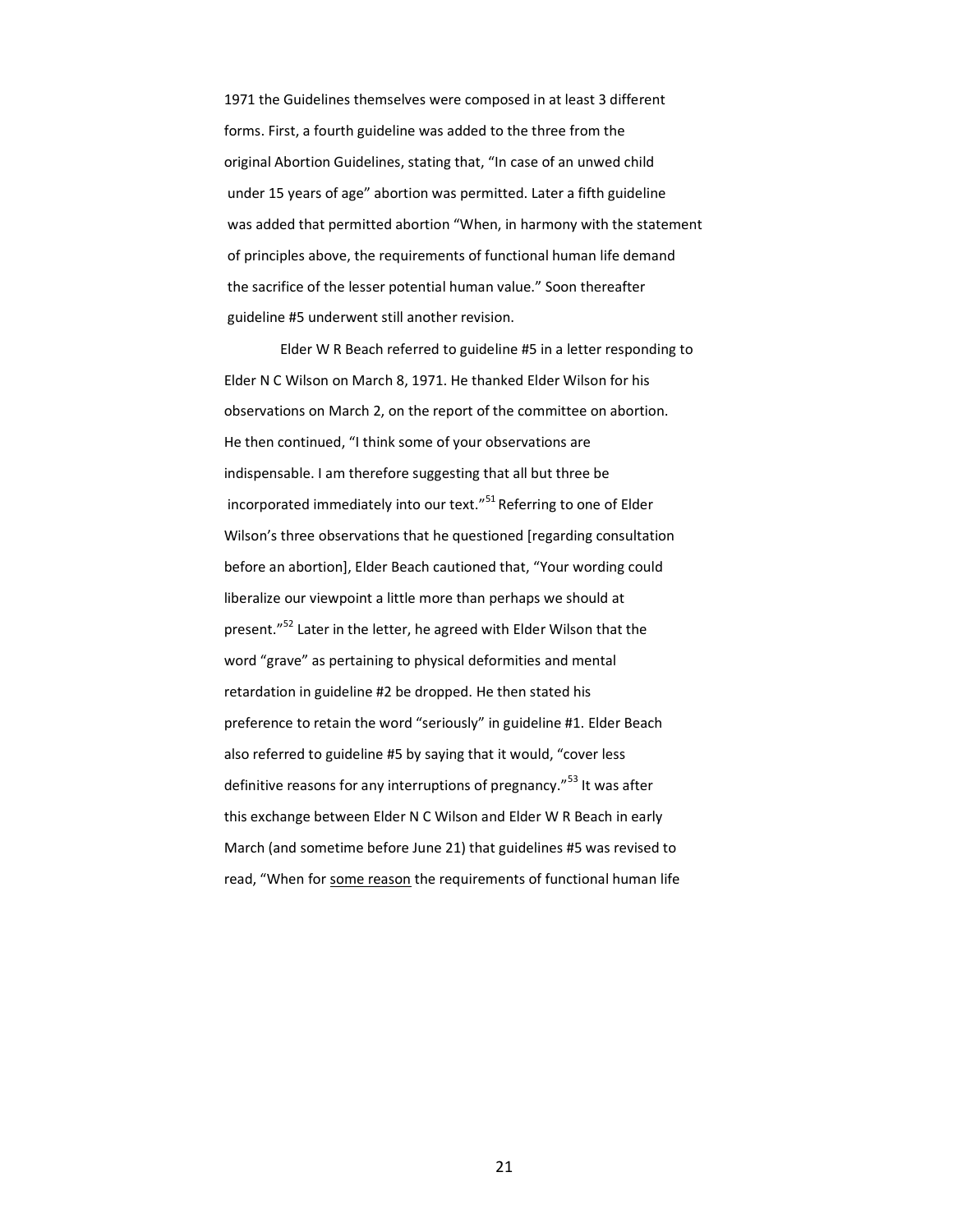demand the sacrifice of the lesser potential human value" abortion is permitted. [emphasis mine] The word "seriously" in guideline #1 was also deleted during this time. (See Appendix)

The Statement which included most of the revisions noted above was Then filed with the GC Officers in a "tentative report". But no action Was taken and pressure from the Pacific Union for a decision continued to build. W J Blacker wrote to N C Wilson on March 30, 1971 and reported that,

> On March 26, Brother Midkiff called me from Hawaii, and he is very much concerned about the abortion problem, and is anxious to get a report so that they will know how to proceed. And I too am anxious to get the direction on this problem so that we will know how to relate ourselves to it. When can we expect to receive some word from you or from the General Conference Office?<sup>54</sup>

W R Beach wrote to N C Wilson again on May 11, 1971 and said,

The field continues to harass me on the problem of abortions. The Pacific Union seems to be hard pressed in this area. I am never sure, of course, if one of my friends at the office (he could be vice president for North America!) is not behind this pressure and harassment.<sup>55</sup>

Beach gives an insight into why he delayed pushing the Statement when later in his letter he stated,

> My opinion is that we must avoid opening the door to abortion on demand, but rather keep it within the context of a total philosophy. If I read the literature aright, there is a growing feeling in favor of a more conservative line than that promoted by the liberation movement and adopted, more or less, in some of the States. We need to watch this and make sure that our philosophy is basically sound.<sup>56</sup>

It was a month later on June 14, 1971 that the GC Officers voted:

To request Neal C Wilson, C E Bradford, and R F Waddell to serve as a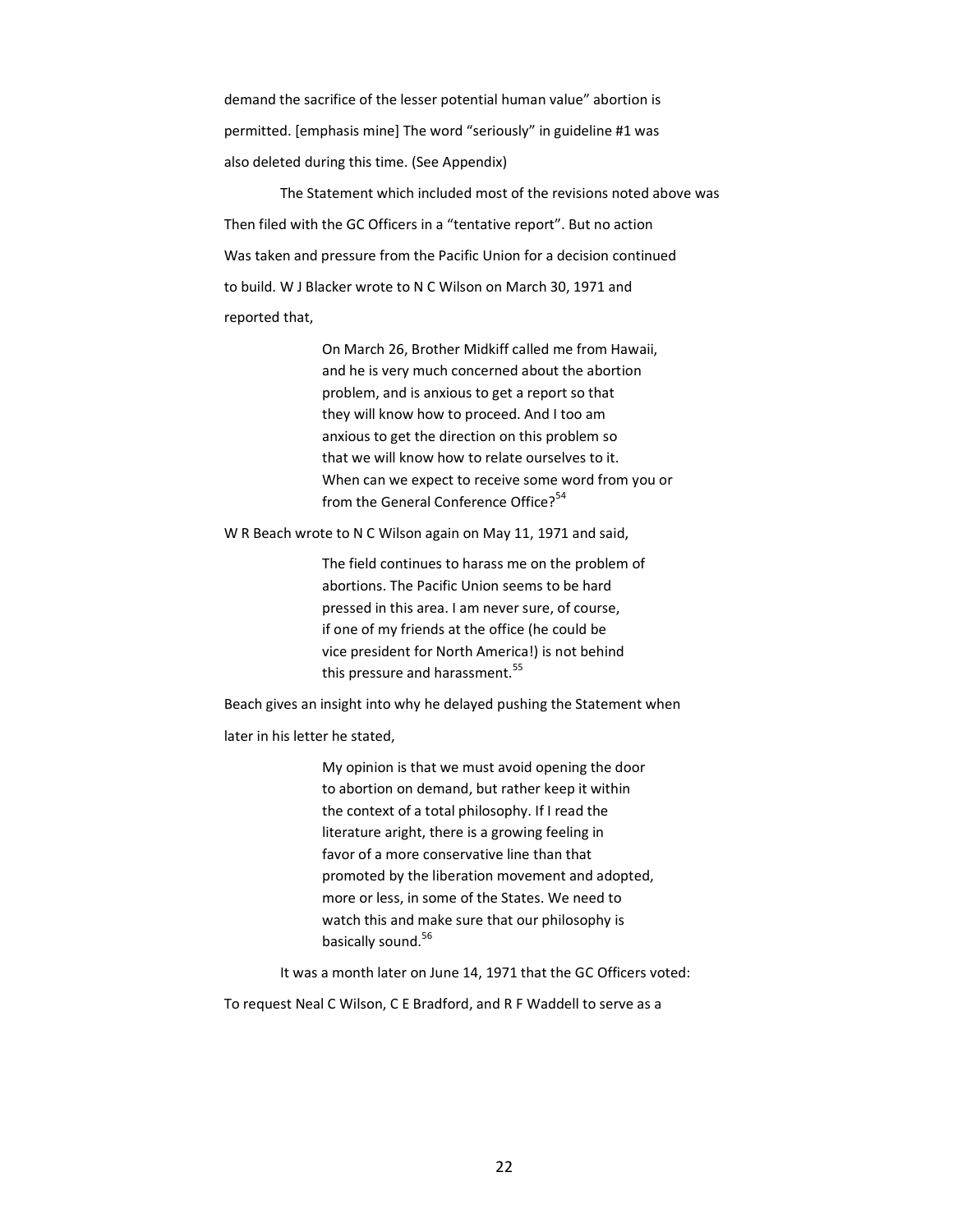committee to refine certain aspects of the report "Interruption of

Pregnancy" submitted by the Committee on Abortions.<sup>57</sup>

On that same day of June 14, Elder W J Blacker wrote to Elder N C

#### Wilson asking,

When, oh when, are we going to get the "Guidelines on Abortion?

Please do all you can to jar this matter loose or we are just going to have to proceed on our own because we cannot hold this matter any longer. Is this one of the problems that we face because we do not have a North American Division organization as such?<sup>58</sup>

Elder Wilson responded to Elder Blacker on July 13, 1971 and said,

Please contain yourself and do not become too ecstatic, but at long last we have a report for you regarding the interruption of pregnancy. This is a more sophisticated term than "abortions." And since there are therapeutic and elective, we feel that the new term covers the whole spectrum. To be sure, we have not answered every question that can come up, nor have we made provision for opening up the door in harmony with certain pressures that are being brought to bear on the medical profession today. We feel it is a fair position and one that we can defend. I hope it will be helpful to you and to our brethren who have been facing the music for over a year now in Hawaii.<sup>59</sup>

Elder Wilson's letter referred to the fact that finally, on June 21, 1971, the General Conference Officers had voted to accept the "Interruption of Pregnancy Statement of Principles." Still, it wasn't until August 10, 1971, that Elder C E Bradford, secretary of the nownamed Committee on Interruption of Pregnancy released the statement, "… as the opinion of a representative committee of theologians, physicians, teachers, nurses, psychiatrists, laymen, etc., who met at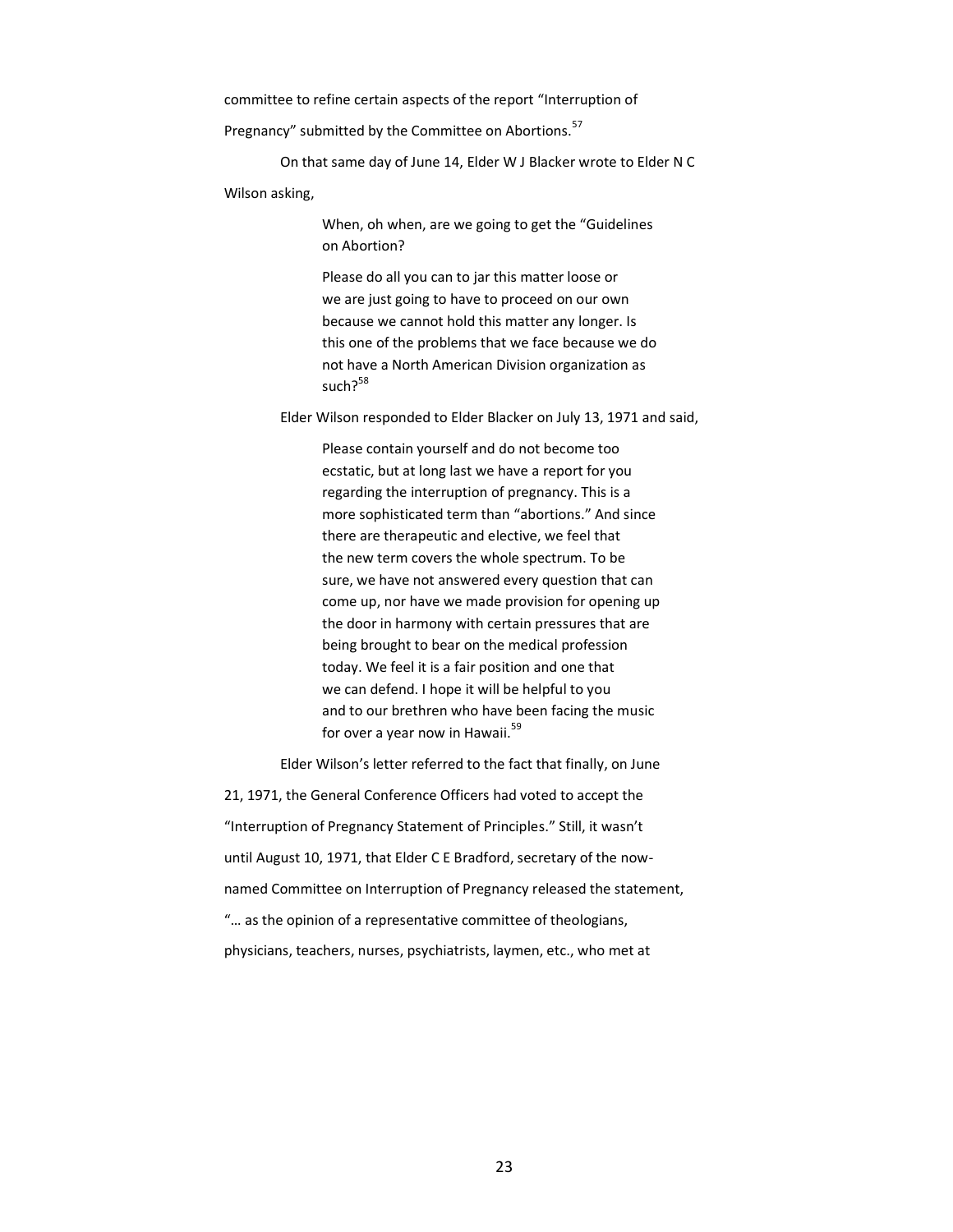Loma Linda, California January 25, 1971, $^2$  with the understanding that the report is to be used as counsel to denominational medical institutions…."<sup>60</sup> The statement was subtitled, "Recommendations to SDA Medical Institutions." Elder Bradford in his covering letter made the following observation, "I suppose you would say this is quasi official without the full imprimatur of the brethren."<sup>61</sup> [emphasis mine]

So after more than a year and a half of intermittent committee work and discussion the SDA Church still had no "official position" on the abortion question. Did this mean that Castle Memorial Hospital was still left in the same quandary regarding abortion on demand as they had found themselves in with the repeal of Hawaii's abortion laws in January, 1970? This answer was no. The wording of the new Guidelines was "broad enough to interpret any way you chose to."<sup>62</sup> This allowed Castle Memorial to open its doors to abortion on demand through the twentieth week (and even later for "compelling social or medical reasons")<sup>63</sup> and still be in harmony with General Conference guidelines. It would appear that the wisdom of allowing each hospital to solve its own problem<sup>64</sup> had prevailed.

## **Continuing confusion re church's policy**

 $\overline{a}$ 

So, what's the truth about Adventism and abortion? The answer is

 $2$  Dr. Jack Provonsha stated from the floor at Loma Linda University's "Conference on Abortion," November 15, 1988, that although his paper's wording was used in the 1971 Interruption of Pregnancy Statement that it was used out of context and that he did not see or vote on the statement until it was released to the SDA medical institutions as a completed document.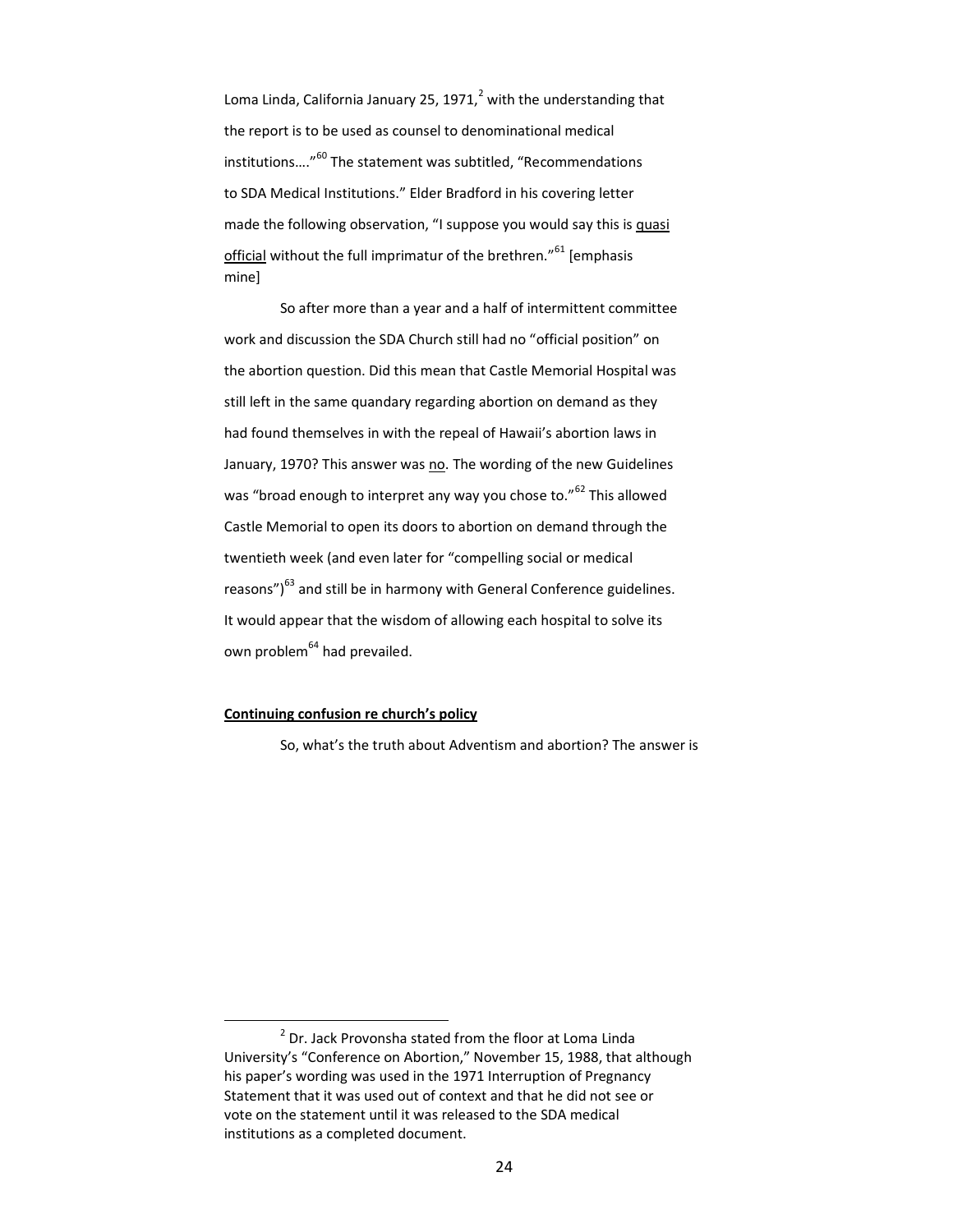that a straight answer is hard to come by. A flow of confusing and misleading information on this question began even before the Abortion Committee had finished its work. In March 1971, nine months after the General Conference Officers voted "to study what counsel should be given regarding elective abortions", <sup>65</sup> The Ministry published an issue on the abortion question. The cover photo pictured a new-born baby, held upside down by the feed being X-ed out and asked the question, "Is Abortion the Answer?" Two articles were run in response to that question. In the first article entitled, "Abortion?", Elder W R Beach concluded his remarks by saying, "that except in the extreme circumstances listed under our guidelines on therapeutic abortion [author's note: May 13, 1970 guidelines], it would be better to enhance our reverence for life and the Christian way that leads to it."<sup>66</sup> The second article was entitled, "Abortion is Not the Answer" and was written by Dr Ralph F Waddell, secretary of the General Conference Department of Health. Dr Waddell called abortion a "war on the womb" and said, "As Christians we abhor the thought of wholesale carnage on this level. Although we accept therapeutic abortion based on proved medical indications, we do not find abortion on demand compatible with our person image concepts."<sup>67</sup> He went on to say that therapeutic abortions should be performed "during the first three months, before the embryo can be considered to possess life in itself."<sup>68</sup>

In this same issue, The Ministry published the "Abortion Guidelines" of May 13, 1970. It is important to remember that this is March, 1971. In Loma Linda on January 25, 1971, the restructured Abortion Committee had voted to "amend and revise" these original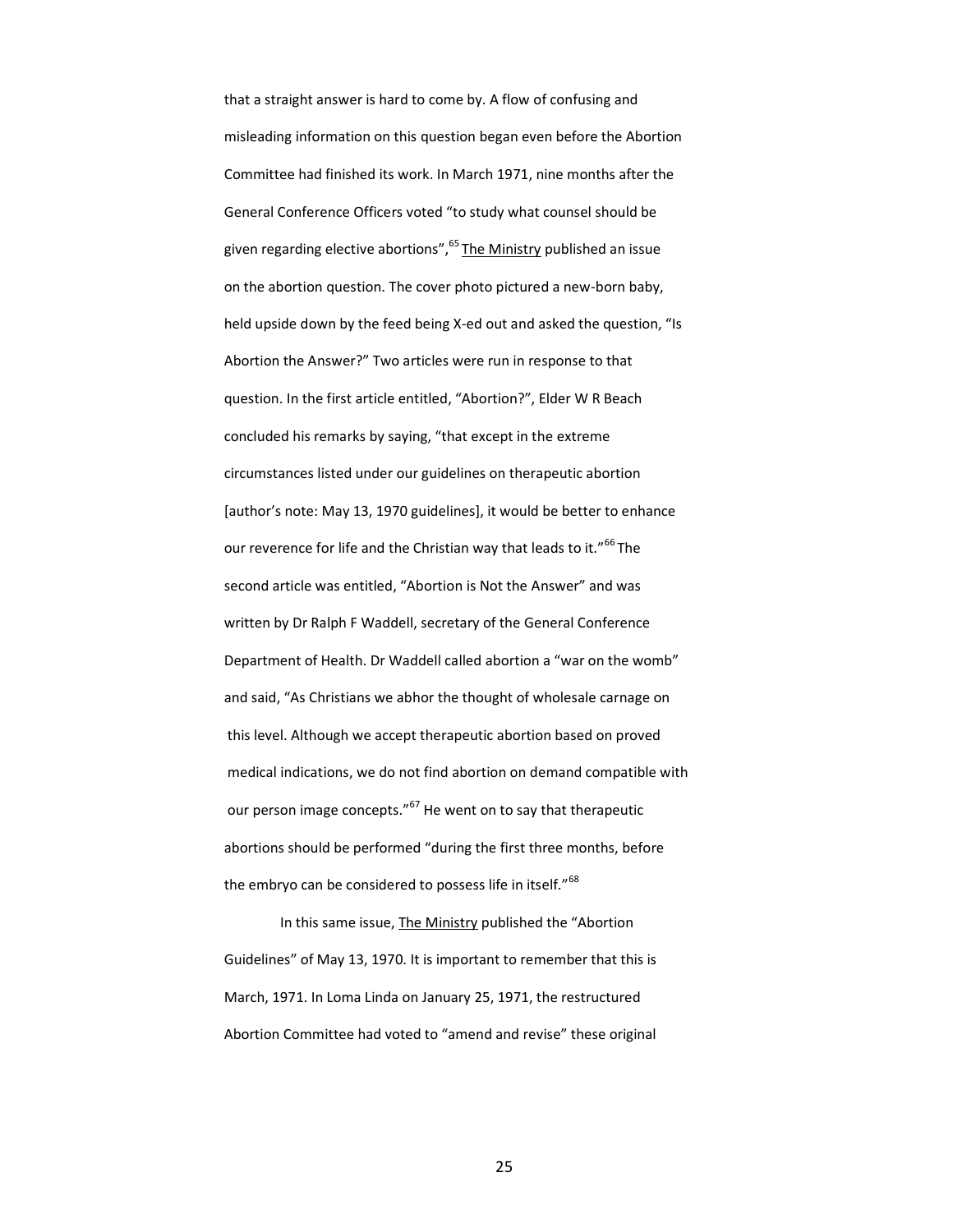Guidelines. By March 2, 1971 the new Interruption of Pregnancy Guidelines was written and in its final revisions stage.<sup>69</sup>

There was one General Conference officer and member of the Abortion Committee who vigorously protested publishing this material. Elder Robert E Osborn in a letter to Elder W R Beach on March 2, 1971 pointedly asked, "In view of the articles which are in the current issue of The Ministry (March 1971) on abortion, why should we have spent a whole day at Loma Linda recently with the corresponding costs of conducting such a meeting?"<sup>70</sup> He questioned the printing of the guidelines saying, "The abortion guidelines… were supposed to have been guidance to our medical institutions and I did not realize they would get into print in a general paper. $171$  He went on to say that, "It seems to me that the articles are completely premature, or else the appointment of a committee to look into the matter in depth is a farce."<sup>72</sup> Elder Osborn's protest was based on his knowledge that the original guidelines were deemed too restrictive and were being superceded. He therefore opposed the publishing of them.

Elder Beach defended the decision to publish the articles and guidelines in his letter to Elder Osborn of March 8, 1971. He said,

> …in view of the fact that the upcoming report of the committee which met in Loma Linda will liberalize somewhat the current guidelines, I believe that from a practical viewpoint, it was well to give the rationale for the current situation and the future viewpoints. I think it will be evident that our viewpoint has been liberalized. I feel, however, that this liberalization will be understood and accepted.

Perhaps we are both confused!<sup>73</sup>

But the publishing of the new guidelines which would have allowed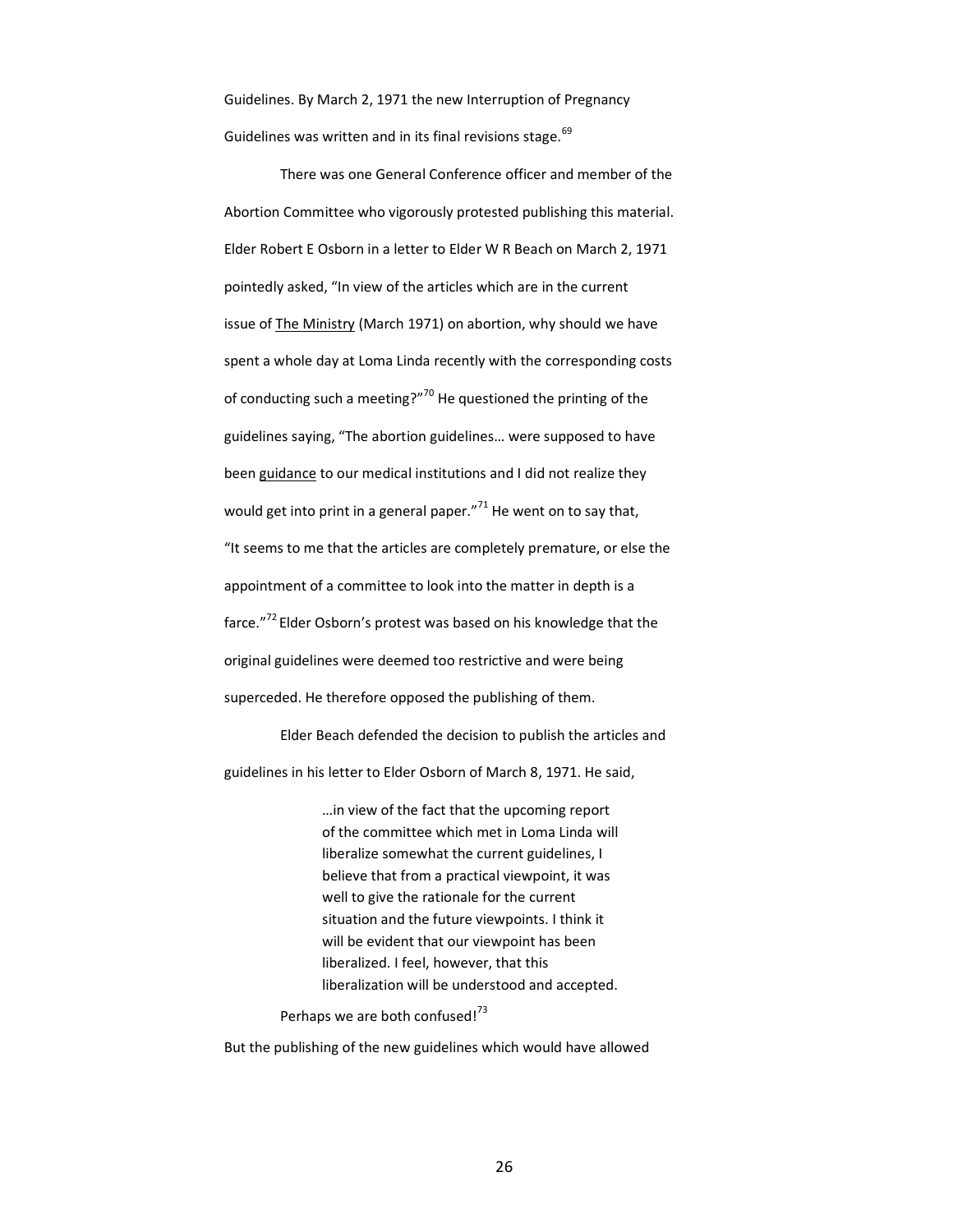the "liberalization" to be "understood and accepted" never happened. That the older, more restrictive set of guidelines was published and the newer, more liberalized set was not, resulted in a great deal of confusion among the Adventist clergy and laity regarding the church's position on abortion and its practice in our medical institutions.<sup>3</sup> There is no evidence that leadership attempted to educate the clergy and the church regarding the new set of guidelines and its implications. In fact, one seeks in vain for evidence of a determined, good-faith effort from leadership to overcome the inertia of that original release of misinformation.

Leadership's reason for maintaining this duplicity (16 years & counting) is all too clear. It has allowed the Church to present to its own clergy and laity, and to the general public<sup>4</sup> as well, a restrictive stance toward abortion, based on the published May 13, 1970 Abortion Guidelines. At the same time it allowed the Church to permit its hospitals a free hand in the economically significant practice of abortion on demand, on the basis of the unpublished Interruption of Pregnancy Guidelines.

 $\overline{a}$ 

 $3$  A recent case in point: On April 23, 1987, copies of the Discarded May 13, 1970 guidelines were presented to members of the Columbia Union Executive Committee as the church's position during a discussion relative to a request from the Ohio Conference constituency for guidance on the abortion question.

 $^4$  The Christian Action Council in their 1983 publication,  $\underline{A}$ Community Planning Guide for Sanctity of Human Life Sunday included a "Summary of Attitudes Toward Abortion by Religious Organizations." The Seventh-day Adventist church was listed in Group 2 (see Guide, page 15) as "generally opposed to abortion but would make exceptions in hard cases (e.g. pregnancy resulting from rape or incest, pregnancy leading to the birth of a baby with deformities or birth defects, pregnancy resulting in a sever threat to the mother's health)."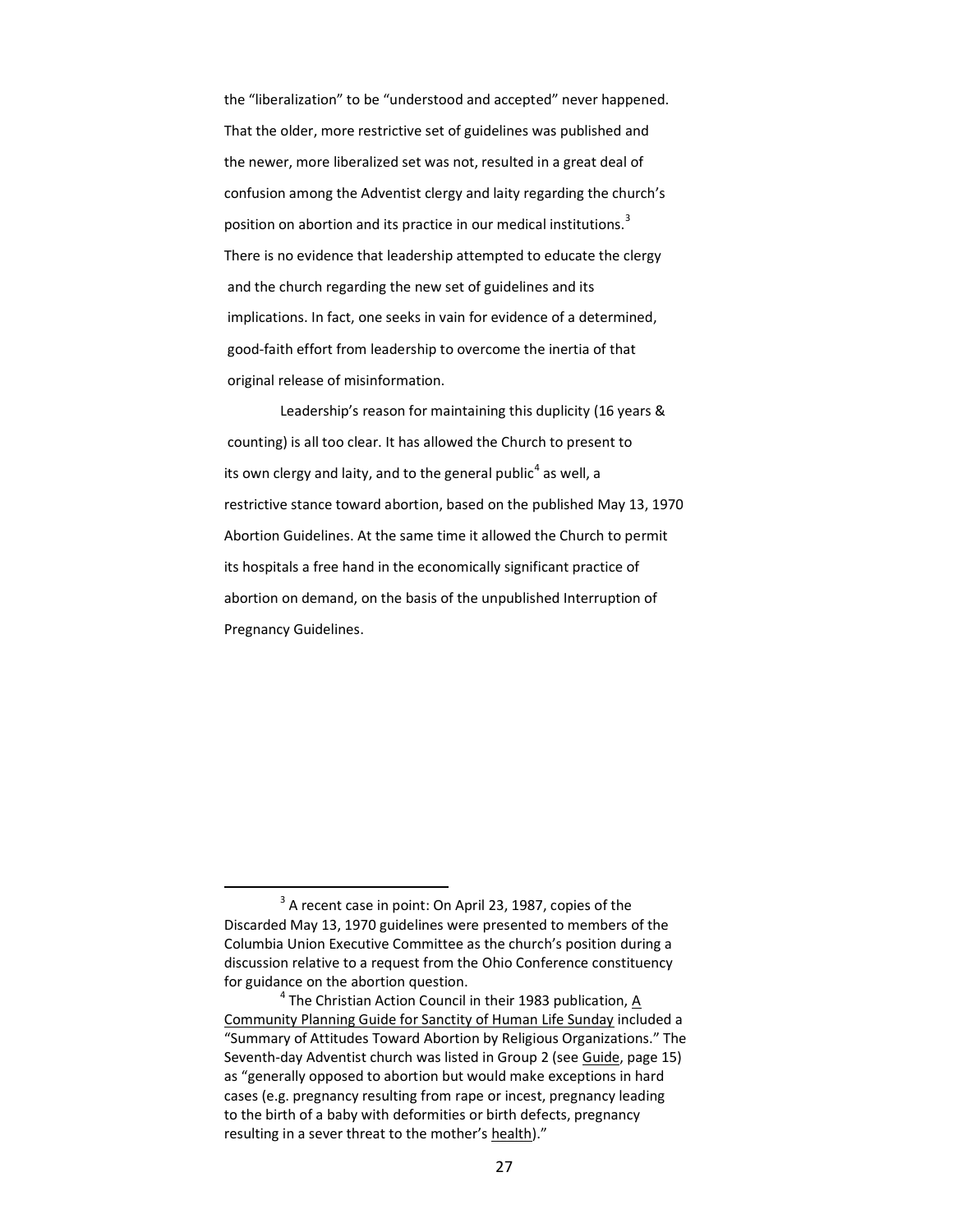Statements in the Church press since 1971 have continued this confusion on where the Church stands on abortion. Twelve years after the 1971 decision, an editorial by Eugene Durand in the Adventist Review, "About Abortion,"<sup>74</sup> once again emphasized the "1970… abortion guidelines" as "the nearest this church came to a stand on the problem."<sup>75</sup> The editorial later listed guidelines #4 and #5 but made no effort to point out why there were added or what they meant. The only comment made was that, "Probably most Adventists would agree with these guidelines."76 And so the vast majority of Adventists went on as before, unaware of the true state of affairs in the Adventist Health System.

The "Dear Miriam" column in the Adventist Review of September 1, 1985, continued the confusion. A reader wrote to her "very concerned about some friends of ours who have asked to have their names removed from the church books because they don't want to be part of a church whose hospitals perform 'abortions of convenience' and that takes no stand on the issue of abortion."<sup>77</sup> Wood responded by saying that upon reading this letter she "communicated immediately with the Health and Temperance Department of the General Conference and discovered that a statement of 'Abortion Guidelines' was drawn up back in 1970 and given to all Adventist hospitals. The statement is very clear indeed."<sup>78</sup> Wood then proceeded to quote the three original guidelines for therapeutic abortions. She went on to imply that "abortions of convenience" in Adventist hospitals were the result of "infractions of guidelines and rules."<sup>79</sup> Apparently Wood was not told about the second more liberal set of guidelines titled Interruption of Pregnancy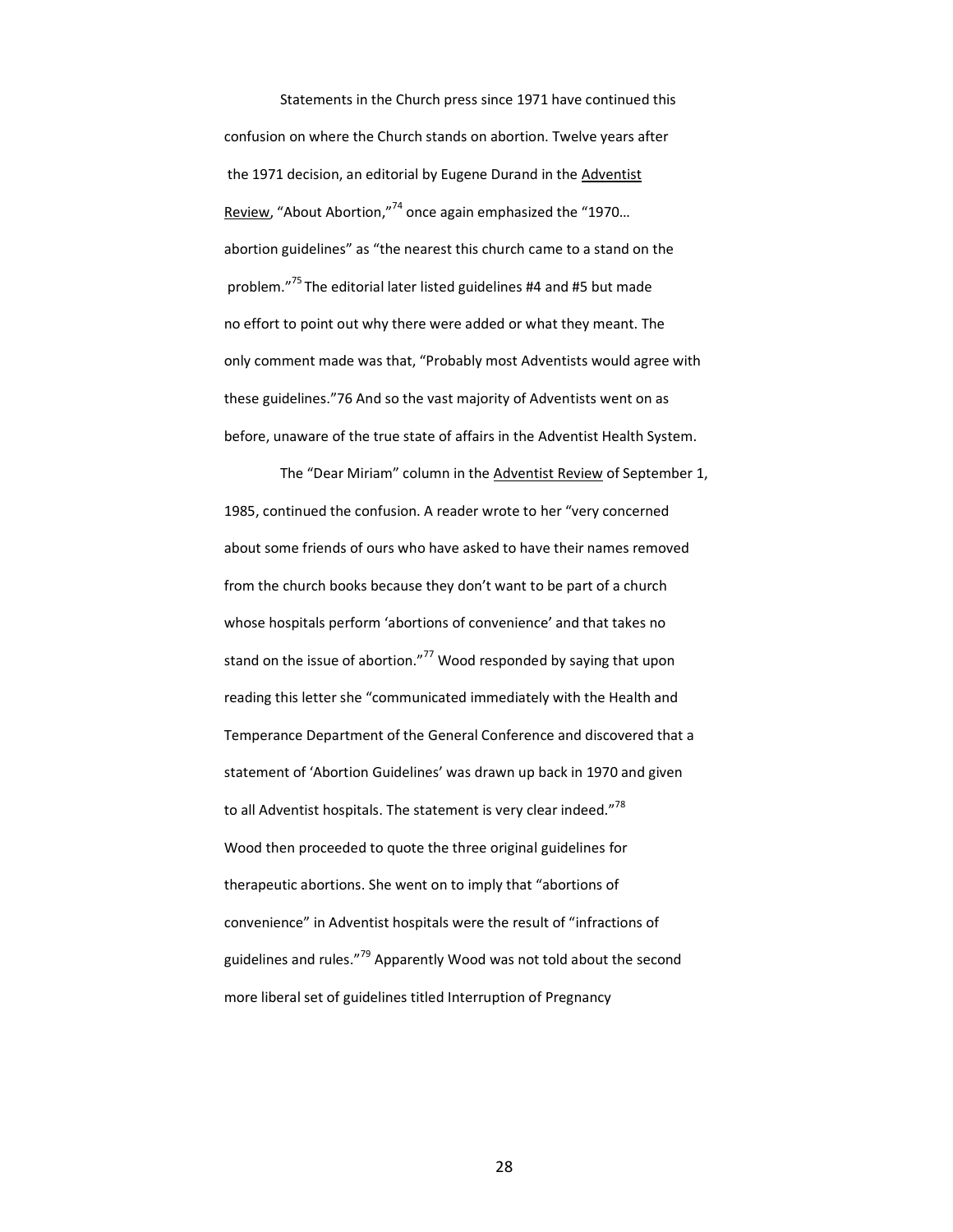#### Guidelines.

## **Compounding the confusion**

But the greatest single release of misinformation to the Church on this question came from the president of AHS/US, Donald Welch. On February 13, 1986, the Adventist Review ran what it called an "In-depth look at the Adventist Health System." The issue featured a 7-page interview of Donald Welch conducted by Adventist Review editor, William G Johnsson and associate editor, Myron K Widmer. In the interview Welch made the following statement:

> The Church developed guidelines for hospitals and health-case institutions in regard to abortions back in 1969 (sic.). Those guidelines strongly discourage abortions. They do allow for abortions in certain cases where there is medical consultation--several doctors agree that it needs to be done for the health of the mother, and in certain other cases such as rape.<sup>80</sup>

It is important to note once again that Donald Welch too is referring to the 1970 Abortion Guidelines rather than the 1971 Interruption of Pregnancy Guidelines. Welch continued in the interview to say that our Adventist hospitals "don't do abortions for social or economic reasons, but are doing them only when a number of physicians feel it is medically justified for the safety and health of the mother.<sup>81</sup> Welch continued with an even more incredible assertion when he said, "I will be frank and tell you there was a time when a number of our institutions did quite a few abortions, and that situation led to these guidelines."<sup>82</sup> Whether or not he intended them to be, Welch's statements were misleading, to say the least.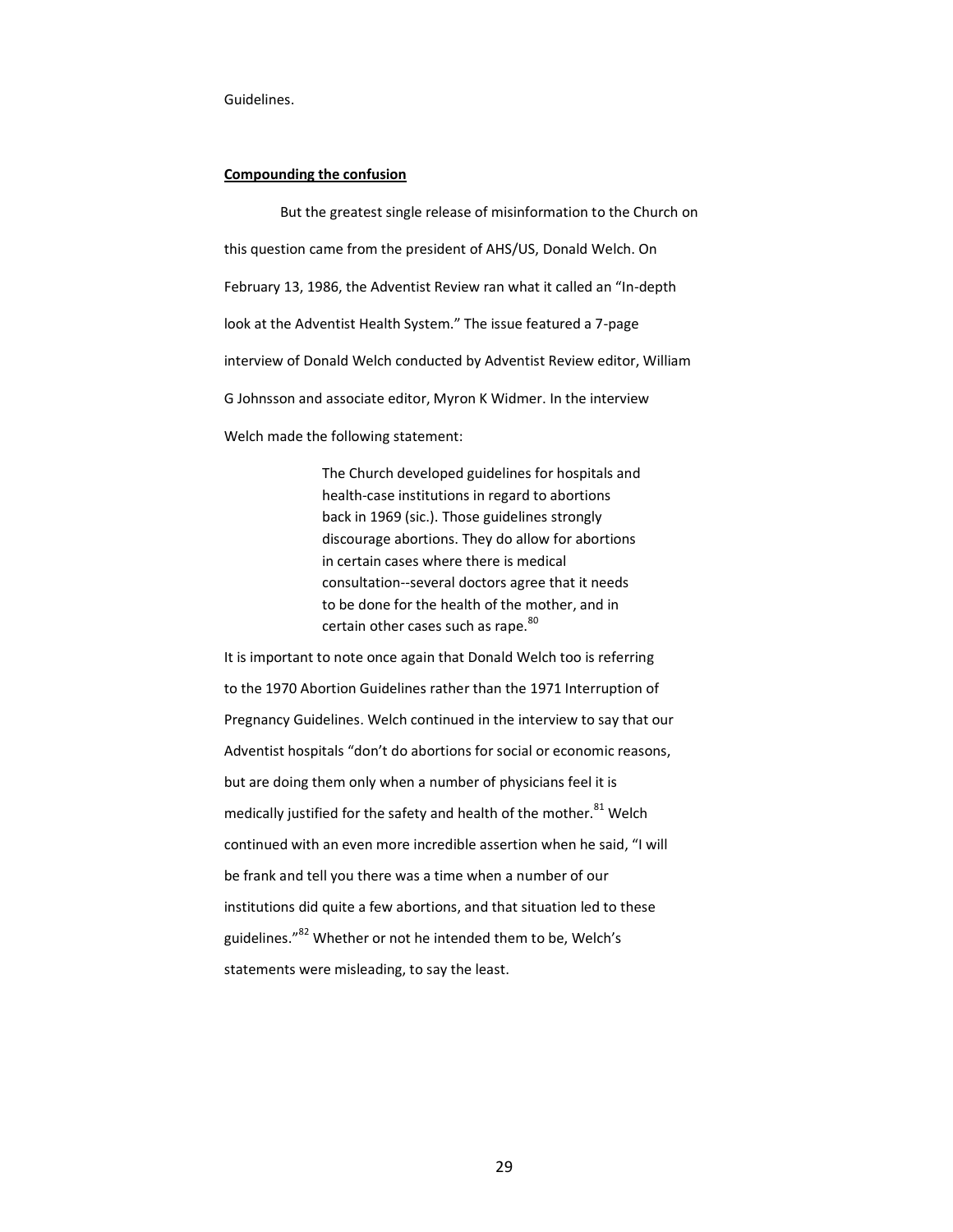Donald Welch's statements must be judged on their own merit but what about the role of the Adventist Review in passing on this misinformation to the Church? When confronted with six specific instances of discrepancy from fact in Welch's statement, in three separate meetings at the Adventist Review offices over the next two months, W G Johnsson, editor of the Adventist Review, decided to let "Letters to the Editor" clear up the problem. He later decided to run neither of the two letters (one letter was discarded for being "late") $^{83}$ which spoke directly to the misinformation. So, the Adventist Review, continued a fifteen-year pattern in the church press allowing Donald Welch's statement to stand without challenge and the Church-at-large was once again spared the truth.

## **Adventism and abortion**

l

So what is the truth about Adventism and abortion? Is abortion on demand the norm for the institutions of AHS/US? Commenting on this question Marvin C Midkiff said,

> My other disagreement is that the article<sup>5</sup> (at least to me) leaves the impression that Adventist Hospitals permit only therapeutic abortions to be done in their facilities. I believe if you do a bit of research you will find that the majority of Adventist hospitals permit abortion on request. As late as last week (October 1986) a nurse who works in that department at Washington Adventist Hospital tells me they do abortions on request all the time. I believe this is a very common pattern. (I am not saying it is wrong, I am just saying it is what is happening. $)^{84}$

This comment confirms a statement made by Ronald D Marx, president of

<sup>&</sup>lt;sup>5</sup> M Widmer, "Current Suggested Guidelines," Adventist Review, September 25, 1986, pp. 14, 15.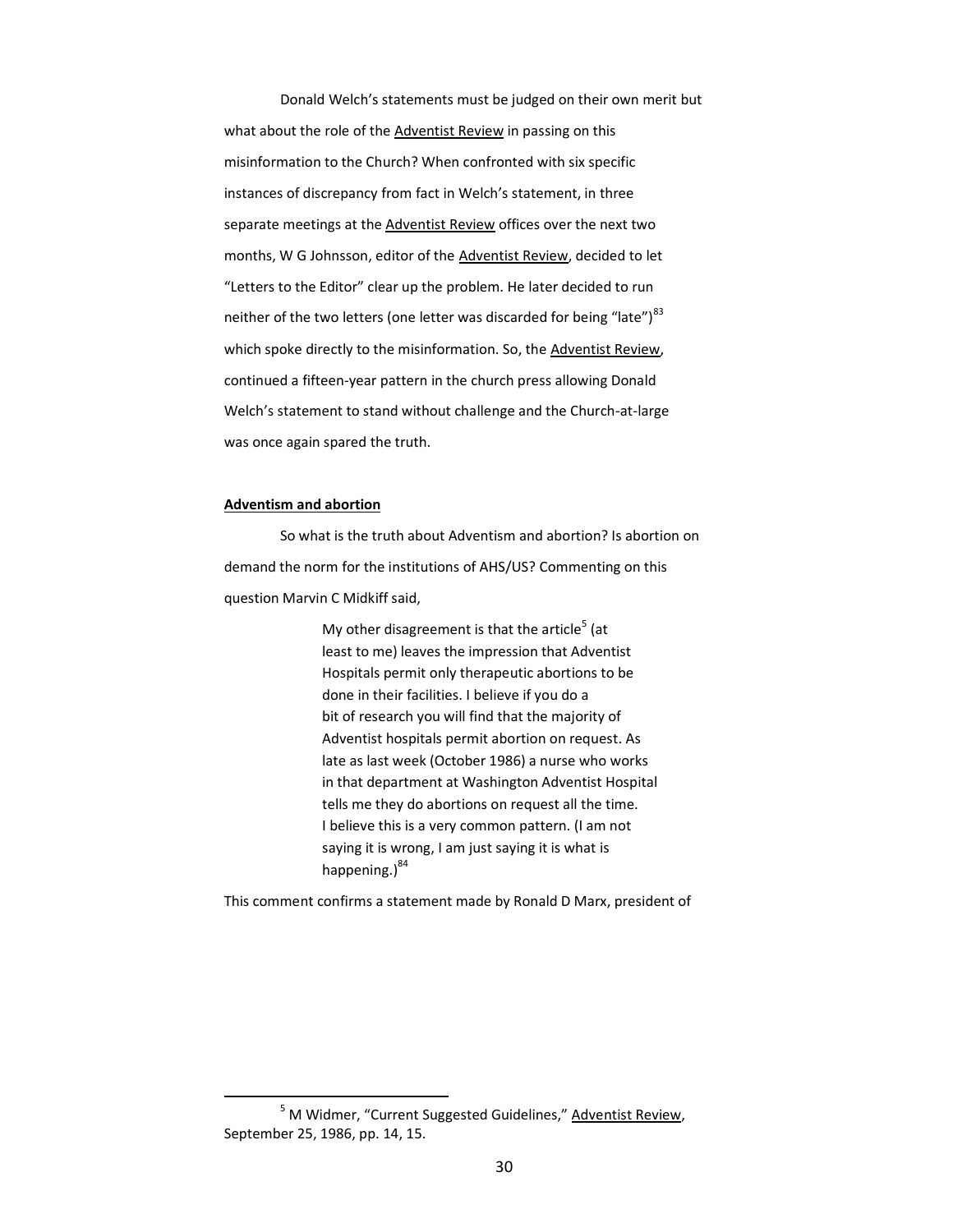Washington Adventist Hospital on April 19, 1985 when in a letter to this writer he stated, "The administration, therefore, in good faith, leaves the responsibility of deciding for or against abortion to the physician and the patient, who really are the only individuals who know the full medical situation and consequences of the case. I do not want to give the impression that we are for abortion or that we try to rationalize in its favor."<sup>85</sup>

"The American Hospital Association Guide to the Health Care Field, 1986" lists 12 of the 56 Adventist Hospitals in the United States as offering "abortion services" including "a program and facilities."<sup>86</sup> The hospitals listed are as follows: Castle Medical Center, Hadley Memorial Hospital, Hanford Community Hospital, Loma Linda University Medical Center, Porter Memorial Hospital, Portland Adventist Medical Center, Shady Grove Adventist Hospital, Shawnee Mission Medical Center, Sierra Vista Hospital, Walla Walla General Hospital, Washington Adventist Hospital, and White Memorial Medical Center. One could be forgiven for wondering if our other hospital supplied reports on which the "Guide" is based are accurate as to the difference between therapeutic abortion and elective abortion.

It is apparent that abortion on demand for any reason is practiced in a number of significant Adventist hospitals and that this practice is not out of harmony with current Church guidelines. But was the preacher correct when he said that, "The SDA's are aborting hundreds of babies in their hospitals?" In response to a question about the number of abortions performed at Washington Adventist Hospital, Ronald D Marx, president, said, "We do not maintain statistics on abortions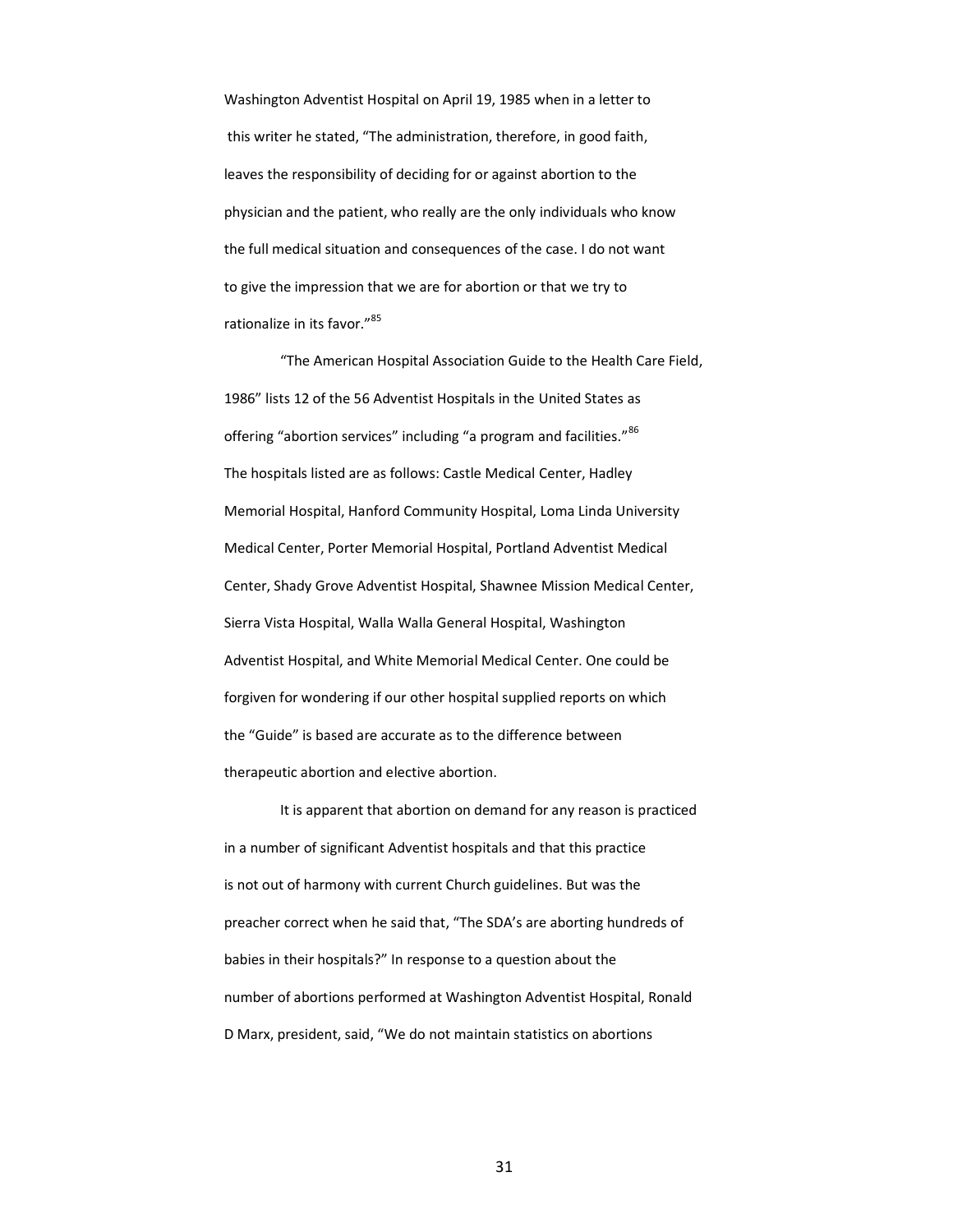performed."<sup>87</sup> When The Washington Post, in its coverage of a "Pastors' Protest Against Abortion" demonstration in front of Washington Adventist Hospital and Sligo SDA Church, on October 5, 1985, asked for a statement from the Hospital, its spokesman, Reg Burgess, replied that abortions, "aren't just performed willy-nilly at the hospital."<sup>88</sup> A nurse employed at Washington Adventist Hospital in June 1985 had a different story to tell. She said, "Some doctors treat us like their own private abortion clinic. There are some days when we stack them (abortions) up."<sup>89</sup> The "Pastors' Protest" supplied the figure of 1,494 performed at WAH from 1975 – Julye 1982. They reported that these "statistics were furnished by the Medical Records section of the Washington Adventist Hospital in Takoma Park, Maryland."<sup>90</sup> It would appear that the preacher was justified in his assertion based on the figures from just one of our Adventist hospitals that provide "abortion services."

## **In summary**

And so we find that early Adventism published positions in harmony with the Physicians' Crusade Against Abortion, though it was not active in that movement. The church produced its first set of abortion guidelines in 1970, when American attitudes toward abortion had changed and some of the church's hospitals were experiencing growing pressure from their surrounding communities to provide abortion services.

Less than a year after the first set of abortion guidelines were developed, the church revised and expanded them. The resulting liberalized guidelines have allowed Adventist hospitals a great deal of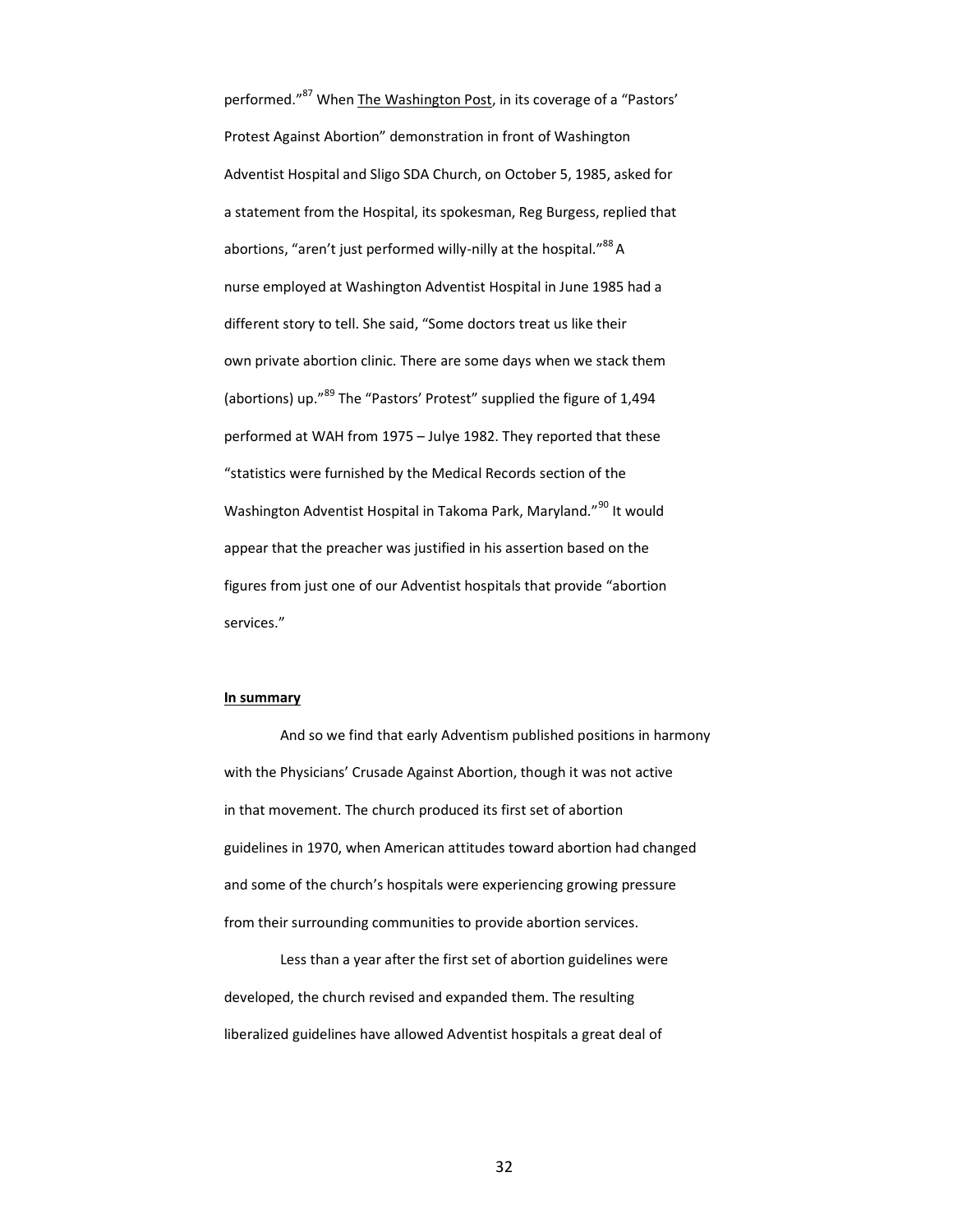freedom in their abortion practices, a freedom that has resulted in a large number of abortions being performed. Although the church has been hesitant to let it be known, at the present it is clearly not, in either policy or practice, limiting its medical institutions to therapeutic abortions.

## **A difficult question**

 $\overline{a}$ 

This brief historical survey confronts us with a difficult question. Should the hospitals which represent the Seventh-day Adventist Church be offering this "service"? Is this really God's will for our medical institutions? Dr Jack Provonsha warned 15 years ago in his paper read to the Abortion Committee in Loma Linda that, " 'Abortion on demand' may have as one of its moral consequences the dehumanization of the society that practices it."<sup>91</sup> It the same true of a "Church" that permits abortion on demand in its hospitals?

Dr. Robert H Dunn has protested since February 1977 that the Interruption of Pregnancy Guidelines teach,

> …that man is not a soul from the time of conception but is one later in life and hints at the time of fetal viability or afterward. This is consistent with the classical or pagan view of man which emphasized rationality as the essence of the soul.<sup>6</sup> This explains the "lesser value" of the fetus in the early stages, which would then tip the balance of the scale in favor of the mother and her supposed needs. This statement above (i.e. paragraph 2 of the Statement of Principles) is not consistent with the statement which says, "Man does not have a soul; man is a soul."<sup>92</sup>

<sup>&</sup>lt;sup>6</sup> Reinhold Nieburh's The Nature and Destiny of Man (Charles Scribner's and Sons, 1955), contrasts the classical/pagan view of man with the Biblical view of man. (see pp 5, 6, 12, 13).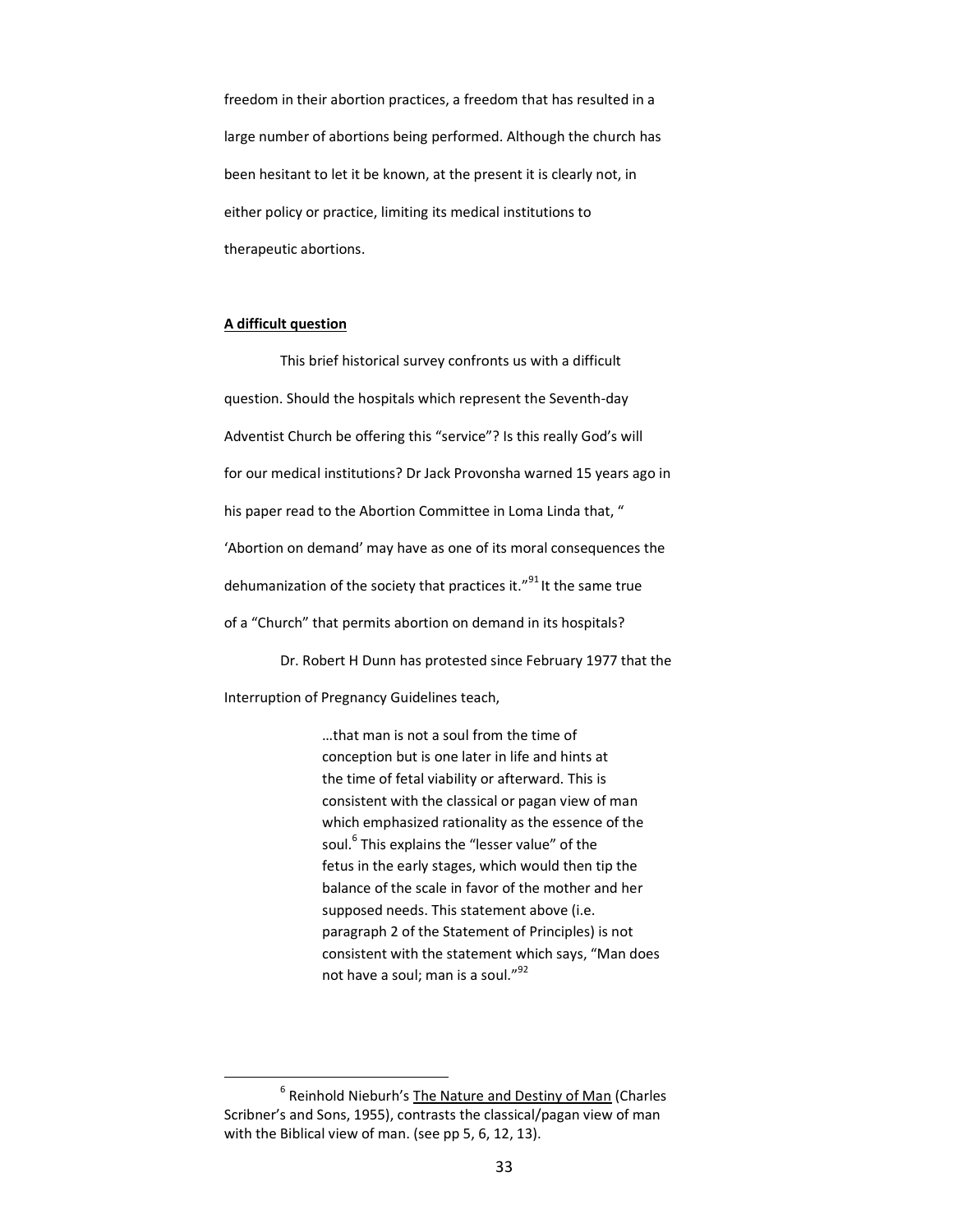Dr Dunn's charge that the Statement of Principles and Guidelines is more consistent with the classical/pagan view of man than the Biblical view of man has serious implications for Seventh-day Adventists. That the debate over whether "man is a soul" or "man has a soul" is more than an academic question is illustrated by the growing medical use of tissue from aborted fetuses. The November 3, 1986 issue of U S News and World Report stated that, "Researchers at dozens of medical laboratories around the world are using cells from aborted human fetuses to develop new therapies for ailments from leukemia to paralysis."<sup>93</sup> Note carefully the reasoning used by a woman quoted in the article who was receiving cells from aborted fetuses to treat her diabetes. She said:

> It's sad to think that the cells that are helping me come from aborted fetuses…. But is it really that different from getting organs from a brain-dead person? If you believe the soul goes to heaven, and transcends the body with all its interchangeable parts, then that alters your <u>view.<sup>94</sup> (</u>emphasis mine)

This woman clearly justified her treatment by appealing to the classical/pagan view of man (i.e. the "soul transcends the body"), rather than the Biblical "body-soul unity" view of man. The article goes on to say that, "Many of the scientists using fetal tissue are acutely uncomfortable about it." $^{95}$  Why so? Is it perhaps because they sense the slide into the dehumanization of both their profession and our society?

How should the Seventh-day Adventist Church respond to the growing threats to the integrity of its doctrine and practice from the biomedical field? Dr Robert H Dunn in his 1977 paper also protested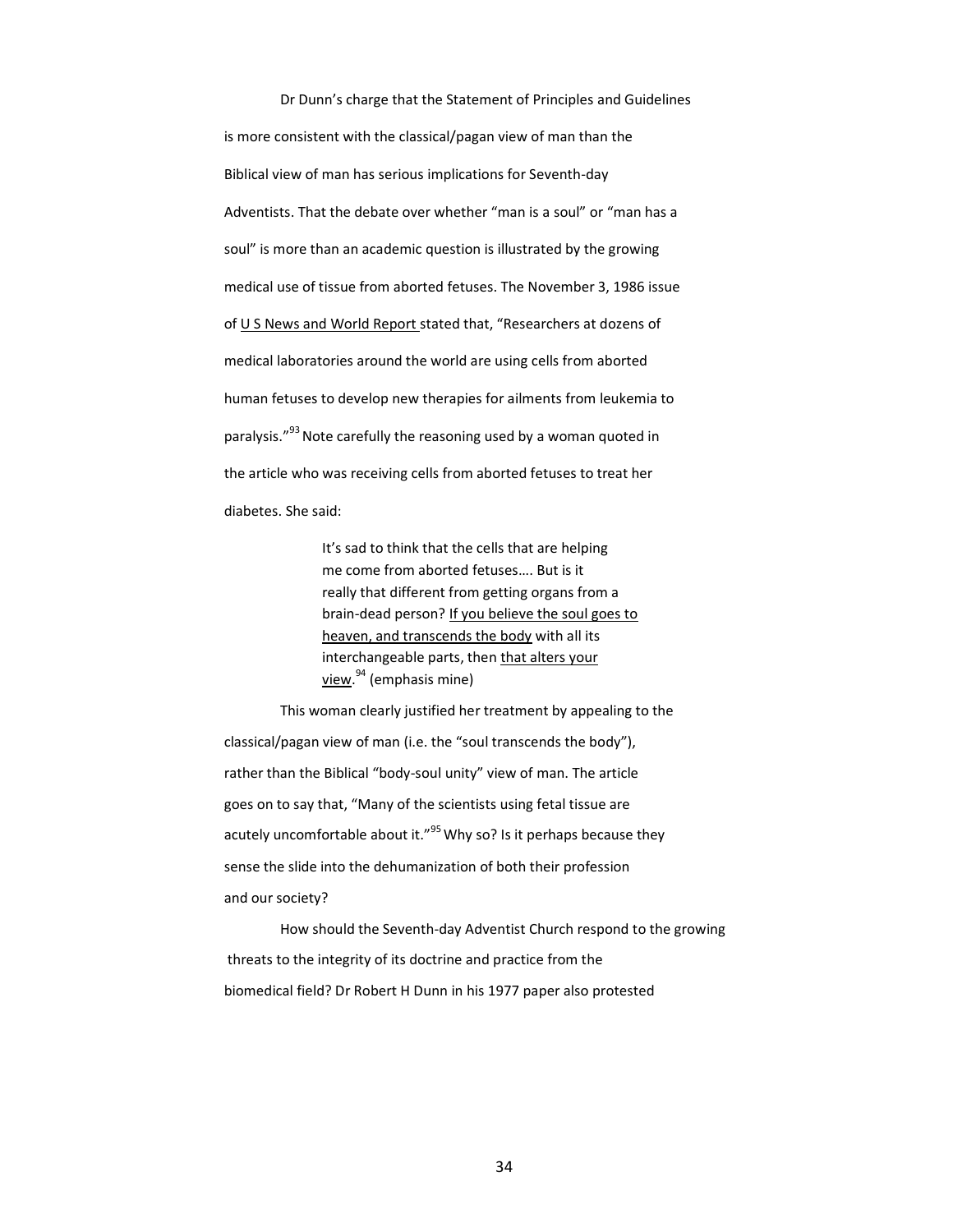that the Statement of Principles and Guidelines was "prepared by an ad hoc Committee of the General Conference… and was not the work of a broader, more representative committee."<sup>96</sup> One of the principle presenters at the January 25, 1971 meeting in Loma Linda (who asked not to be named) stated to this writer as recently as November 12, 1986, that the development of the Guidelines, "wasn't taken seriously…. The General Conference put together an ad hoc committee to meet the problem" and ended up with "fairly superficial guidelines."<sup>97</sup> Has the time come to open this question up to the wider Church in a conscious effort to seek a Biblical base for both our philosophy and practice?

The wider church has certainly experienced the effects of the present, supposedly neutral, General Conference policy on abortion. The present policy has especially had a negative impact in the area of a ministry of healing to abortion's second victim, the aborted woman. Who cares for the women in our churches, scarred by abortion with no one to turn to? What healing resources do we as a denomination offer them?

How many Adventists are aware of the fact (the Church press never reported it) that WEBA (Women Exploited by Abortion) was co-founded by a member of the Seventh-day Adventist Church, Mrs Patti McKinney? She founded WEBA to help women, like herself, who are suffering from the consequences of a choice for abortion. Mrs McKinney travelled extensively in the process of establishing WEBA in the USA and six foreign countries. Everywhere she went she found women seeking postabortion healing. Yet, she reports that when she travelled to Washington, DC to share her mission with the General Conference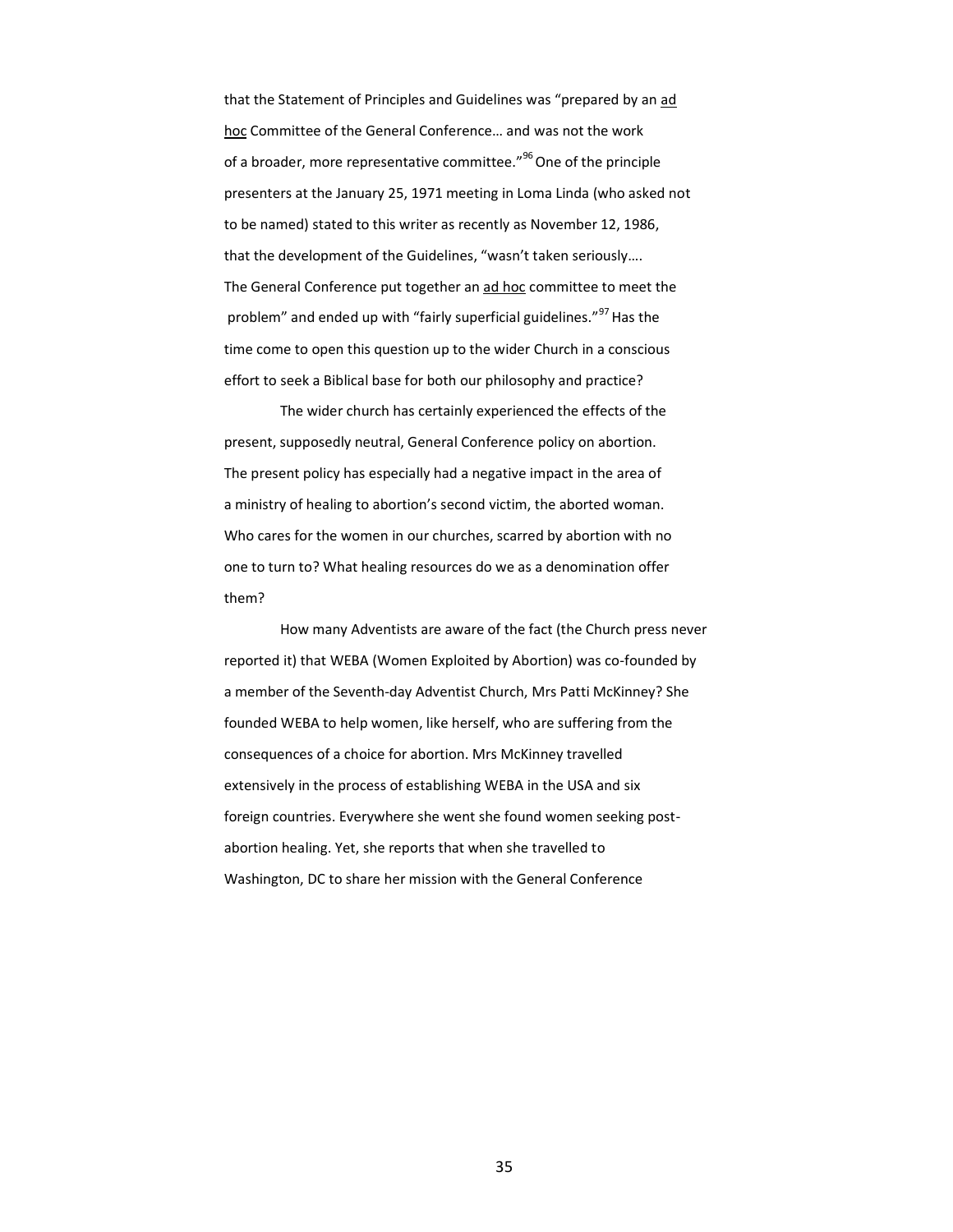Officers, she was told, "Get off your soapbox or get out of the Church<sup>"98</sup>

Another group adversely affected by the present General Conference policy are those SDA medical personnel, including physicians, who believe in the sanctity of human life. The pressures, both overt and covert, brought to bear on them to cooperate and even participate in the open abortion practices of many Adventist hospitals, are real. A former Washington Adventist Hospital chaplain, Ardyce Sweem, remembers that after expressing her concerns to administration over the hospital's abortion practices, she found on her desk the next day an information sheet for job openings in a local Catholic hospital. She reports that, "…because of my convictions on this matter, I was even advised to seek employment in a Catholic hospital!"<sup>99</sup> Sweem expressed the conflict of conscience she felt in the Hospital as follows:

> As a former chaplain at Washington Adventist Hospital, I sometimes dealt with women who were either having or considering abortions…. it became very painful for me to work in a hospital which did abortions as a "service" to the community. To work in such a hospital became a contradiction in terms—a terrible hypocrisy, especially since we claimed to be a Christian institution. How could we save life on one hand and yet destroy it on the other? Although personally against abortion, I felt as part of the staff that I was implicated. For example, on entering a room in which an abortion was taking place, what could I say to the patient to comfort and support her when I was convicted that what she was doing was morally wrong and yet the hospital which I was a part of was helping her to do? At times the moral conflict was nearly unbearable. I also discovered that partly because of a lack of clear Biblical teaching that many Adventist women were having abortions as well, which I believe is a subtle plot of Stan to destroy many potential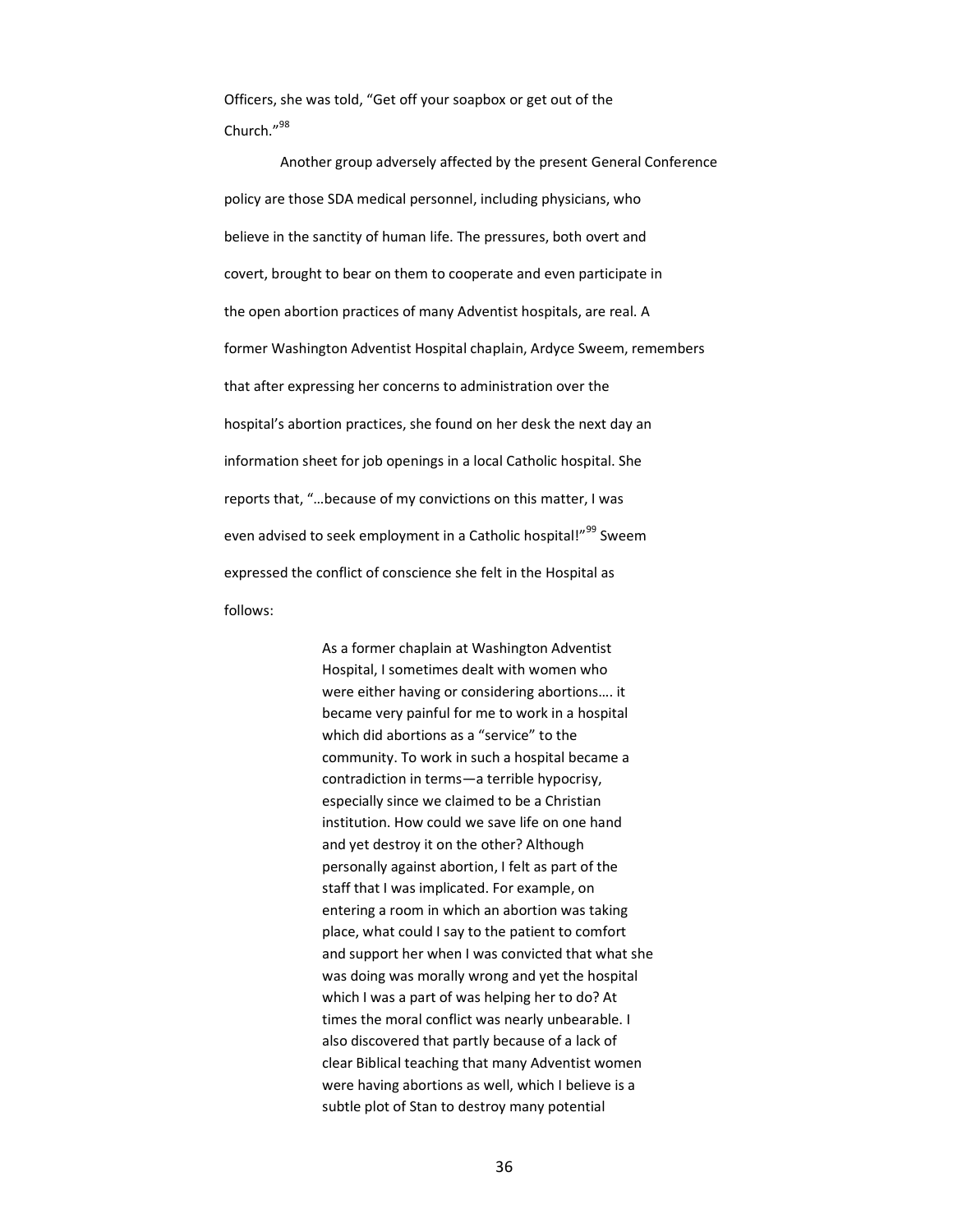church members of the next generation…. I was convicted that I could not work indefinitely in a hospital which did abortions and would not return to such a situation…. I pray that our Adventist hospitals in North American and elsewhere will awaken to this moral issue and be in the forefront of those who seek to protect rather than destroy human life. $100$ 

We can no longer deny that there is a growing question among Adventists as to whether abortion can continue to be a neutral issue for a Church that claims to "keep the commandments of God and have the faith of Jesus." Perhaps a sign carried by a protestor in front of Sligo Seventh-day Adventist church on October 5, 1985 best summed up the significance of this issue for the Church. It read:

"Adventists--Remember the  $6<sup>th</sup>$  Commandment too!"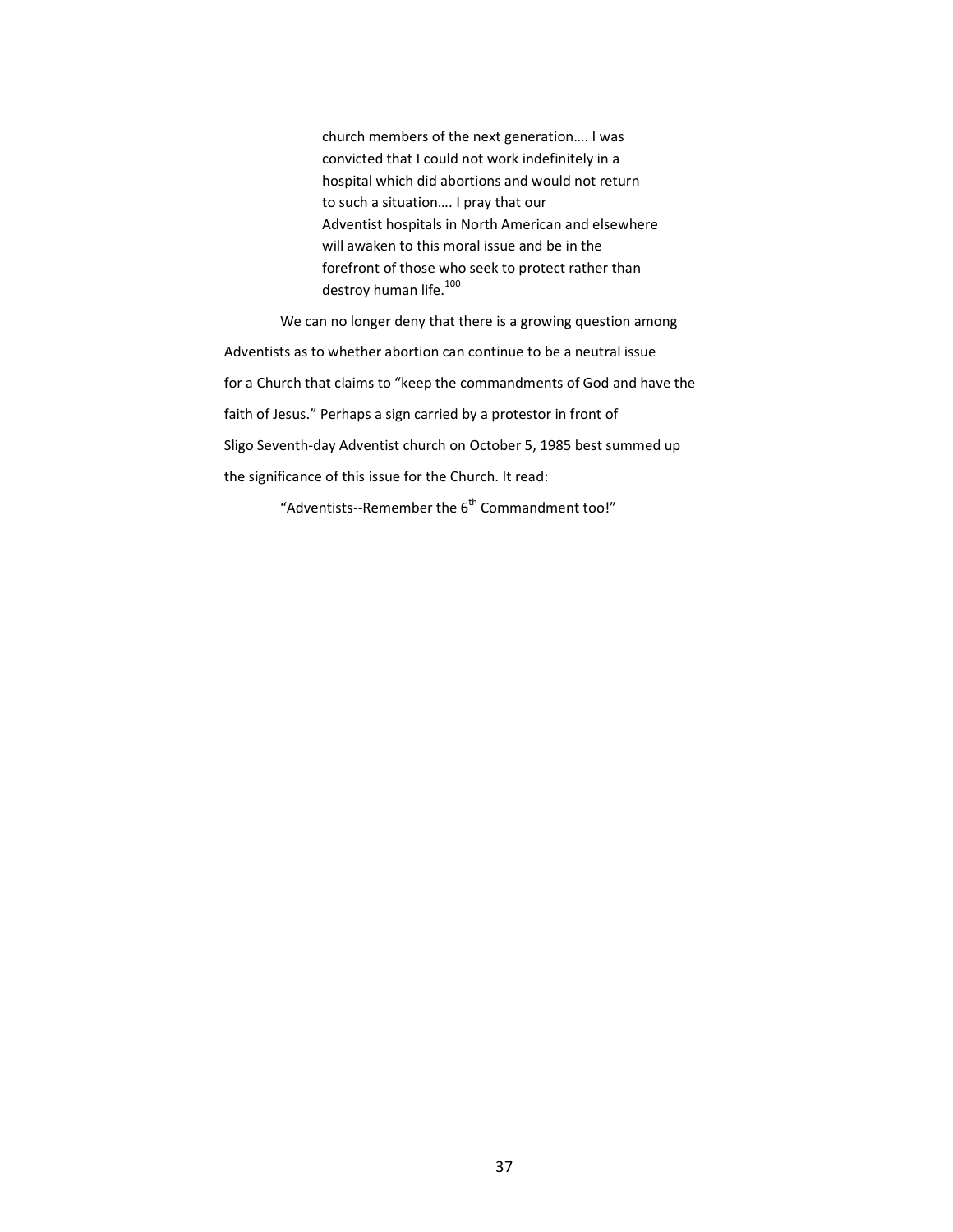## **Author's Note**

This paper had its beginning in April 1986, when Ministry magazine first asked me to write a history of the Seventh-day Adventist Church's position on abortion. Ministry's plan was to publish this history along with four other articles in an issue devoted to a study of the abortion question. I responded in the affirmative and was immediately confronted with a problem. My request to the General Conference Archives for permission to include in my research the North American Division President's "Abortion File" was denied when it reached the desk of Elder C E Bradford, the President of the North American Division.

In August 1986, Ministry informed me that the "abortion issue" would be published January 1987 and expressed concern over my lack of progress. Ministry's need for an accurate history of the church's position on abortion led Elder J R Spangler to send a letter to Elder C E Bradford requesting permission to use the "Abortion File."

I was informed by Elder J David Newman on September 19, 1986 that permission to research the file had been granted. I began my research on the following Monday, September 22, 1986. After reading through the file, I requested that Archives photocopy nearly one half of the file to enable me to work evenings on the paper.

The following Tuesday, September 30, 1986 Elder Newman called again with the information that Elder Neal C Wilson, General Conference President had closed the file.

I requested a meeting with the editorial staff of Ministry in order to seek counsel. At that meeting the staff reaffirmed their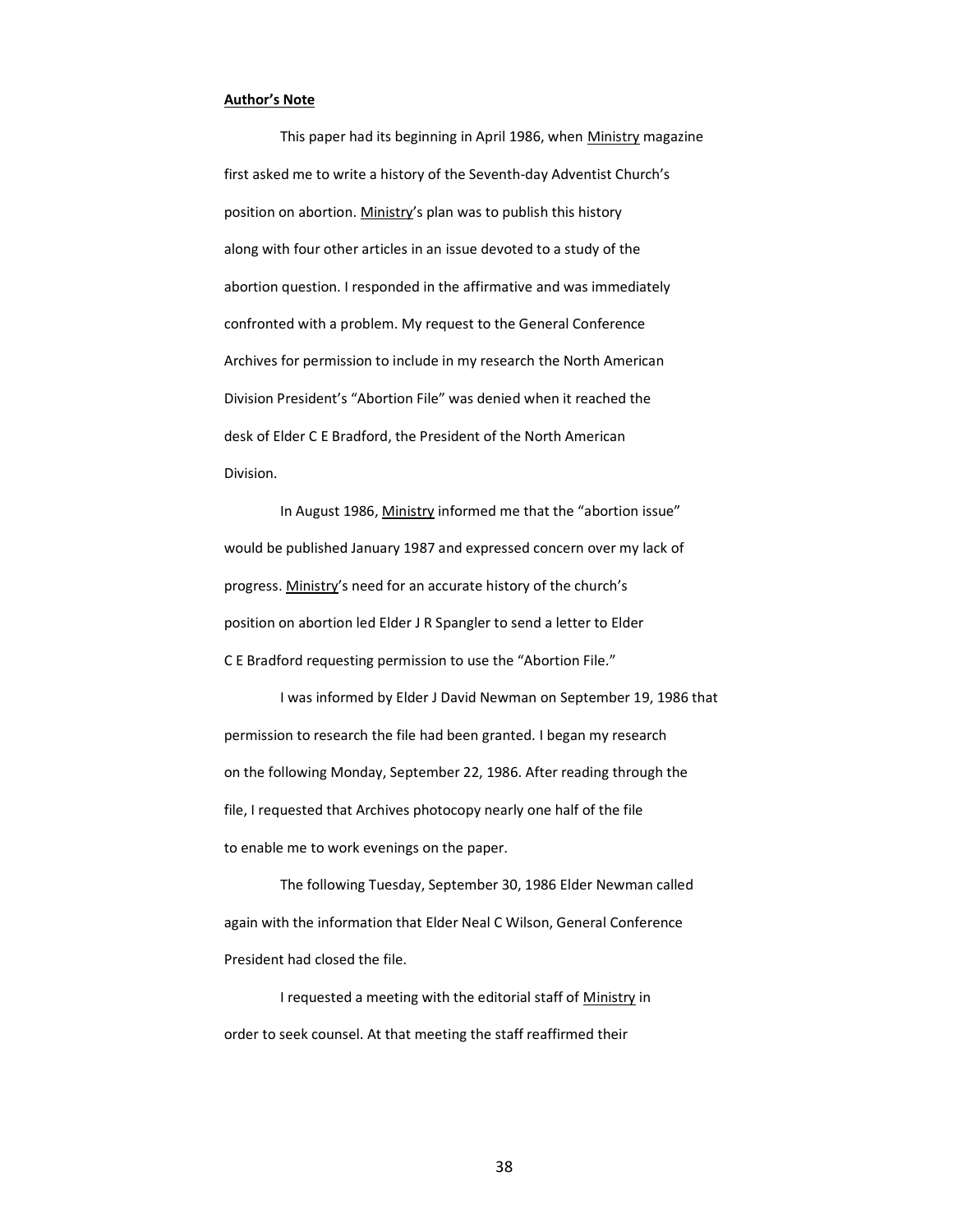commitment to publish on the abortion question. I was then asked to explain why the "Abortion File" material was pertinent to the paper. After my explanation, it was agreed that I should use the material in the paper. At the close of the meeting Elder J R Spangler urged me to write an accurate history on the subject and to leave permission for publication up to him.

I completed a rough draft of the paper in November 1986 but it wasn't until February 1987 that I delivered it to Ministry and the editing process began. In the meantime, Ministry moved the date for their "abortion issue" several times finally deciding on August, 1987.

The week before the issue was to go to press, I called Ministry and was told that the General Conference President had "suggested" that this was not a good time to deal with the abortion question. After discussion the Ministry staff decided to cancel the "abortion issue."

It was September 1987 when I was told that the other papers written for August 1987 would be run in later issues but that Ministry would never publish my paper. I was also told that since I had received no remuneration for my work the paper belonged to me.

I find encouragement in the old Russian proverb,

"One word of truth, outweighs the whole world."

> G.B.G. 2/21/88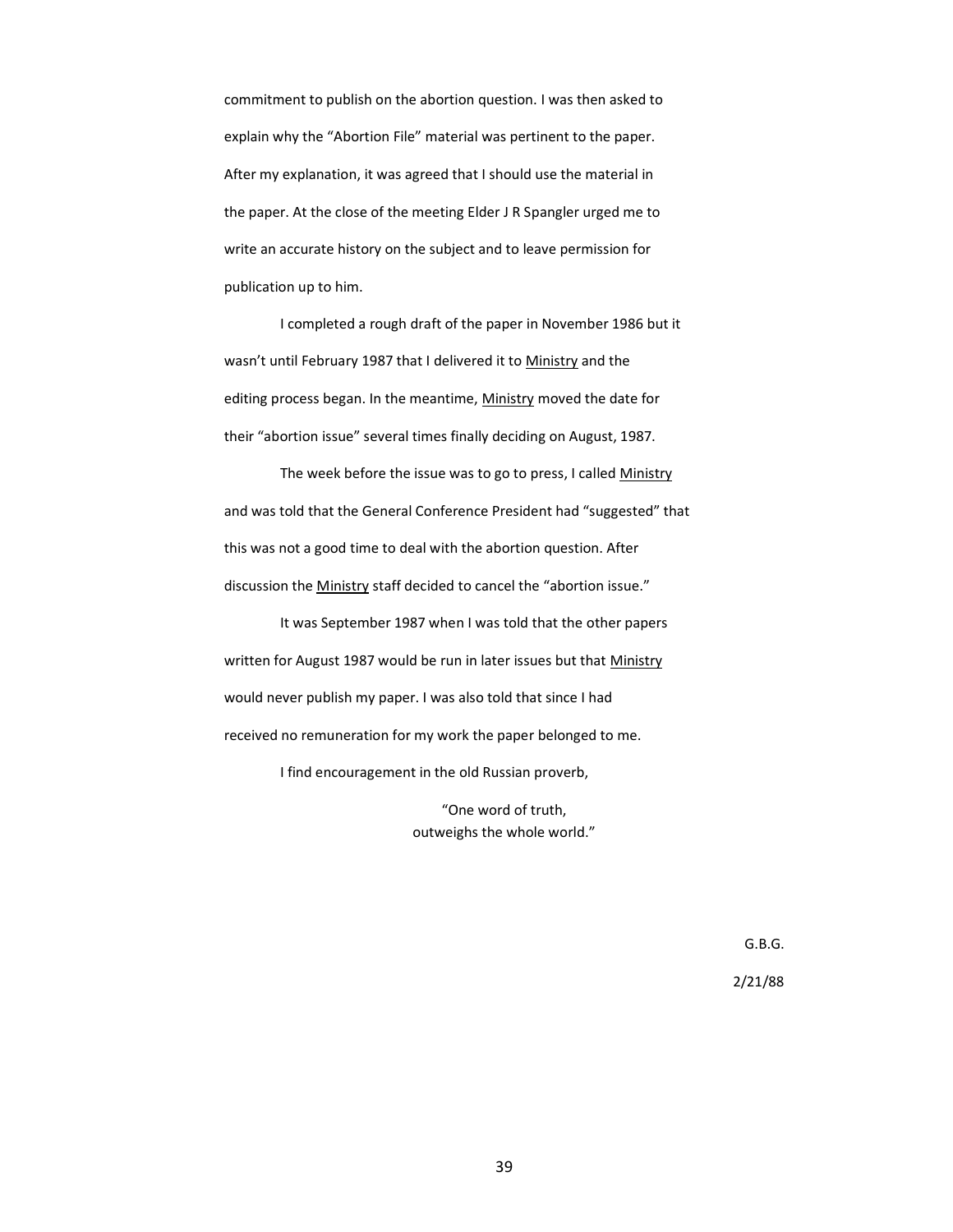## APPENDIX

## **1970 Abortion Guidelines**

"It is believed that therapeutic abortions may be performed for the following established indications:

"1. When continuation of pregnancy may threaten the life of the woman or seriously impair her health.

"2. When continuation of the pregnancy is likely to result in the birth of a child with grave physical deformities or mental retardation.

"3. When conception has occurred as a result of rape or incest.

"When indicated therapeutic abortions are done, they should be performed during the first trimester of pregnancy."

## **1971 Interruption of Pregnancy Guidelines**

"1. When continuation of the pregnancy may threaten the life of a woman or impair her health.

"2. When continuation of the pregnancy is likely to result in the birth of a child with physical deformities or mental retardation.

"3. When conception has occurred as a result of rape or incest.

"4. When the case involves an unwed child under 15 years of age.

"5. When for some reason the requirements of functional human

life demand the sacrifice of the lesser potential human value.

"When indicated interruptions of pregnancy are done, they should

be performed as early as possible, preferably during the first

trimester of pregnancy."

The 1971 guidelines differ from the 1970 version in both the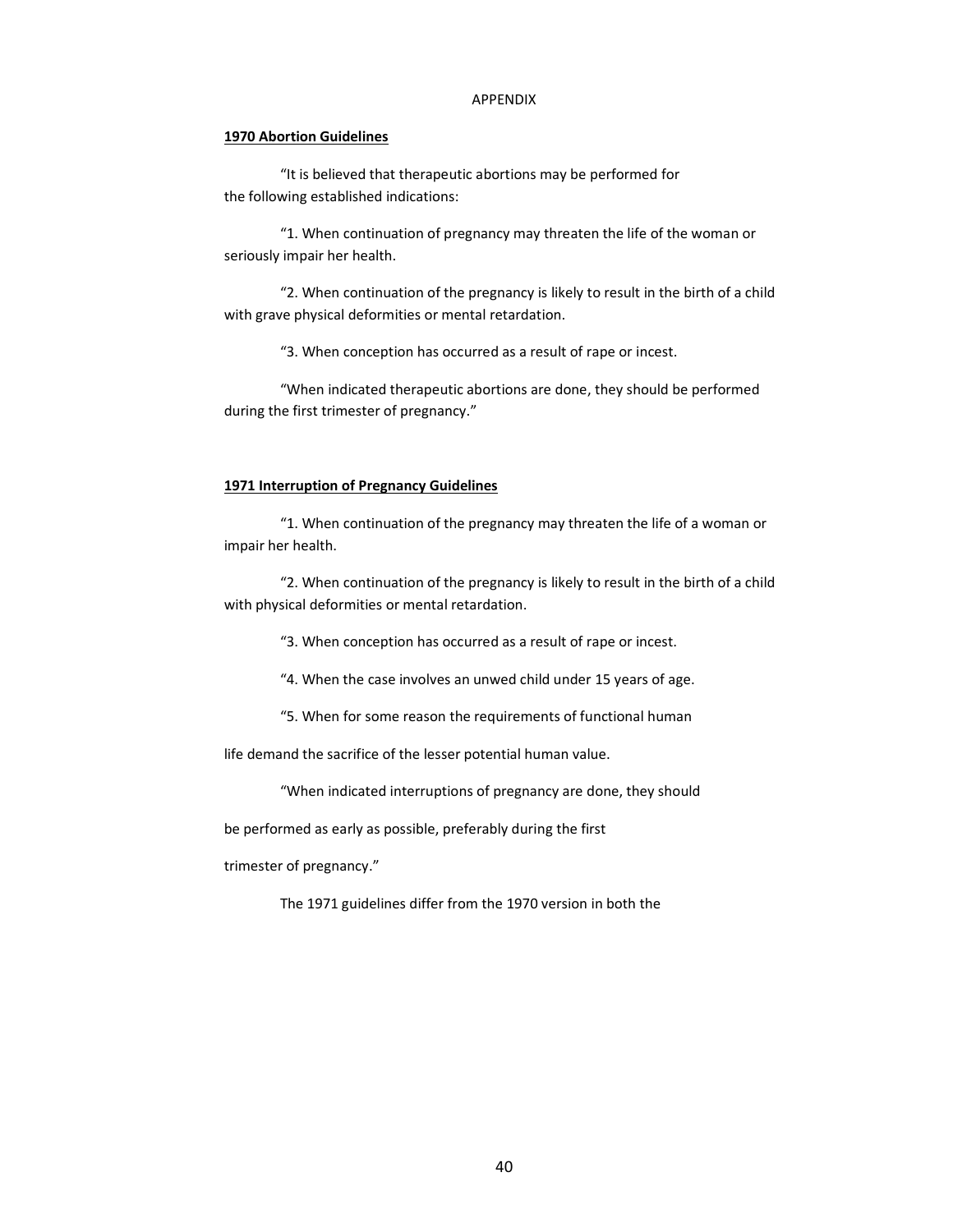wording of the indications that they have in common and in the addition of other indications. The first and second indications of the 1970 guidelines were loosened by the removal of the words seriously and grave. And a fourth and fifth indication were added.

When it was first written, the fifth indication read, "When, in harmony with the statement of principles above, the requirements of functional human life demand the sacrifice of the lesser potential human value." Later it was revised to its current reading. A letter Elder W R Beach wrote to Elder N C Wilson (March 8, 1971) suggests the intention of this indication. It would "cover less definitive reasons for any interruptions of pregnancy."

Both guidelines say that no person should be compelled to undergo nor physician forced to participate in an abortion if he or she has a religious or ethical objection to it. The 1971 guidelines broadens this to include nurses and attendant personnel.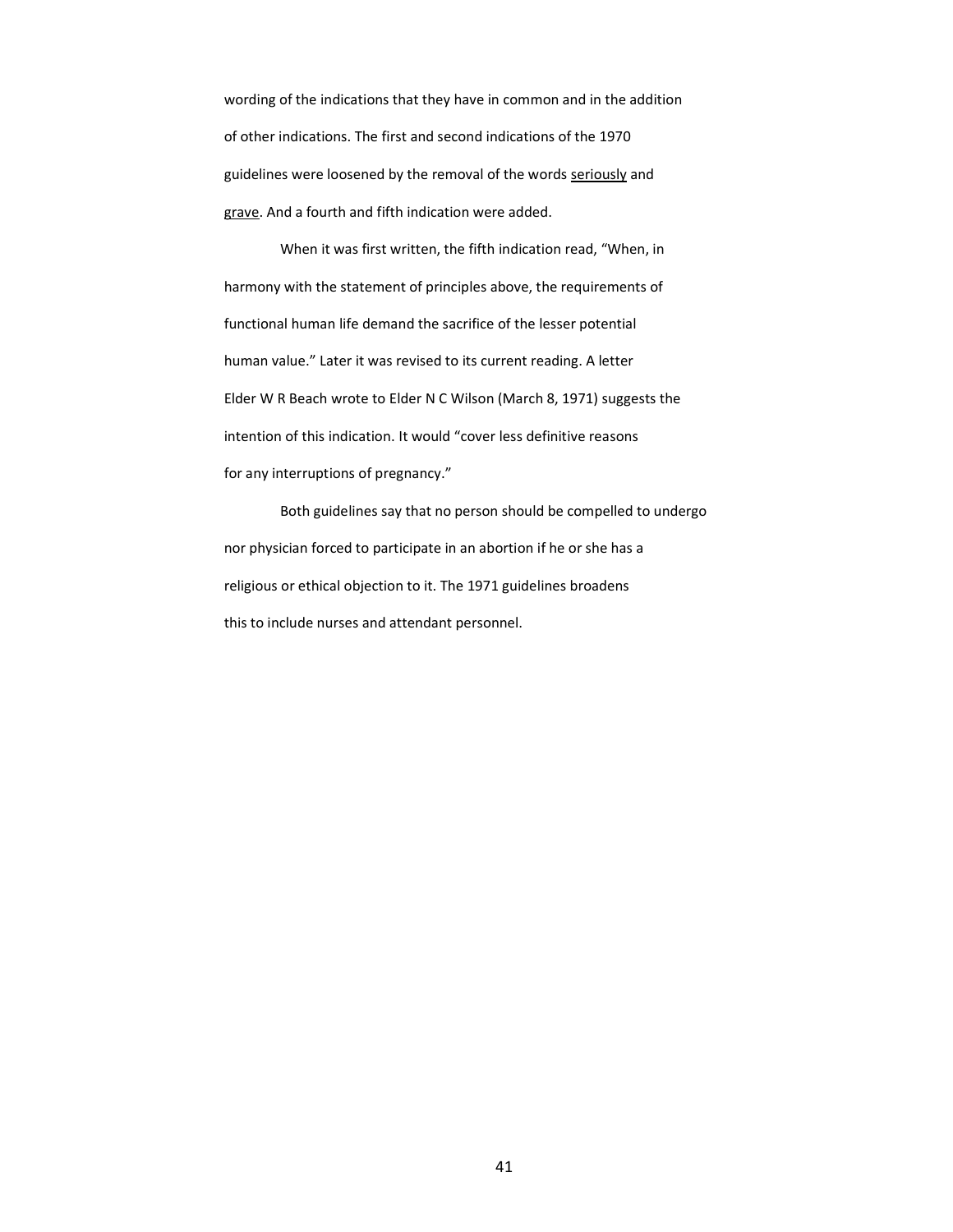## NOTES

- 1. Martin Luther King, Jr Day, January 14, 1985.
- 2. Sermon by Berry E Wood, pastor, Solid Rock Church, Eleanor Roosevelt High School, Greenbelt, MD, January 20, 1985.
- 3. Ibid.
- 4. Adventist Review, September 1, 1983, p.14 (854).
- 5. Kristin Luker, Abortion & the Politics of Motherhood (Berkeley & Los Angeles: University of California Press, 1984), p. 18.
- 6. Ibid., p. 20.
- 7. Curt Young, The Least of These (Chicago: Moody Press, 1983), p. 11.
- 8. Ibid., p. 12.
- 9. James C Mohr, Abortion in America, the Origins and Evolution of National Policy, 1800-1900 (New York: Oxford U., 1978) p. 157.
- 10. Ibid., p. 147.
- 11. Kristin Luker, op. cit., p. 14.
- 12. John Todd, Advent Review and Sabbath Herald, June 25, 1867, p. 30.
- 13. Ibid.
- 14. Ibid.
- 15. Advent Review and Sabbath Herald, Nov. 30, 1869, p. 184. (Vol. 34, No. 23).
- 16. White, A Solemn Appeal, (Battle Creek, Michigan: Steam Press, 1870), pp. 100, 101.
- 17. J H Kellogg, M.D., Man, the Masterpiece. Modern Medicine Publishing Company, Battle Creek, Michigan; Illinois; New York City. 1894. pp. 423-425.
- 18. C B Haynes, Studies in Denominational Principles of Noncombatancy and Governmental Relationships, p. 28.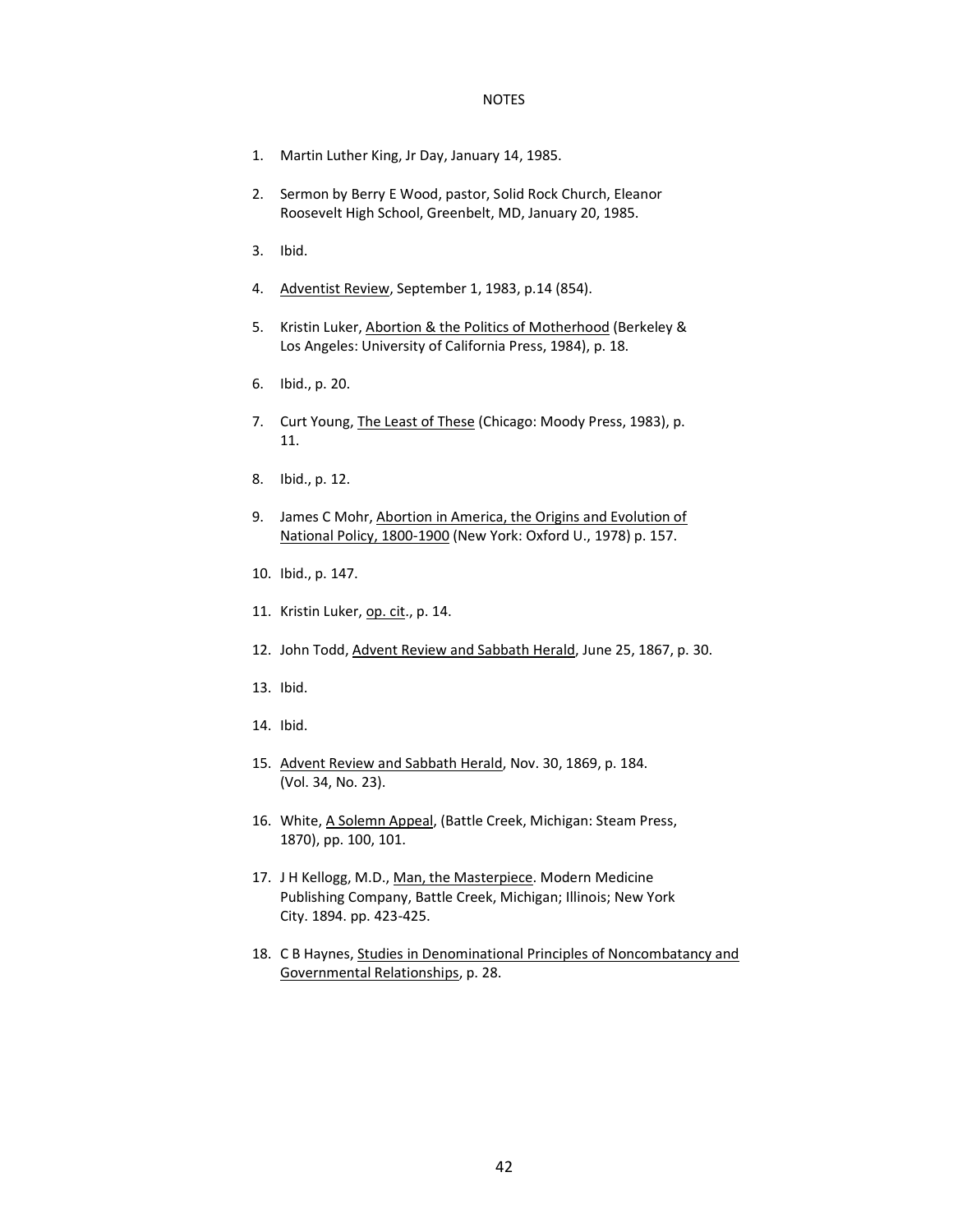- 19. The Ministry, March 1971, p. 3 [99].
- 20. E G White, The Ministry of Healing, p. 397.
- 21. E G White, Patriarchs and Prophets, p. 516.
- 22. Kristin Luker, op. cit., p. 40.
- 23. Dietrich Bonhoeffer, Ethics. (New York: Macmillan Publishing Company, Inc., 1955), pp. 175, 176.
- 24. John Powell, Abortion: The Silent Holocaust, (Allen, TX: Argus Communications, 1981), p. 92.
- 25. James J Londis, Abortion: Mercy or Murder? (Nashville: Southern Publishing Association, 1980), p. 10.
- 26. Conversation with Marvin C Midkiff, October 22, 1986.
- 27. Marvin C Midkiff, Speech to Kailua Rotary Club, Jan/Feb (?), 1970.
- 28. Conversation with Marvin C Midkiff, October 22, 1986.
- 29. Marvin C Midkiff, Speech to Kailua Rotary Club, Jan/Feb (?), 1970.
- 30. Religious News Service, March 17, 1970, pp. 16, 17.
- 31. Ibid., p. 17.
- 32. Conversation with Marvin C Midkiff, October 22, 1986.
- 33. R R Bietz, GC vice-president, to W J Blacker, president of the Pacific Union, July 8, 1970.
- 34. Ibid., p. 3.
- 35. Gen Conf Officers Meeting, July 6, 1970, p. 70-330.
- 36. Abortion Problems Committee, minutes, September 25, 1970.
- 37. Ibid.
- 38. Raymond deHay, MD, chief of staff, to A G Streifling, chairman of Board of Trustees, Dec 13, 1970.
- 39. Raymond deHay, chief of staff, to R H Pierson, GC president, Dec 16, 1970.
- 40. Ibid.
- 41. R H Pierson, GE pres, to R deHay, MD, chief of staff, Jan 5, 1971.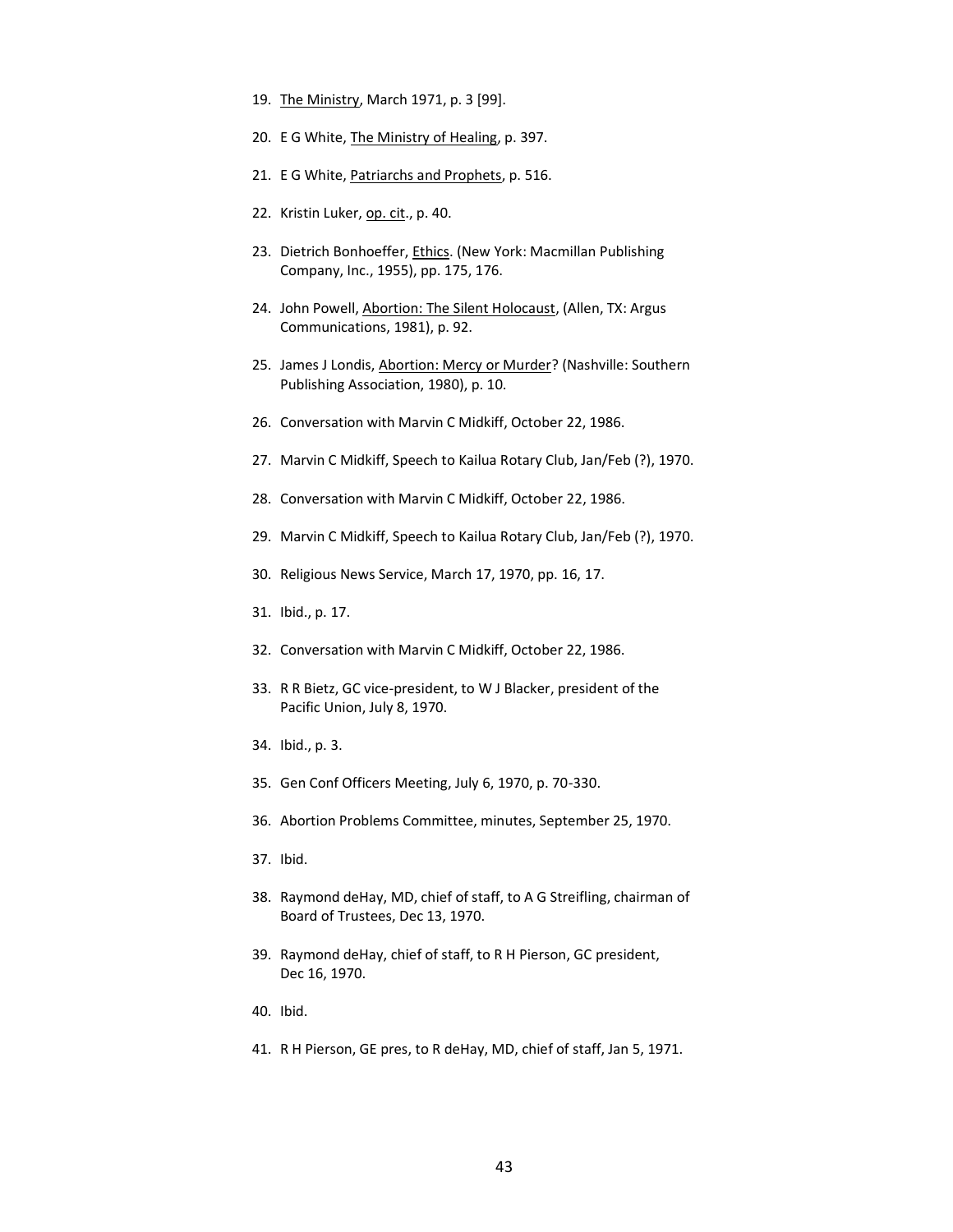- 42. Ibid.
- 43. Ibid.
- 44. Arthur H Roth to N C Wilson, Jan 5, 1971.
- 45. G C Officers Meeting, Jan 6, 1971, p. 71-7.
- 46. James E Anderson, MD to Neal C Wilson, Jan 21, 1971.
- 47. W R Beach, chairman, to Abortion Committee, Jan 11, 1971.
- 48. Minutes of GC Committee on Abortions, Jan 25, 1971.
- 49. Ibid.
- 50. Jack Provonsha, MD, "An Adventist Position Regarding the Abortion Problem," pp. 10, 11.
- 51. W R Beach to N C Wilson, Mar 8, 1971.
- 52. Ibid.
- 53. Ibid.
- 54. W J Blacker to N C Wilson, March 30, 1971.
- 55. W R Beach to N C Wilson, May 11, 1971.
- 56. Ibid.
- 57. Gen Conf Officers Meeting, June 14, 1971, p. 71-218.
- 58. W J Blacker to N C Wilson, June 14, 1971.
- 59. N C Wilson to W J Blacker, July 13, 1971.
- 60. C E Bradford, Aug 10, 1971.
- 61. Ibid.
- 62. Conversation with Marvin C Midkiff, Oct 22, 1986.
- 63. R R Bietz, op. cit., p. 2.
- 64. Ibid., p. 3.
- 65. Gen Conf Officers Meeting, July 6, 1970, p. 70-330.
- 66. W R Beach, The Ministry, March, 1971, p. 6 [102].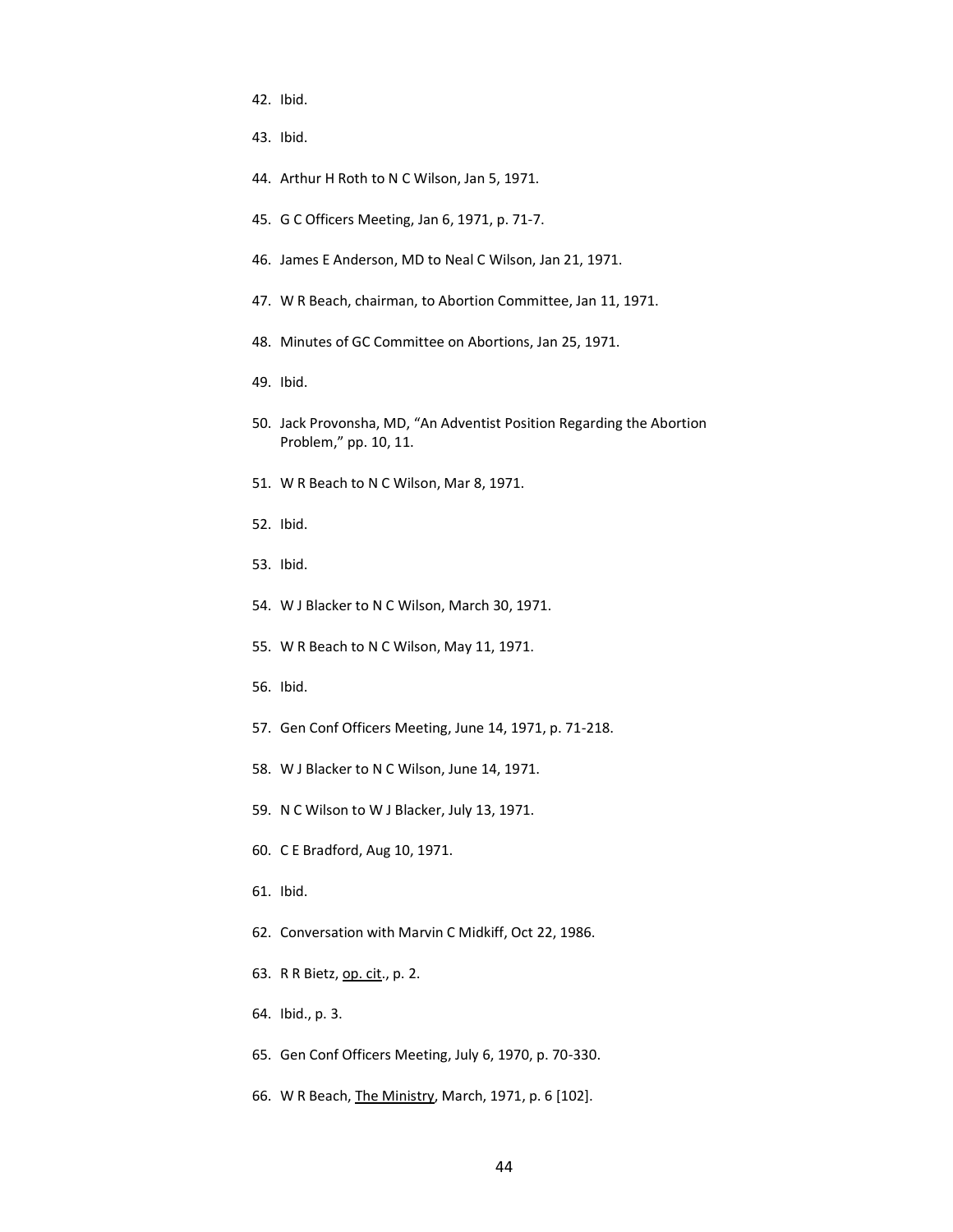- 67. R F Waddell, The Ministry, March, 1971, p. 9 [105].
- 68. Ibid.
- 69. W R Beach to N C Wilson, March 8, 1971.
- 70. R E Osborn to W R Beach, March 2, 1971.
- 71. Ibid.
- 72. Ibid.
- 73. W R Beach to R E Osborn, March 8, 1971.
- 74. Adventist Review, September 1, 1983, p. 14 [854].
- 75. Ibid.
- 76. Ibid.
- 77. Miriam Wood, Adventist Review, September 12, 1985, p. 21.
- 78. Ibid.
- 79. Ibid.
- 80. Adventist Review, February 13, 1986, p. 15 [183].
- 81. Ibid.
- 82. Ibid.
- 83. Ardyce Sweem to Adventist Review, Feb 21, 1986 and Mar 12, 1986. George and Leanne Gainer to Adventist Review, May 15, 1986.
- 84. Marvin C Midkiff to Bert Haloviak, October 20, 1986.
- 85. Ronald D Marx to Mr and Mrs George Gainer, April 19, 1985.
- 86. American Hospital Association Guide to the Health Care Field, 1986.
- 87. Ronald D Marx to Mr and Mrs George Gainer, April 19, 1985.
- 88. The Washington Post, October 5, 1985.
- 89. Conversation with Nurse "Y", Potomac Conference Campmeeting, 1985.
- 90. Washington Adventist Hospital--Abortions document.